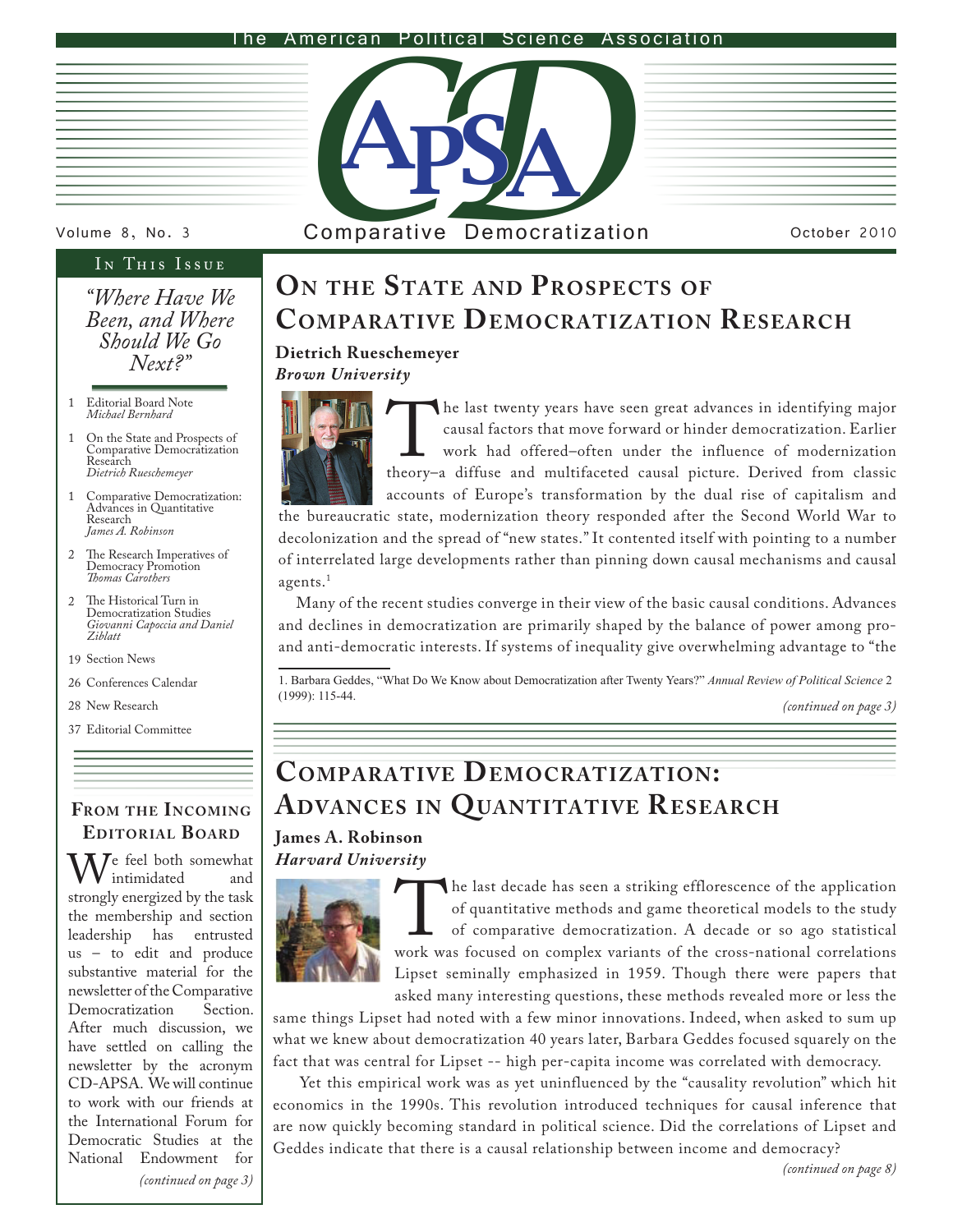## *Articles*

# **The Research Imperatives of Democrac y Promotion**

**Thomas Carothers** 

#### *Carnegie Endowment for International Peace*



Consider three different meetings:<br>
(1) A group of Western diplom:<br>
After analyzing a series of technologi (1) A group of Western diplomats and policy experts gather to review policy options relating to Iran. After analyzing a series of technological issues regarding Iran's possible acquisition of nuclear weapons, they turn to the political experts in the room and pose two urgent questions: given what those experts have learned in the past 20 years about authoritarian collapse and democratic transitions in other parts of the world, how

likely is it that the current Iranian regime will collapse in the face of the Green Movement and what can be done by outside actors, including the United States government, to support the opposition without discrediting it?

 (2) A group of US policy makers, aid officials, private foundation representatives, and democracy activists meet in Washington to discuss strategy options for promoting democracy in Russia. They want to know why past efforts to promote democracy in Russia have fallen short, what Russia's current democratic prospects are, and what new efforts should be undertaken to support democratic change there.

 (3) A newly appointed senior US foreign aid official walks into a room to meet with an assembled set of democracy promotion specialists. The purpose of the meeting is for him to learn more about the overall domain of democracy and governance assistance. His first question to the self-confident group of democracy mavens: what are the "big wins" on democracy relating to development? In other words, which investments in the democracy aid realm will produce the greatest gains on socio-economic development in the recipient countries?

 I have been in all three of these meetings during the past few months. They are a representative sample of the demands for research-based insight on democratization and democracy support that bubble up regularly from the policy world. The first two *(continued on page 11)*

# THE HISTORICAL TURN IN DEMOCRATIZATION STUDIES: A **NEW RESEARCH AGENDA FOR EUROPE AND BEYOND**

**Giovanni Capoccia (***below right***),** *Oxford University* **Daniel Ziblatt (***below left***),** *Harvard University*



After lying dormant for over a decade, the study of Europe's historical transition to democracy (1848- 1970s) is once again an active subject of research. Important controversies over historical cases of democratization have emerged, leading scholars to ask a range of questions such as: what prompted initial moves towards suffrage expansion beginning in nineteenth century Europe? What explains

cross-country variation in the process of democratization after those initial openings? What explains the diverse patterns of regime outcomes in Europe between the First and Second World Wars where democracy appeared so fragile? And, what theoretical implications about the contemporary effects of electoral rules can be drawn from analyzing the electoral reforms that accompanied the rise of universal suffrage? Europe's historical experience appears to offer a rich set of new problems and lessons for contemporary democratizers.

The collective "return to history" reflects a growing appreciation among political scientists of the conclusions that can be drawn from the history of democratization and of the constraints imposed by history on the prospects of democratization. Furthermore, though history may not be a laboratory, it can help solve enduring problems of causality and endogeneity that plague standard ahistorical approaches.1 As a diverse range of scholars therefore turn to historical case studies to bolster and refine their propositions, and as methodological debates have emerged over how best to do social scientific historical research,

<sup>1.</sup> Abhijit Banerjee and. Lakshmi Iyer, "History, Institutions and Economic Performance,"*American Economic Review,* 95 (September 2005):1190-1213; and Jonathan Rodden, "Back to the Future? Endogenous Institutions and Comparative Politics," in Mark Lichbach and Alan Zuckerman eds., *Comparative Politics*, 2nd ed., (Cambridge: Cambridge University Press, 2009).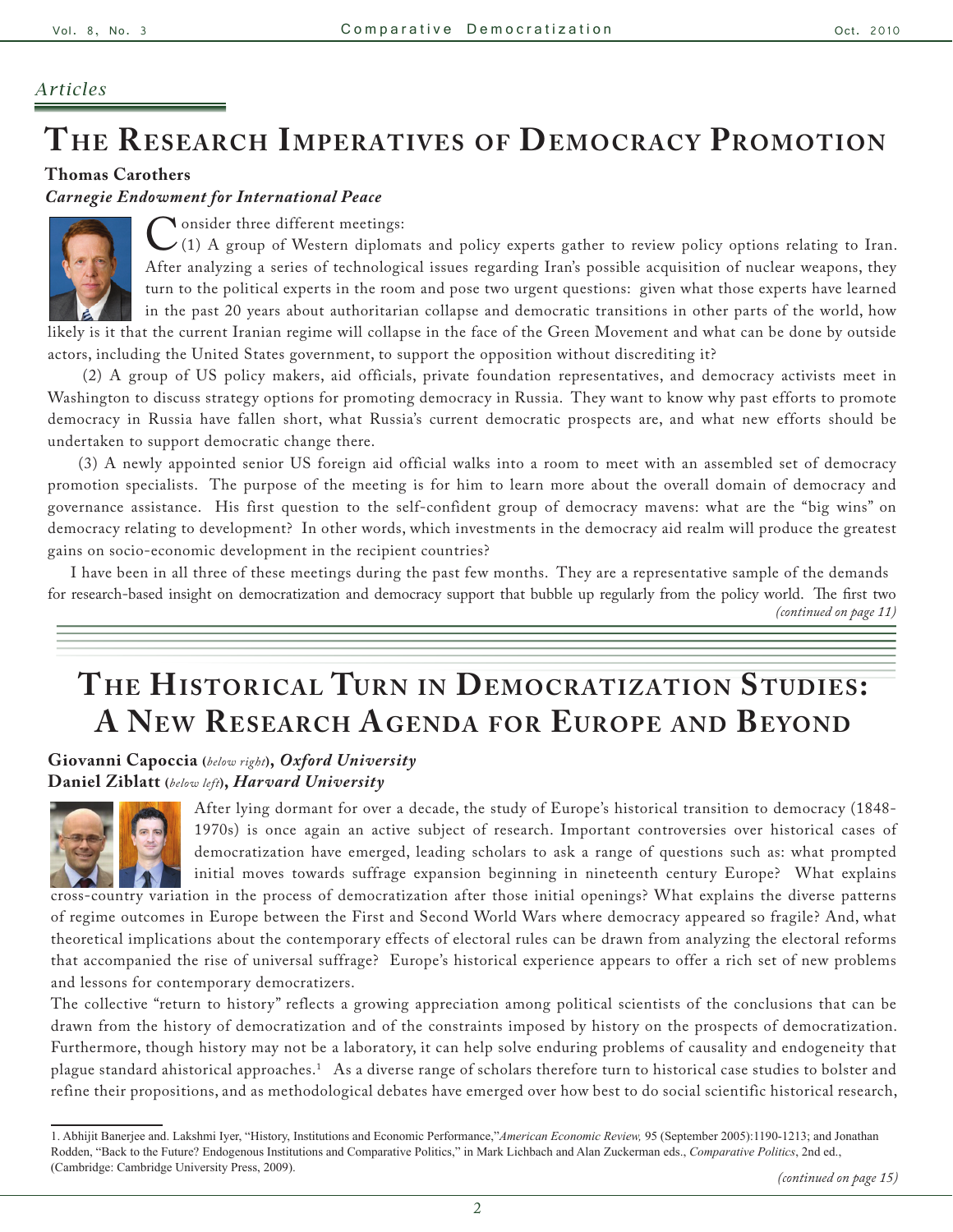#### *Editors*

# **From the Incoming Editorial Board, continued**

#### *(continued from page 1)*

Democracy. We wish to express our thanks to both Diego Abente and Melissa Aten-Becnel for their continuing support of the section. They will serve respectively as the Executive and Managing Editors, and take responsibility for both the production and distribution of the newsletter, thus considerably simplifying our task.

We also wish to express our thanks to the section's previous and current presidents, Nancy Bermeo and Ashutosh Varshney. They have charged us with providing you a selection of interesting and useful programming. Ashu has entrusted us with an initial two year term. Each issue will contain about 15,000 words of substantive programming and will still include the listing of events, publications, and news for which the newsletter is already indispensible. We add a second set of thanks to Melissa for this.

The purpose of this issue is to mark our debut with contributions from a stellar cast of colleagues discussing what our section has accomplished intellectually and to suggest new paths for research. We tip our hats to Dietrich Rueschemeyer, James Robinson, Thomas Carothers, Giovanni Capoccia, and Daniel Ziblatt for their accomplishments as researchers of democratization and for their willingness to give up some of their time this summer to share their thoughts on this subject with us.

Our next issue will be devoted to a symposium on measuring democracy. Several participants in APSA president Henry Brady's Task Force on Democracy Audits and Governmental Indicators have consented to share their thoughts with us, including Gerardo Munck, Holli Semetko, Pippa Norris, Zach Elkins, and Jan Teorell. We express our thanks to Gerry for proposing this idea to us.

We have been highly encouraged by the response of the membership to our initial call for programming ideas. Between some topics we had been discussing among ourselves and what you have proposed, we have been able to plan out the full two years of programming we have signed up to produce. Thus we have two issues in the works with symposia on important substantive topics – the study of democracy on the sub-national level and the problem of building democracy in post-conflict situations. We also have plans to publish two issues devoted to exploring the tools we use to research democratization. One will be on the experimental turn in political science



and application to democratization, and the other will be on conducting fieldwork under authoritarian conditions.

Our thanks would not be complete without mentioning the support that we have received from our home institution, the University of Florida. Both our college and department have provided the resources to make this possible. We thus would like to thank our Dean, Paul D'Anieri – a political scientist who has written on democratization, and two successive chairs of the department, Steve Craig and Michael Martinez, for the support they have provided.

We look forward to working with you over the next two years and would appreciate feedback on how we are doing. And do please check out our new webpage at: [www.](www.ned.org/apsa-cd/Newsletter.html) [ned.org/apsa-cd/Newsletter.html](www.ned.org/apsa-cd/Newsletter.html).

On behalf of the Editorial Committee, *Michael Bernhard bernhard@ufl.edu*

## **Rueschemeyer, continued**

#### *(continued from page 1)*

few" – as was the case in most large-scale agrarian countries of recorded history – democracy is impossible. Significant reductions of such extreme inequalities open the chance for struggles about democratization. The outcomes of these struggles will be compromises reflecting the balance of power. Democratization and its reversals will depend more specifically on changing constellations of interest and advantage, on threat perceptions and the costs of repression and insurgence, and on changing power resources of the contending parties. Among the most important resources of power are the means of coercion, administrative efficiency, economic capital and its mobility, cultural hegemony, and the chances of collective organization.

Yet the recent research comes in a great variety of styles and methods of investigation. These range from quantitative analyses of many countries based on rational-actor microfoundations,<sup>1</sup> through large scale comparative historical work<sup>2</sup> to focused

2. Dietrich Rueschemeyer, Evelyn Huber Stephens, and John D. Stephens, *Capitalist Development and Democracy* (Cambridge: Polity Press, and Chicago: Chicago University Press, 1992). Gregory Luebbert,

<sup>1.</sup> Charles Boix, *Democracy and Redistribution* (Cambridge: Cambridge University Press, 2003). Daron Acemoglu and James A. Robinson, *Economic Origins of Dictatorship and Democracy* (Cambridge: Cambridge University Press, 2006)..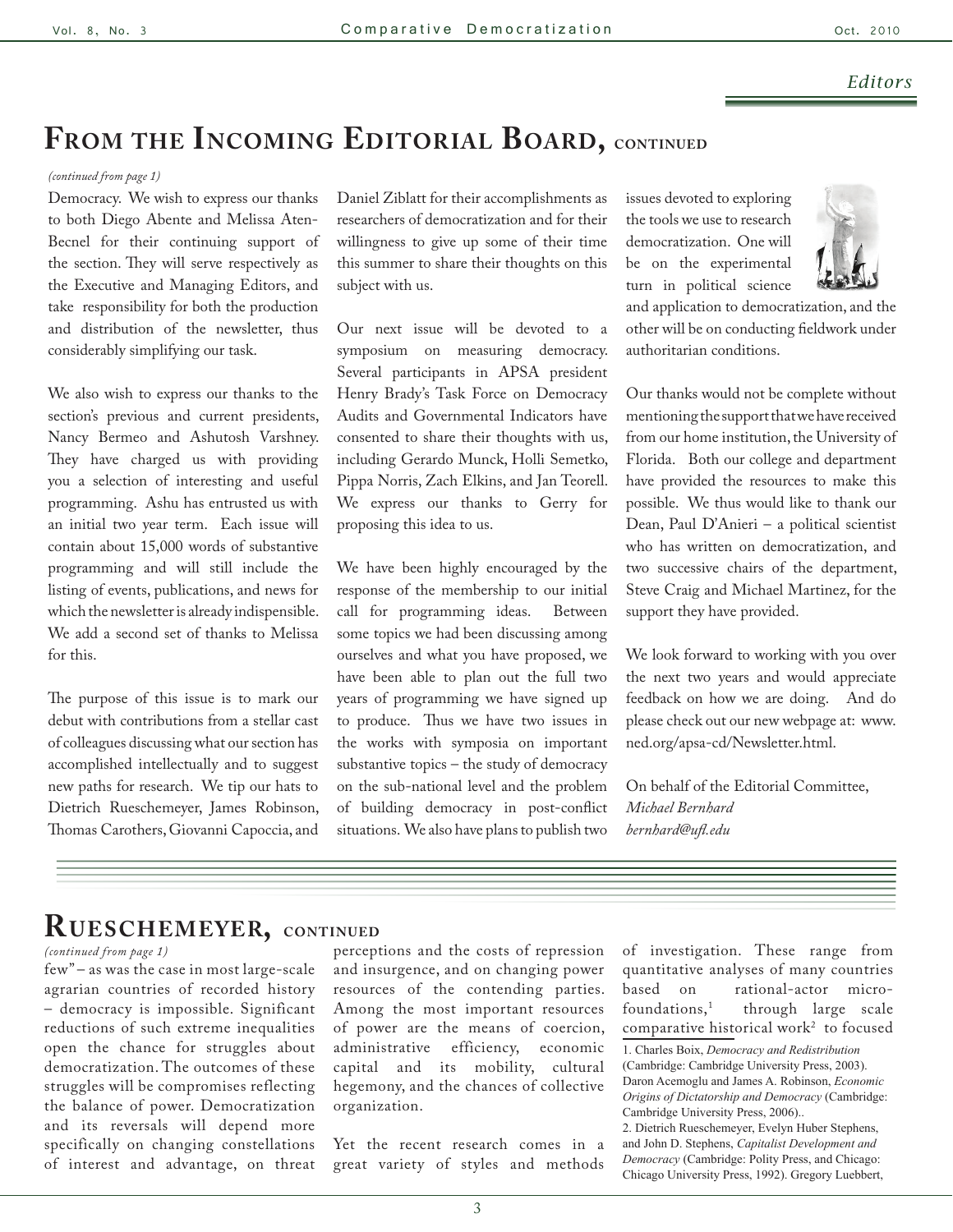historical reexaminations of European democratization that are currently underway, and to the late Charles Tilly's books on democracy,<sup>3</sup> which take off from historical observations as well as time sequences of Freedom House assessments and offer intricate theoretical arguments.

The main concern of this essay is to encourage mutual appreciation and learning among these methodologically diverse efforts, which will help integrate the substantive results, both of work already done and of that still expected. Given the similarity (or at least compatibility) of important findings and the commitment on all sides to realistic empirical assessments, that seems an attainable goal. In preparation for a number of comments on recent work, I begin with a few remarks on what I consider some virtues as well as some problems of different research procedures. These brief remarks serve mostly as reminders of well-known arguments rather than as attempts to persuade those who harbor one or another set of skeptical reservations.

• Full-fledged theories as described in textbooks are extremely rare in social and political analysis. Whatever our methodological choices, we typically have to be content with what I have called "focused theory frames."4 Theory frames seek to assemble causal and structural factors relevant for clearly defined problems, but are not able to specify their interrelations as well as the conditions and thresholds of their effects sufficiently to allow for explanation and prediction. The major

4. Dietrich Rueschemeyer, *Usable Theory: Analytic Tools for Social and Political Research* (Princeton: Princeton University Press, 2009).

achievements of political science and sociology during the last hundred years are found not in full-fledged theories but in theory frames such as Weber's typology of bureaucratic, patrimonial, and charismatic systems of rule. Rational actor models also constitute a variety of theory frames.<sup>5</sup>

Subjecting a large number of cases to correlational analysis is a powerful tool for exploring causality. Not infrequently, however, it is silently taken as proving causal effects, which is problematic. Such quantitative analyses are also often less effective in matching empirical evidence and theoretical conceptualization than comparable comparative historical research.

It is not well known that arguments about sufficient and necessary causes require less numerous relevant instances for support. The work of Charles Ragin capitalizes on this fact in order to make a multifaceted causal analysis of meaningful sets of cases possible.6

The significance of the number of "cases" is subject to a good deal of misunderstandings. What is decisive in principle is the number of theoretically relevant observations. These may be sufficient within a single country, taken as "a case;" thus, E. P. Thompson was able to transform Marxian class theory in his *The Making of the English Working Class*. 7

Theoretically relevant observations may be sufficiently numerous as well

7. E.P. Thompson. *The Making of the English Working Class* (New York: Random House, 1963).

as–against a background of what is known and theoretically expected– remarkable enough to give persuasive support for causal arguments based on "process tracing" within a single case.8

• Fundamentally, both qualitative historical assessments and quantitative correlational explorations of causality carry a similar burden: the first have to support that a causal argument goes beyond mere factual sequences (avoiding the post hoc -propter hoc fallacy), while the latter have to examine which causal mechanisms underlie a given correlational pattern.9

Rational choice-inspired quantitative analyses of large numbers of political systems constitute a first set of the recent publications on the main causal forces driving or hindering democratization.<sup>10</sup> At the center of their models are rational individual preferences for material welfare, aggregated as the collective interests of "the poor" and "the rich." (This conceptual dualism is in both works subsequently complicated by an abstract "middle"). The main factors they see as determinants of constitutional outcomes include – in addition to these material bases – some that are intimately intertwined with varied historical constellations, above all political advantages and disadvantages as well as assessments of the inevitably open political future.<sup>11</sup>

There are other important contributions of rational choice-oriented work to

*Liberalism, Fascism, and Social Democracy: Social Class and the Political Origins of Regimes in Interwar Europe*  (New York: Oxford University Press, 1991). Ruth Berins Collier, *Paths Toward Democracy: The Working Class and Elites in Western Europe and South America* (Cambridge: Cambridge University Press, 1999).

<sup>3.</sup> Charles Tilly, *Contention and Democracy, 1650 - 2000* (Cambridge: Cambridge University Press, 2005). Charles Tilly, *Democracy* (Cambridge: Cambridge University Press, 2007).

<sup>5.</sup> Terry M. Moe, "On the Scientific Status of Rational Models" *American Journal of Political Science* 23 (February 1979): 215-43.

<sup>6.</sup> Charles C. Ragin, *The Comparative Method: Moving Beyond Qualitative and Quantitative Strategies* (Berkeley CA: University of California Press, 1987). Charles C. Ragin, *Fuzzy-Set Social Science* (Chicago: University of Chicago Press, 2000). For a recent use of Fuzzy Set Qualitative Comparative Analysis (fsQCA) see Stephen K. Sanderson and Richard E. Niemeyer, "World Democratization, 1905-1995: A Cross-National Test of Modernization, Power Resource, and Diffusion Theories" Unpublished Paper, (University of California, Riverside, 2010).

<sup>8.</sup> Peter A. Hall, "Aligning Ontology and Methodology in Comparative Politics," in James Mahoney and Dietrich Rueschemeyer, eds., *Comparative Historical Analysis in the Social Sciences* (Cambridge: Cambridge University Press, 2003), 373-404. Alexander L. George and Andrew Bennett, *Case Studies and Theory Development in the Social Sciences* (Cambridge, MA: MIT Press, 2005).

<sup>9.</sup> Note, for instance, that several recent works reject the interpretation of correlations between economic level and democracy as proving causation.

<sup>10.</sup> Boix 2003, Acemoglu and Robinson 2006. 11. Thus Boix offers the following preliminary listing:"the extent of inequality, the degree of capital mobility, the political resources of the classes or sectors involved in the struggle …, and, in part, uncertainty of political conditions" (2003, 130).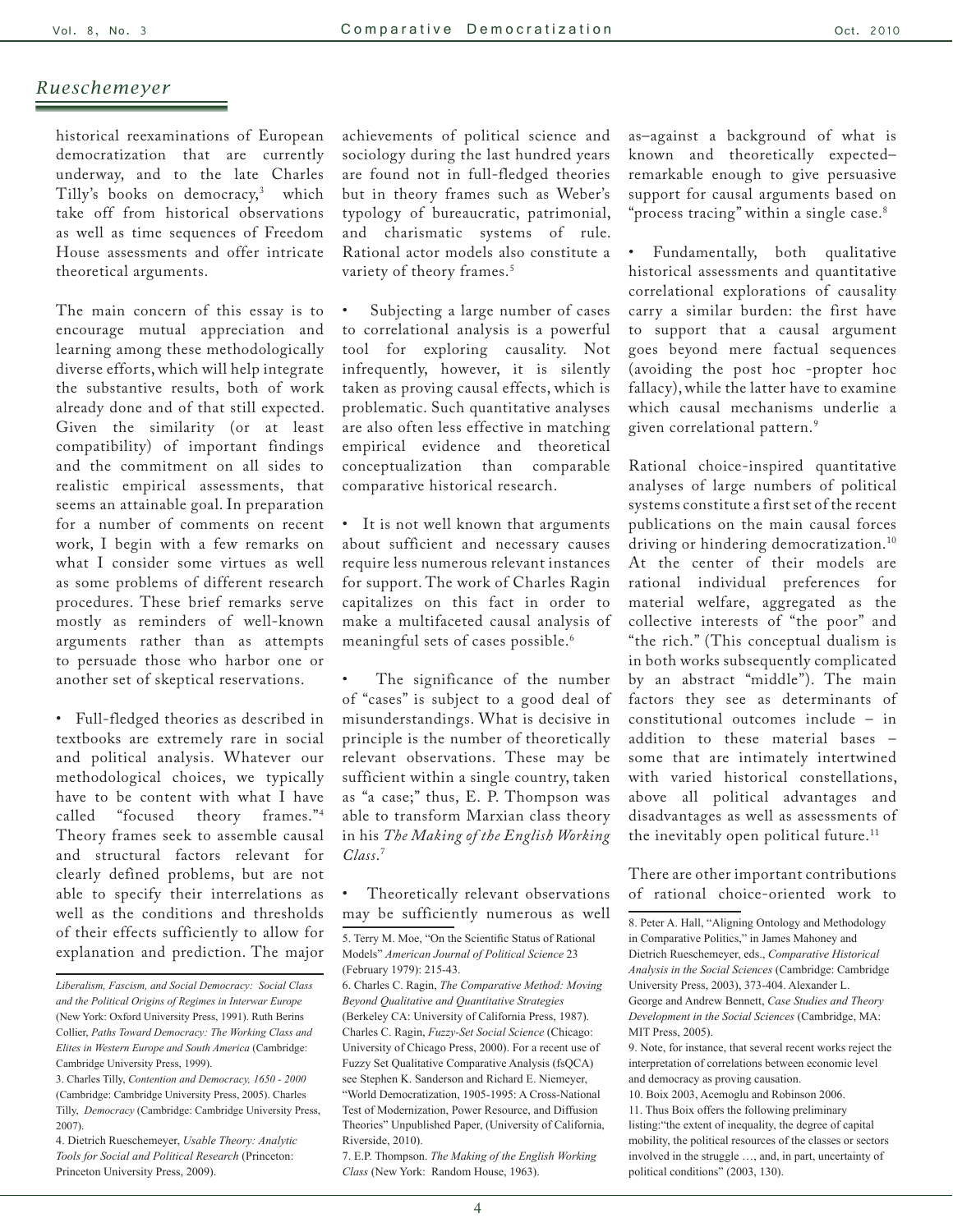the exploration of causal conditions of democracy and democratization. One presents an interesting combination of rational action modeling and close attention to the perceptions and interpretations of historical actors. Alexander develops a theoretical model for democratic consolidation and shows that such consolidation emerged in Western Europe when the political right realized that its interests were safe under democracy, safe enough to give up on coercive means of repression.<sup>12</sup>

Another outstanding contribution builds on the work of Boix as well as Acemoglu and Robinson and examines the effect of the so-called "natural resource curse." Dunning employs formal modeling, large-scale statistical work, comparative case analysis, and indepth fieldwork and shows that natural resource wealth can–due to specified underlying causal mechanisms–support either democracy or authoritarian regimes.13 Distributional conflicts between elites and non-elites are central to his analysis.

A third contribution based on rational action modeling explores one critical dimension of the quality of democratic rule–the sources of citizens' information and knowledge. Ober, a major historian of ancient Greece, uses a sophisticated "thin" version of rational choice theory to show how institutional arrangements of Athenian democracy mobilized dispersed knowledge for local political participation.14 He is able to draw important conclusions for democratic participation in complex modern societies.

Building on rational choice microfoundations in large-scale explorations of the main factors shaping constitutional outcomes makes for logical clarity. Certain arguments emerge in particularly sharp relief, for instance arguments on credible commitments that make negotiation and compromise feasible or on institutions as powerful contexts for steadying such commitments. Boix as well as Acemoglu and Robinson offer strong and plausible arguments about the major factors shaping the chances of democratization and its consolidation. But aggregating micromodels of motivation and behavior is not unproblematic. And unless we can identify critical thresholds in the factors identified, develop strong ideas about what causes change in their interrelations, and are able to pin down the views and predictions of historical actors, we have a set of factors that are relevant for democratization and its opposite but not propositions that tell us with sufficient specificity when to expect successful repression,<br>distributional concessions without distributional concessions ceding political power, movements toward democratization, and lasting transitions to democracy. We have focused theory frames rather than fullfledged theories of democratization.

This is more easily acknowledged in comparative historical analyses. In fact, *Capitalist Development and Democracy* opens with a theory frame that considers democracy as a matter of power, reflecting the balance of power in society, the balance of power between state and society, and the balance of international power as it affects the country in question. The empowerment of previously excluded groups– including importantly the working class–and decline in the power of others forms the center of the analysis. Capitalist development increased the chances of collective organization–the single most important power resource of "the many"—by industrialization and urbanization and, more broadly, by changes in transportation and communication. And it weakened the power of large landlords. The book explains advances of democratization and breakdowns of democracy in fortyodd countries. Many of the causal hypotheses employed were suggested by the theory frame; others were added. In the end, the theory frame was in some respects modified but largely affirmed.

Comparative historical analyses are not content with such ahistorical characterizations of the main contending groups as "the rich," "the poor," and an equally abstracted "middle." They give greater attention to historically shaped and cross-nationally variable conditions and social formations that affect democratization and breakdowns of democracy. These determine the chances of "the many" to overcome their collective action problems; they decide whether prodemocratic or anti-democratic forces have a better chance to use existing forms of "civil society" as transmission belts for their constitutional goals; they foster or inhibit development of larger solidarities; they determine the specific delineations of such formations; and they give shape to the relations among classes and class fragments, predisposing them for coalitions, remaining at a distance, or rejection. They also shape the differential access to, the support from, and the material advantages that different groups and class fragments can expect from the state. Such conditions and constellations cannot be set aside as negligible detail, because there is strong evidence that they are causally relevant for democratization and breakdowns of democracy.

Furthermore, the motivational premises of "strong" rational action models, centering exclusively on material gain and loss, may have to be supplemented by the consideration of status and honor. There is a good deal of evidence that the latter can significantly shape collective preferences for democratic "voice." It seems that all the intertwined dimensions of Weber's treatment of systemic inequality–class, status, and power–must be given their due

<sup>12.</sup> Gerard Alexander, *The Sources of Democratic* 

*Consolidation* (Ithaca: Cornell University Press, 2002). 13. Thad Dunning, *Crude Democracy: Natural Resource Wealth and Political Regimes* (Cambridge: Cambridge University Press, 2008).

<sup>14.</sup> Josiah Ober, *Democracy and Knowledge: Innovation and Learning in Classical Athens* (Princeton: Princeton University Press, 2008).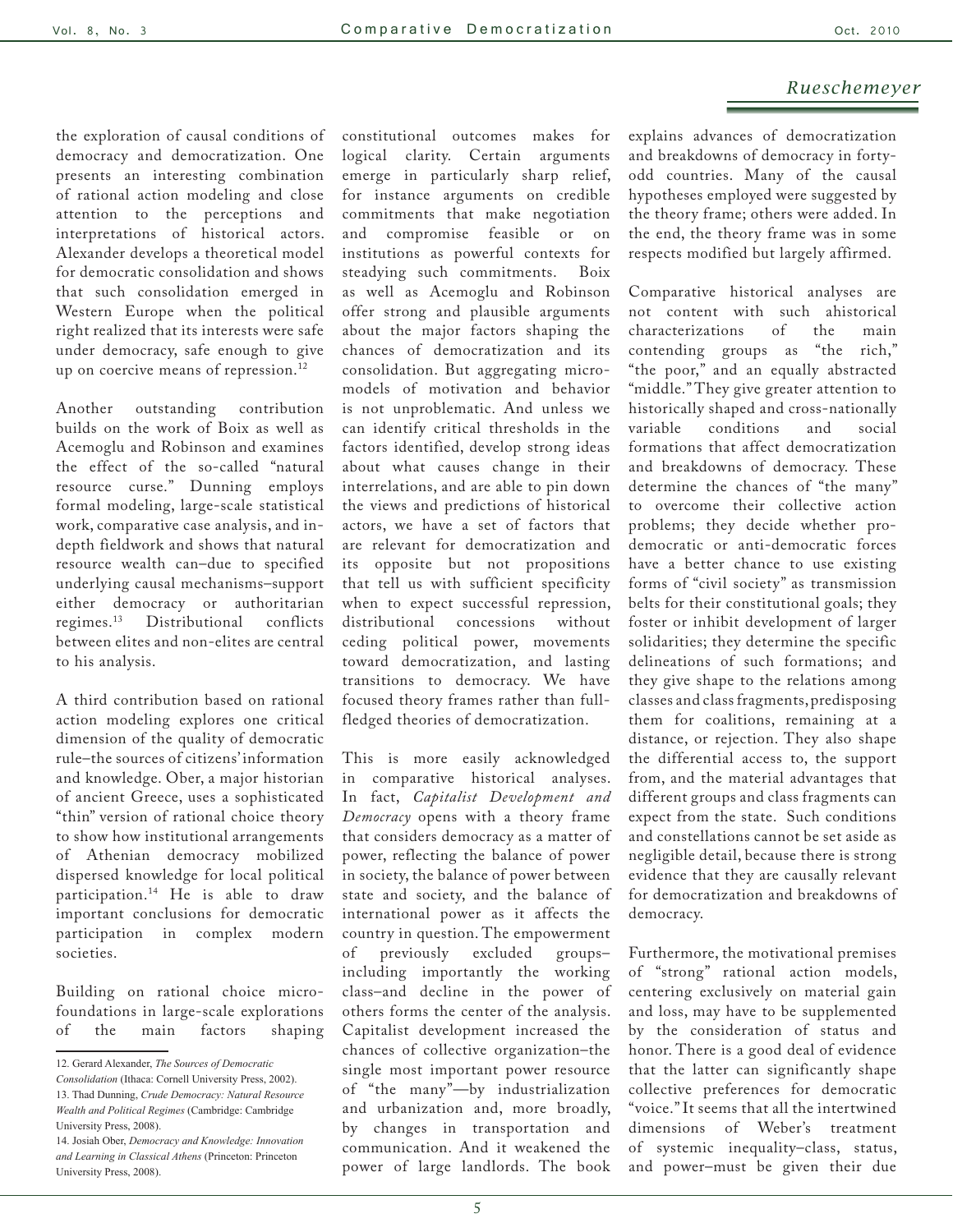in analyzing the forces pushing for democratization and its reverse. 15

Yet it bears emphasis that the fundamental conceptions of what drives democratization and its reverse are very similar in these first two sets of recent studies, rational choice-inspired quantitative research and comparative historical work. Comparative historical work just gives greater weight to the complexities of class formation, of historically shaped relations among groups and classes, and of institutional structures as these emerge in comparative historical analysis.

The two approaches are also complementary. Inquiries into historically and institutionally grounded variations across countries that are relevant for democracy can benefit from implicit and explicit modeling of overriding factors. Weberian analyses have often shown us how constructing a pure type on extreme assumptions can sharpen our understanding of a more complex reality. In turn, there is a good chance that comparative work on what seems at first just a moderate variation on a dominant theme ought to be included in any realistic theory frame on democratization. With solid specification it may even bring a theory frame a step closer to a fully developed theory.

The third set of studies within the new push for explanatory analysis of democratization offers a similar promise as the second. I have in mind several projects that explore more deeply the historical processes of democratization and its reversals in Europe. Yet they are as concerned with theoretically plausible explanation as the other two approaches discussed so far; in fact, two of these authors open

their work with critical examinations of the more plainly theoretical literature on democratization.16

Thomas Ertman has been engaged for a while in a project he called *Taming the Leviathan: Building Democratic Nation-States in 19th and 20th Century Western Europe*. He examines over long time periods the effect political parties and voluntary associations have on the chances of democratization and of breakdowns of democracy in twelve European countries. Reviving concerns of Eckstein, Lijphart, and Rokkan, he gives central place the interactions among religious affiliation, party appeal, and associational patterns. This explains, in his view, why associational density was associated with dramatically different results, with fascism and National Socialism in Italy and Germany, but with persistent democracy in eight other European countries. He assigns a critical role to strong conservative parties that engage in open-ended electoral competition.

Daniel Ziblatt has designed an ambitious research project that pursues similar goals. He focuses closely on partial transitions toward democracy in the broad phase of European democratization, comparing especially developments in Britain and in Germany. Organized political parties help make democracy safe for incumbent interests, reducing the threat of democracy and turning the emergence of democratic institutions into a more settled process.

Kurt Weyland has studied in a number of published and unpublished papers the role of diffusion of constitutional change.17 The high incidence of diffusion after the revolutions of the nineteenth century went together with

uneven and greatly divergent results, while the much slower rate of diffusion at the end of the nineteenth and the beginning of the twentieth century was more often followed by successful democratization. He finds the main explanation for this double contrast in the larger role of parties and other politically relevant organizations: they introduced more caution into the broad process and were more often successful. That each one of these reconsiderations of European democratization assigns a critical role to parties agrees remarkably with the point that Rueschemeyer, Stephens, and Stephens made in the concluding revision of their theory frame: "political parties emerged as a crucial mediating mechanism" and should be given a more distinctive role in the conceptual model.<sup>18</sup>

Finally, Charles Tilly has offered shortly before his death two broadbased theoretical explorations of democratization that stand somewhat apart from the other work considered here; but they may be interpreted as a congenial framework for analytically oriented historical research. These books build on a lifetime of work on states, contention, and inequality.<sup>19</sup> Yet, they reflect a recent shift in Tilly's research strategy from the comparative analysis of large-scale historical phenomena to the search for specific causal mechanisms. If repeatedly identified in different historical circumstances, these causal links can in varied combinations account for more complex historical processes under study.

He defines democratization as any "increase in conformity between state behavior and citizens' expressed demands" and avoids the conventional<br>conceptualization of (procedural) conceptualization democracy in terms of free and

<sup>15.</sup> The following advice of Douglass North (1990, 111) seems germane: "There is nothing the matter with the rational actor paradigm that could not be cured by a healthy awareness of the complexity of human motivation and the problems that arise from information processing. Social scientists would then understand not only why institutions exist, but also how they influence outcomes."

<sup>16.</sup> Thomas Ertman, "Democracy and Dictatorship in Interwar Western Europe Revisited" *World Politics* 50 (April 1998): 475-505. Daniel Ziblatt, "How did Europe Democratize?" *World Politics* 58 (January 2006): 311-338. 17. Kurt Weyland, "The Diffusion of Revolution: '1848' in Europe and America" *International Organization* 63 (Summer 2007): 391-423.

<sup>18.</sup> Dietrich Rueschemeyer, Evelyn Huber Stephens, and John D. Stephens, *Capitalist Development and Democracy* (Cambridge: Polity Press, and Chicago: Chicago University Press, 1992), 287.

<sup>19.</sup> Charles Tilly, *Contention and Democracy, 1650 - 2000* (Cambridge: Cambridge University Press, 2005). Charles Tilly, *Democracy* (Cambridge: Cambridge University Press, 2007).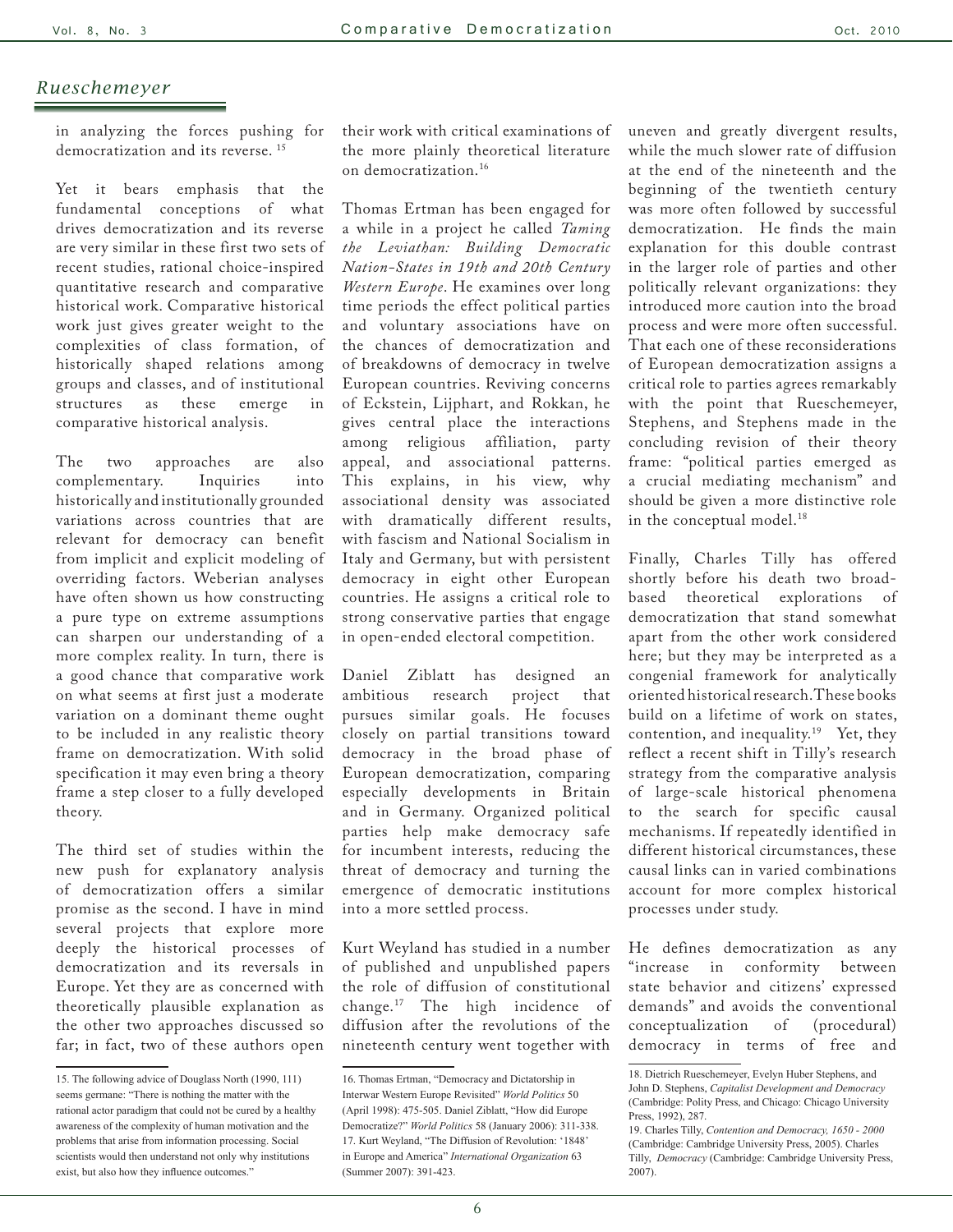comprehensive elections; responsiveness of the government to electoral results; and civil rights, especially the freedoms of speech and coalition. Democratization is specified in different dimensions -- in civil liberties as well as in broad, equalized, and binding consultation of the citizenry by the state. Tilly proposes three master<br>hypotheses about transformations transformations leading to democratization: First the dissolution of restricted, non-public trust networks and their integration into public politics; second, the insulation of public politics from the features of "durable inequality"; and third, the reduction of varied autonomous power centers outside or inside the state.<sup>20</sup> Under each heading Tilly offers many specific and intriguing hypotheses.

Two of Tilly's master hypotheses lead to further questions. The reduction of autonomous power centers and the integration of trust networks into public politics may well not only advance democratization; they may also encourage fascist and totalitarian politics. This possibility, articulated in the late Ralf Dahrendorf 's assessment of post-war German democracy as partially supported by transformations wrought during the Nazi-time, is just briefly acknowledged.<sup>21</sup> What are the conditions that separate these outcomes from each other?

Tilly comes to empirical generalizations that largely agree with the tenets of earlier theory frames; but they also point to intriguing new patterns. Among these claims are the following: Democratization is best understood as a matter of conflict. It is often the result of demands from below.

Processes of de-democratization tend to be faster than democratizing changes. But both democratization and de-democratization often occur in the same time periods.

At the same time, Tilly takes one position that challenges a fundamental assumption of the recent modeling approaches. He is extremely skeptical about the premise they imply, that struggles about democratization are shaped by clear and long-term collective goals grounded in rationally assessed information and expectations. This disagreement points to the complex questions of agency and structure in explaining social and political change. Yet Tilly probably goes too far in this skepticism. True, collective goals will often be muddled because of complications in the self-organization of large collectivities, because of coalitions among collectivities with divergent interests, because matters of status and honor may compete with material interests in shaping collective goals, and because of the inherent difficulties of anticipating future opportunities and risks. However, large collectivities, if strongly organized and coordinated, have through their leadership longer time horizons than individuals and inchoate movements. Weyland's analysis of contrasting patterns of diffusion in the last century and a half certainly points in this direction.<sup>22</sup>

Strongly organized collectivities are likely to return again and again to similar interest constellations and develop collective goals based on renewed assessments and insights. After all, what is at stake are structured inequalities in class, status, and power, issues that affect in most complex societies the central life interests of 22. Weyland, 2007.

the opposed constituencies. Clearly a refined rational action model writ large for broad collectivities simplifies things radically; but it may still be a useful guide to the modal thrust of many collective participants in struggles about democratization.

While such centrally important disputes may remain open, all of the recent works discussed here can complement and stimulate each other. Keeping them in dialogue holds the best promise for substantial advances in our understanding of democracy and democratization.

I close with at least mentioning an emerging agenda that I could not consider for reasons of space. If some democracies conventionally defined leave quite a few things to be desired (note for example Thad Dunning's telling title *Crude Democracy,* 2008), it will be virtually impossible to avoid questions about the quality of democracy when assessing developments of democratization and de-democratization. In this discourse, value judgments and assessments about how things work empirically are inevitably intertwined. In my judgment, the solution is not to avoid value positions but to differentiate them sharply from factual assertions before offering composite diagnoses.

*Dietrich Rueschemeyer, Charles C. Tillinghast Jr. Professor of International Studies Emeritus at Brown University, coauthored with Evelyne Huber Stephens and John Stephens* Capitalist Development and Democracy *(Chicago 1992). His most recent book is* Usable Theory: Analytic Tools for Social and Political Research *(Princeton 2010).* 

<sup>20.</sup> Charles Tilly, *Durable Inequality* (Berkeley:

University of California Press, 1998).

<sup>21.</sup> Ralf Dahrendorf, *Society and Democracy in Germany* (Garden City, NY: Doubleday, 1967).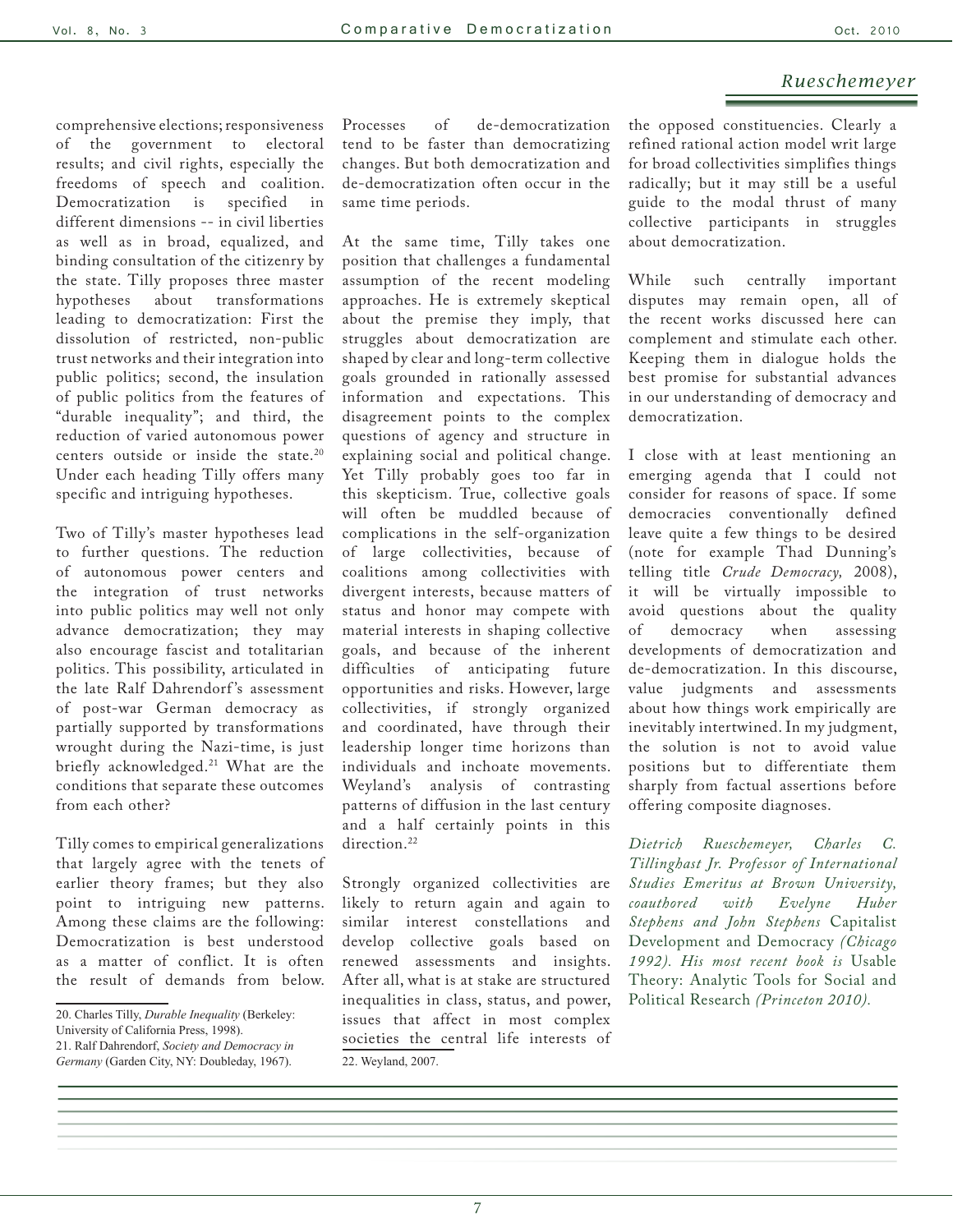## **Robinson, continued**

#### *(continued from page 1)*

These cross national correlations also sat uncomfortably beside case-study evidence of which often denied the usefulness or applicability of modernization theory, instead emphasizing rather different issues.<sup>1</sup> Moreover, formal theory had yet to be applied to any aspect of the democratization literature. There was no formal model of the link between income and democracy. In some sense this is surprising since Dahl presented a seminal and parsimonious analytical approach to democratization based on a trade-off between the "costs of toleration" and the "costs of repression."2 Yet these penetrating insights were not developed.

Since then there has been a lot of research on both the empirical and theoretical fronts. On the statistical side this involved the first application of basic techniques of causal inference using post World War II data. This first meant focusing attention on the overtime variation within a country (the 'within variation') rather than the cross-national variation (the 'between variation') that had dominated previous research. It also involved the use of instrumental variables techniques and the search for "exogenous variation" in democracy.3 The first findings from this work challenge the view that there is a causal relationship between income per-capita and democracy.4 Existing results,

A. Robinson and Pierre Yared, "Income and Democracy," *American Economic Review* 98 (2008): 808-842; and Daron Acemoglu, Simon Johnson,

though they were often explained as if they were about the dynamic behavior of a country, turned out to be driven simply by the fact that between countries there is a positive correlation between income percapita and measures of democracy. Within countries, however, there is no tendency for a country to become more democratic as its income per-capita increases (as it modernizes). Previous studies had not identified this because they pooled all of the historical with the cross-national data without distinguishing between what was true across nations, and what was true within a nation over time. These findings equally apply to the purportedly dynamic results of the influential study of Przeworski and Limongi.5 It turns out that, for instance, the negative correlation between income percapita and the propensity of a democracy to experience a coup, is driven solely by the between variation. In the post war data, if the income per-capita of a democracy increases over time there is no tendency for the probability it will experience a coup to fall.

These new findings suggest that there is probably no causal relationship between per-capita income and democracy. Most likely, the positive cross-national correlation between income and democracy is caused by the fact that factors which tend to make a society prosperous also tend to make it more democratic. These results would not have surprised the many scholars in comparative politics who long criticized the notion of modernization. Indeed, they support the claim of O'Donnell who noted in his discussion of the existing empirical literature on modernization that "the data used refer to a set of countries at a single point in time, while the postulated relationship refers to changes over a period of time in each of the countries ... The attempt to substitute 'horizontal' data referring to many countries ... for this 'longitudinal data' and still say something about causal, time-spanning processes within each unit [is a] fallacy."6

Przeworski et al. object to O'Donnell's study of how increasing per capita income in Argentina induced a coup on the grounds that he "studied a country that turns out to be a distant outlier."7 In fact this recent empirical work shows that the patterns isolated by O'Donnell in the Southern Cone of Latin America are actually consistent with data from both the postwar era and indeed throughout the 20th century.

On the formal theory front there has been rapid progress not only in developing some workhorse game theoretic models of democratization and coups, such as those proposed by Acemoglu and Robinson, but also in extending these models into new areas, challenging them and rapidly introducing new issues.<sup>8</sup> Though this literature is still in its infancy it is already 6. Guillermo O'Donnell, *Modernization and Bureaucratic Authoritarianism: Studies in South American Politics* (Berkeley: University of California Press, 1973).

7. Adam Przeworski, Michael Alvarez, José A. Cheibub, and Fernando Limongi, *Democracy and Development: Political Institutions and material well-being in the world, 1950-1990* (Cambridge University Press, New York NY., 2000): 99. 8. Daron Acemoglu and James A. Robinson, "Why did the West Extend the Franchise?" *Quarterly Journal of Economics* 115 (2000): 1167-1199; and Daron Acemoglu and James A. Robinson, "A Theory of Political Transitions," *American Economic Review* 91 (2001): 938-963; and Daron Acemoglu and James A. Robinson, *Economic Origins of Dictatorship and Democracy* (New York: Cambridge University Press, 2006).

<sup>1.</sup> See for example, Guillermo O'Donnell and Philippe C. Schmitter, *Transitions from Authoritarian Rule: Southern Europe; Comparative Perspectives; Tentative Conclusions About Uncertain Democracies* (Baltimore: Johns Hopkins University Press, 1986). 2. Robert Dahl, *Polyarchy: Participation and Opposition* (New Haven: Yale University Press, 1972).

<sup>3.</sup> On some of the methodological issues see: Thad Dunning, "Improving Causal Inference: Strengths and Limitations of Natural Experiments," *Political Research Quarterly* 61(June 2008): 282-293. 4. Daron Acemoglu, Simon Johnson, James

James A. Robinson and Pierre Yared, "Reevaluating the Modernization Hypothesis," *Journal of Monetary Economics* 56 (2009): 1043-1058. 5. Adam Przeworski and Fernando Limongi, "Modernization: Theory and Facts," *World Politics* 49(1997): 155-183.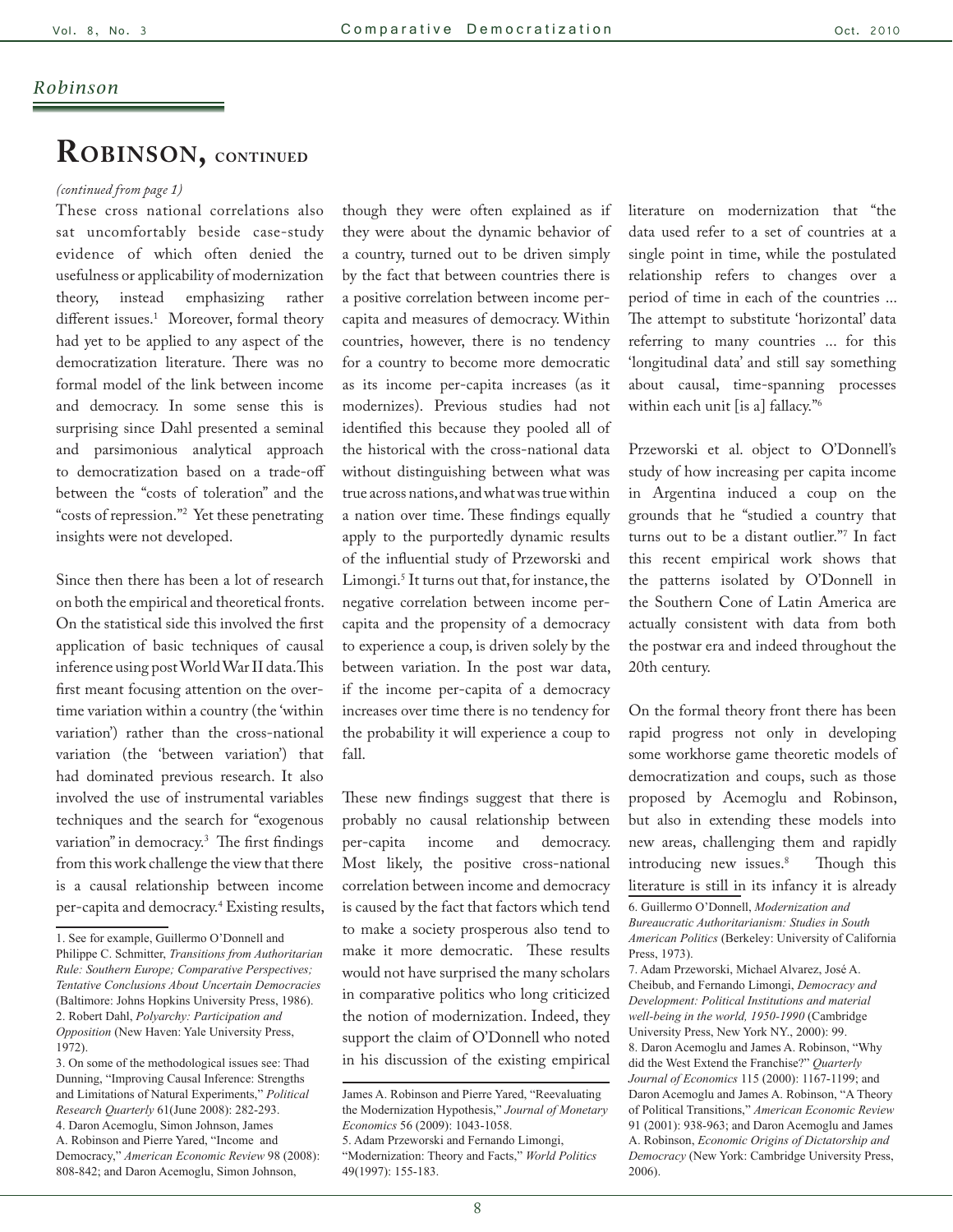connecting with canonical theoretical and empirical work in comparative politics and these interactions hold much promise for the future.

An excellent illustration of the power of these new methods to clarify theoretical issues can be seen in the recent book of Thad Dunning.9 Prior to his work there were two views on the impact of oil on democratization. Terry Karl, using case study work on Venezuela, argued that oil helped consolidate democracy because, in essence, it gave democratic politicians resources to satisfy their constituents without having to raise taxes from potential anti-democrats.10 In contravention, Ross, using cross-national statistical analyses, showed a robust negative correlation between measures of oil wealth and democracy.<sup>11</sup>

Dunning developed a basic dynamic game theoretic model of democratization and coups and showed that both mechanisms were present.<sup>12</sup> The preponderant effect in a particular country depends on which part of the 'parameter space' it is in, i.e. on the value of other variables. Both Karl and Ross were right but in different contexts. Notably Dunning argued that higher inequality intensified the mechanism identified by Karl and he provided evidence of this in a panel of Latin American countries by interacting inequality with measures of oil wealth.

To illustrate the new areas into which theoretical work is moving, consider the recent literature on the role of the military in politics. Acemoglu and Robinson's earlier work conceived of the elite and citizenry as the basic antagonists in political conflict

and the military as a perfect agent of the elite. Though this assumption allowed for theoretical progress, it obviously ignored the fact that the military frequently becomes an autonomous actor. Introducing this into the framework clearly increases its explanatory power.

There is now a quite rich formal theory literature on precisely this topic (and an important older comparative politics literature on this topic which is now being rediscovered). The questions of when and why the military gets involved in politics also illustrate the way that the empirical and theoretical literatures interact. Until the work of Geddes no attention had been paid by quantitative scholars to different types of authoritarian regimes, except to the extent that they were more or less democratic, as measured by the Polity or Freedom House scales.<sup>13</sup> Geddes made a distinction between military and civilian dictatorships and showed that military dictatorships were more likely to collapse. This finding, which appears to be robust, $14$ then stimulated more intense study of how to classify authoritarian regimes,<sup>15</sup> as well as theoretical work on the motivations for military interventions in politics.16

Work using formal theory is now also connecting with the more traditional comparative politics literature. Dunning's work on oil is a good example of this. Also the work on different types of authoritarianism noted above is pertinent to Linz and Stepan's arguments about how the type of authoritarian regime influences the nature of democratic consolidation.17 Though their specific taxonomy is probably not very useful (for instance categories such as bureaucratic authoritarian and totalitarian regimes) and they do not offer a parsimonious theory of path dependence, many of the ideas they advanced seem very important and interesting.

An example of the fruitful interplay between formal and empirical work can be seen in Chacón's thesis.18 He revisited the first chapter of Dahl's *Polyarchy* in which he argued that democracy is more likely to consolidate when there has been contestation between elites prior to democratization. Chacón shows in a dynamic game theoretic model that if elite factions compete prior to the advent of mass democracy then they are less inclined to oppose it. This is because they have sunken costs in learning how to compete, making democracy less threatening. He also presents cross-national empirical evidence that shows that a greater degrees of competition under authoritarianism promotes democracy.

Rather than using a taxonomy of authoritarian regimes, Chacón relies on single characteristic – the degree to which a regime is competitive. A taxonomic approach may be useful if many characteristics covary justifying the sorting of countries into a series of different "bins." The question of which sort of approach is ultimately more useful is an empirical issue with a lot of work yet to be done.

Along with the work on the military, this work formalizing Dahl's ideas is part of a growing interest by political scientists on how dictatorships work and how they stay

<sup>9.</sup> Thad Dunning, *Crude Democracy* (New York: Cambridge University Press, 2007).

<sup>10.</sup> Terry L. Karl, *The Paradox of Plenty: Oil Booms and Petro States* (Berkeley: University of California Press, 1997). 11. Michael L. Ross, "Does Oil Hinder Democracy?" *World Politics* 53 (2001): 325-361. 12. See footnote 10.

<sup>13.</sup> Barbara Geddes, *Paradiogms and Sand Castles* (Ann Arbor: University of Michigan Press, 2003). 14. See Alexandre Debs, "Living by the Sword and Dying by the Sword' Leadership Transitions in and out of Dictatorships," Unpublished, (Department of Political Science, Yale University, 2010). 15. Jennifer Gandhi, *Political Institutions under Dictatorship* (New York: Cambridge University Press, 2008). 16. Debs (2010); Daron Acemoglu, Davide Ticchi and Andrea Vindigni, "A Theory of Military Dictatorships," *American Economic Journal: Macreconomics* (forthcoming, 2010).

<sup>17.</sup> Juan J. Linz and Alfred Stepan, *Problems of Democratic Transition and Consolidation* (Baltimore: Johns Hopkins University Press, 1996).

<sup>18.</sup> Mario Chacón, "A Theory of Competitive Authoritarian Institutions and Democratic Transition," Unpublished PhD Dissertation, (Department of Political Science, Yale University, 2010).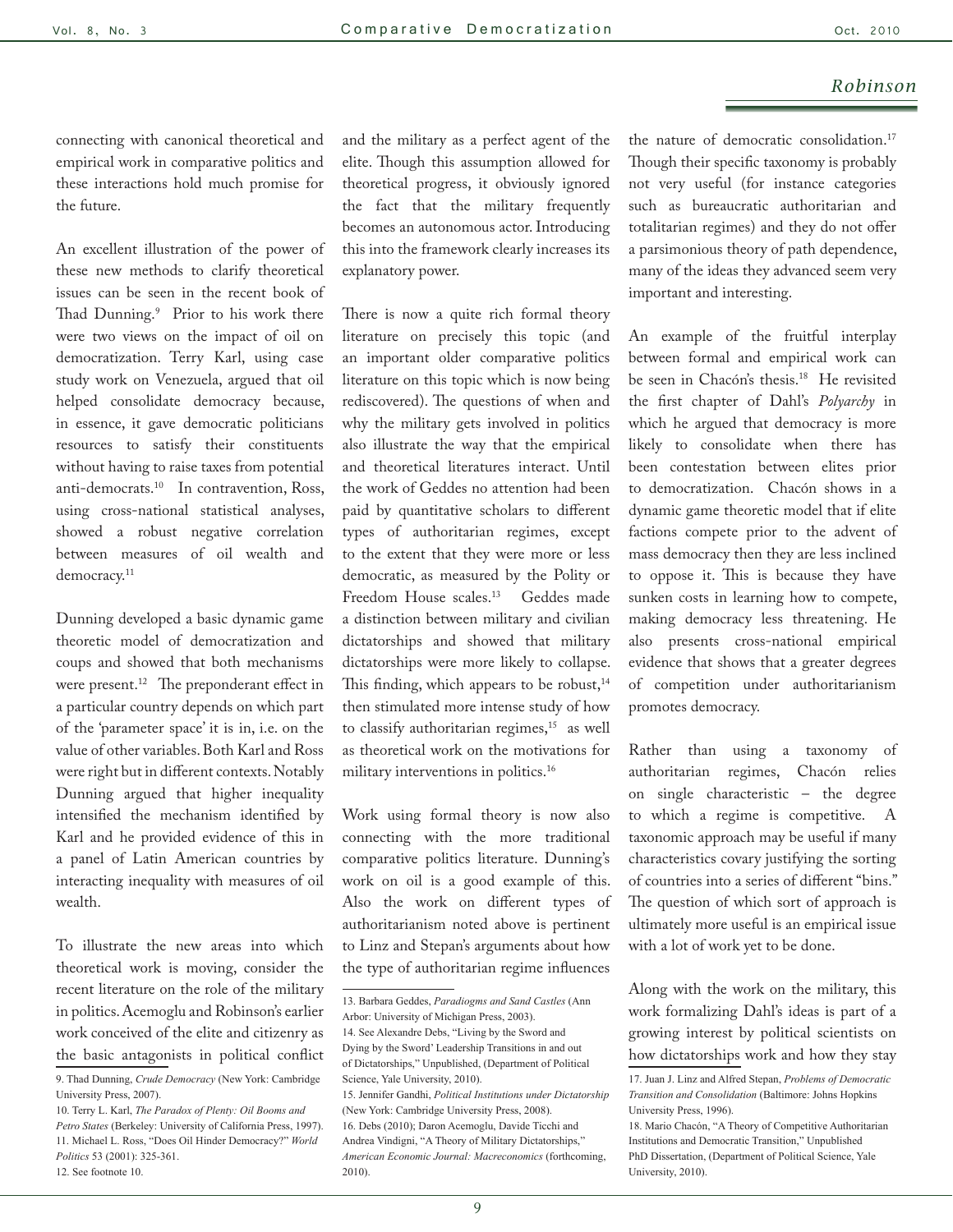in power, a topic which fell into relative neglect in the heady days of studying democratic transitions. In studying these issues political scientists using formal theory are again able to learn from the larger literature on comparative politics. However, I expect a lot of feedback here, in the sense that formal theory will raise questions that can only be answered by doing new case study work.

All in all then there has been substantial theoretical, empirical and conceptual progress in the last decade. In the next decade, there are several areas of research that hold out promise. Empirically, it seems unlikely to me that people will continue running regressions of measures of democracy on any variable they can think of on the right hand side. The work will need to become more sophisticated. The recent work by Acemoglu, Johnson, Robinson and Yared on the limitations of modernization theory suggests that we need to formulate subtler hypotheses about what forces in society jointly shape economic and political development.<sup>19</sup> This work confirms insights drawn from the work of E.P. Thompson who claimed that the key innovation of the Glorious Revolution in Britain in 1688 was the cementing of a notion of the rule of law which particularly limited the power of elites.20 The rule of law clearly influences economic incentives, but it also influences the dynamics of political regimes since it plausibly makes authoritarianism less attractive for elites while at the same time making democracy less threatening. More generally, our empirical work suggests research on the fine-grained nature of political, social, and economic institutions can influence

macro-political outcomes, such as the extent of democracy. The fruitfulness of pursuing Thompson's insights shows that formal theorists can benefit from the work of qualitative scholars who have studied the processes of democratization and democratic consolidation

Moreover, the cross-national literature was never very well designed to test behavioral hypotheses about democratization and coups. An important innovation has been made by Aidt and Franck in a paper that uses roll call votes from the British parliament to test hypotheses about what drove the First Reform Act in 1832.<sup>21</sup> Though, such an empirical strategy has to confront tricky inferential issues such as the extent to which legislators vote along party lines, this is an important paper and there is much work to be done with similar empirical strategies.

Finally, as Dunning's work suggests, we need to frame hypotheses which are conditional on different contexts. Though looking at the average effects of inequality on democracy may be of interest, it is far more likely that the effects of inequality will be conditional on other variables. That these conditional effects are important may be one of the reasons why it is actually difficult to estimate robust effects of the impact of many variables, particularly inequality, on democracy. There is important theoretical work of this nature to be done, including quite a bit of inductive work to understand what the stylized facts of a given situation may be. Standard empirical methods are up to the task of testing such new hypotheses.

There are many theoretical directions that this research could take, but let me identify two areas that I think are important.

Acemoglu and Robinson conceptualized political conflict as being between elites and citizens.22 In practice, the elite are associated with the rich and the citizens with the poor. Though this association generated a lot of insights, it is nevertheless obvious that political conflicts are much more heterogeneous than this. In Sierra Leone, for example, the main axis of conflict is not between poor and rich but between the north and the south, both identified with particular ethnic groups, Loko, Temne and Limba in the North, Mende in the South. As Acemoglu and Robinson pointed out, once conflict is structured on ethnic lines, the comparative statics of the model tend to become ambiguous.<sup>23</sup> For example, this may occur with respect to inequality (this is another potential reason for why it is hard to find a connection between inequality and democratization in the cross-national data). Leaving inequality aside, there is a lot of work to be done in making the underlying structure of conflicts richer by incorporating such notions as identity and ethnicity. This will generate models that are more useful in different environments and have the potential to generate new and interesting results. At the moment I think it is still an open question as to how to apply the techniques proposed by Acemoglu and Robinson in the types of political environments studied by Lindberg and other scholars of African politics, i.e. patrimonial systems where behavior is conditioned by *de facto* rules rather than *de jure* institutions.<sup>24</sup>

A second area of great potential is further investigation of the way in which authoritarian regimes work. Though it seems obvious that the movement from an authoritarian regime to a democracy represents a significant redistribution of political power in society, it turns out to be

<sup>19.</sup> Daron Acemoglu, Simon Johnson, James A. Robinson and Pierre Yared, "Income and Democracy," *American Economic Review* 98 (2008): 808-842; and Daron Acemoglu, Simon Johnson, James A. Robinson and Pierre Yared, "Reevaluating the Modernization Hypothesis," *Journal of Monetary Economics* 56 (2009): 1043-1058. 20. Edward P. Thompson, *Whigs and Hunters: The Origin of the Black Act* (London: Allen Lane, 1975).

<sup>21.</sup> Toke S. Aidt and Rafael Franck, "How to Get the Snowball Rolling and Extend the Franchise: Voting on the Great Reform Act of 1833," Unpublished (Department of Economics, University of Cambridge, UK., 2008).

<sup>22.</sup> See footnote 9.

<sup>23.</sup> Acemoglu and Robinson, 2006, Chapter 4, Section 4. 24. Staffan Lindberg, *Democracy and Elections in Africa*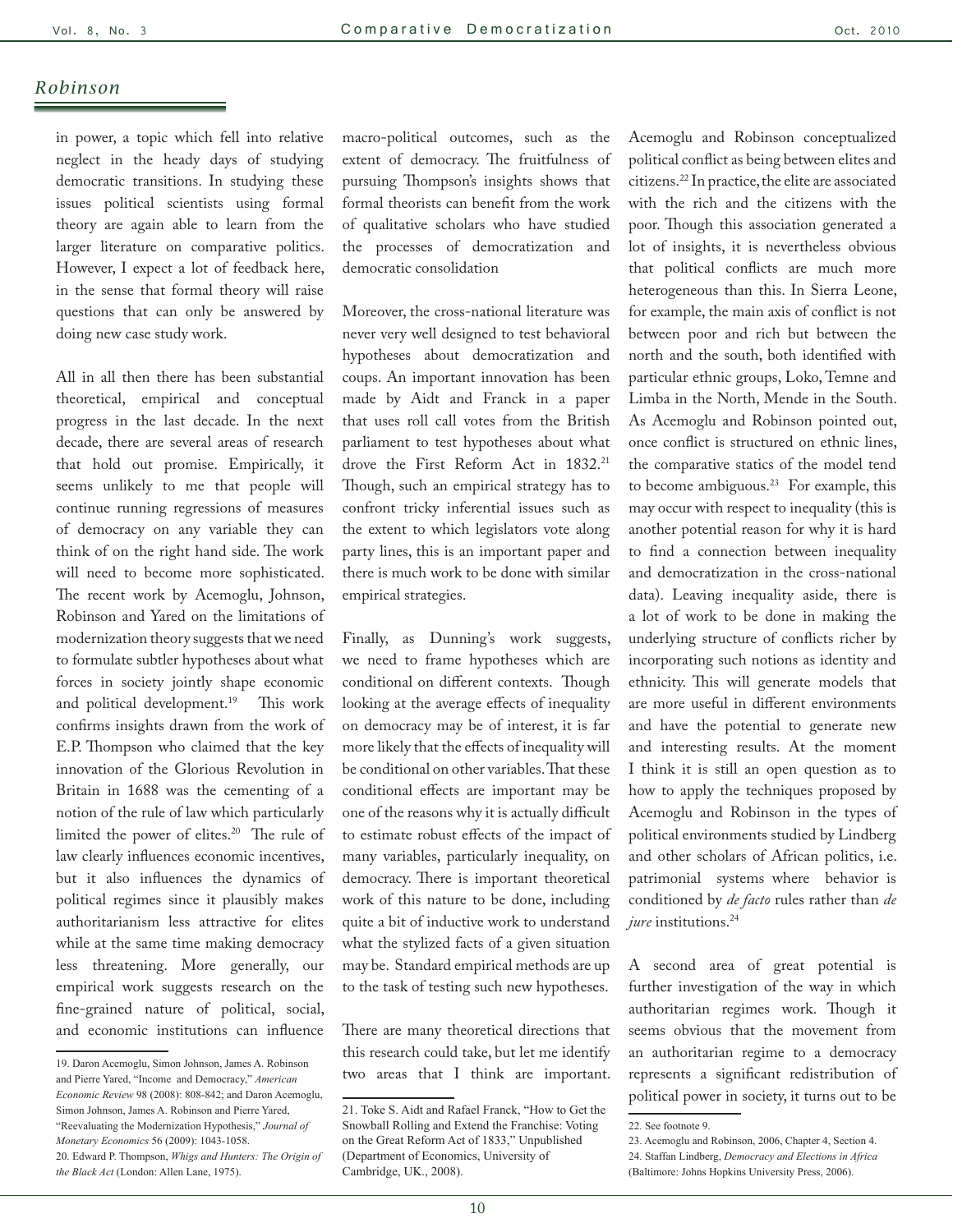much harder than anyone anticipated to specify exactly how this manifests itself in terms of policy. This issue was first raised by a provocative paper by Gil, Mulligan and Sala-i-Martin who argue that there is no observable cross-sectional difference between the public policies of democracies and authoritarian regimes.<sup>25</sup> Since then work by Aidt and Jensen and Stasavage and Shreve has found some more puzzling facts, for example about the timing of when particular taxes were introduced historically and the extent to which this was correlated

25. Ricard Gil, Casey Mulligan and Xaver Salai-Matin, "Do Democracies Have Different Public Policies than Nondemoracies?" *Journal of Economic Perspectives* 18(2004): 51-74.

with democracy.<sup>26</sup> In a sense this literature relates to the issue of why particular instruments are used to redistribute income. For example, while the second Reform Act of 1867 in Britain may not have led to large increases in taxes to redistribute income, it did lead to large changes in labor market institutions, such as the abolition of the Masters and Servants Acts, which clearly did redistribute income. It is not

26. Toke S. Aidt and Peter S. Jensen, "The Taxman Tools Up: An Event History Study of the Introduction of the Personal Income Tax, 1815-1938," *Journal of Public Economics* 93 (2009): 160-175, and David Stasavage and Kenneth Sheve, "Democracy, War, and Wealth: Evidence from Two Centuries of Inheritance," Unpulished (Department of Political Science, Yale University, 2010).

only important to understand empirical puzzles like these, but also to understand theoretically how this influences our conceptions of what happens in different political regimes and how this influences the derived preferences of agents about different regimes.

*James Robinson is the David Florence Professor of Government at Harvard University and a faculty associate at the Weatherhead Center for International Affairs.* 

# **Carothers, continued**

#### *(continued from page 2)*

meetings raised questions both about comparative political trajectories and choices relating to democracy support policies and programs. The third added the issue of links between democracy aid and socio-economic development.

From none of these three meetings did the policy officials come away fully satisfied. On Iran, they did not hear a clear consensus on the prospects for regime survival. Nor did they hear consensus about how much outsiders could or should do to help the Iranian opposition. On Russia, considerable uncertainty prevailed about the likely future of the current political system and no big new idea on democracy promotion emerged to galvanize the room. On aid and development, no clear, broadgauged research findings were offered that would lend themselves to the formulation of headline-style policy directives.

Yet, in all three gatherings, some accumulated learning surfaced; the conversations were not barren. The situation in Iran was analyzed in the light of research about successful and unsuccessful electoral revolutions—with some insights available about the conditions under which such revolutions succeed or fail and what types of outside support were most significant in contributing to them. At least some light was shed on Russia's apparent political exceptionalism based on research on differing forms of competitive authoritarianism, the methods such regimes use to check externallysponsored democracy promotion, and the potentialities of local level democratic initiatives. And although the broad question of what forms of democracy support best advance socio-economic development remained resistant to simple answer, the democracy mavens offered some insights about constituent parts of the puzzle, such as the effects of governance gains on policymaking, the wider value of elections, the ties between strengthened local level civil society development and better government performance.

Viewed from the perspective of the Washington foreign policy community, the domain of scholarly research on comparative democratization appears in a somewhat faint but basically positive light. It does supply considerable expertise on the political paths of many specific countries and regions while identifying important constituent elements and patterns of democratization. The exploration in this decade of hybrid regimes, for example, has been a useful partner to the efforts by democracy policy makers and aid practitioners to get away from simplistic dualistic categorizations or continuums.

In spite of this there is need and room for much more input with regard to issues of comparative democratization. Some responsibility for the relatively narrow communication channel lies with policy makers and aid practitioners, who too often stay inside their own policy community cocoon and do not make the effort to seek out useful research. At the same time, certain basic habits in the academic domain also contribute: the tendency to frame research questions based on inward looking scholarly debates rather than practical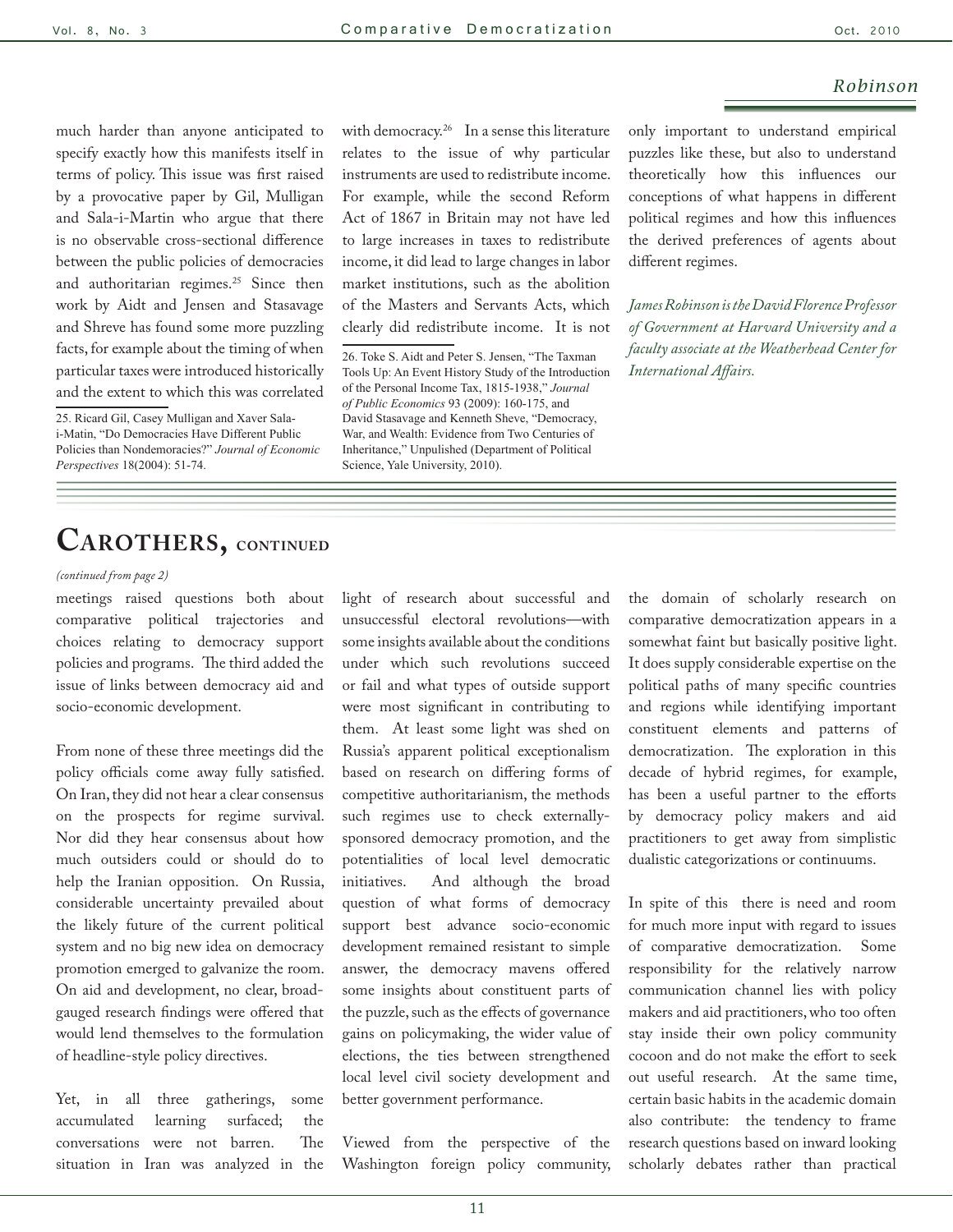## *Carothers*

imperatives of the policy world, the lack of concerted efforts by most researchers to feed the results of their research directly to the policy community rather than relying on conventional scholarly channels of dissemination, and the continued pattern of writings that both in length and prose style are aimed more at fellow researchers than policy makers.

In contrast to work on the more "pure" issues of comparative democratization, scholarly research on the applied policy areas of democracy aid and democracy promotion more generally has been slower to develop, though it has increased in quantity and quality in this past decade. Such work remains often a weak sibling in the comparative democratization domain for the basic reason that the questions at issue appear to many scholars as too specific or too instrumental (e.g. what forms of outside support best contribute to helping electoral commissions become more independent or how effective are efforts to improve gender balance in political parties?). Also hampering the development of work in this domain is the fact that information about aid programs and specific democracy policies is elusive, with much of such information available only through welltargeted, extensive interviews. The problem of attribution is also daunting—even when it is possible to learn what democracy support efforts have consisted of and to gain some idea of their impact, sorting out their place among the differing factors causing political change remains difficult. The surge of recent attention to rigorous impact evaluations based on double blind empirical testing represents an interesting advance but is highly labor intensive and is suited to only certain kinds of policy and aid interventions.<sup>1</sup>

There remains significant room for scholarly research in almost every area of democracy support. The disproportion between the amount of democracy aid being disbursed and the amount of wellgrounded knowledge about how well it actually works and how it can be improved remains startlingly large. To highlight just one such area, programs to strengthen national legislatures in developing countries have mushroomed in the past decade. Yet the available knowledge about how legislatures develop over time and what external assistance to legislatures accomplishes in practice remains quite modest. The same could be said for aid to strengthen independent media, political parties, labor unions, police, civil-military relations, business communities, domestic election monitoring, judicial independence, and a host of other areas.

Still rather than attempt here to elaborate a specific proposed research agenda for scholars of comparative democratization interested in contributing to the policy domain, I wish instead to highlight certain problematic patterns of thought that are chronic in the democracy policy circles, patterns that call out for incisive, challenging research as a necessary corrective.

Simplistic zeitgeists: The first such pattern, the most obvious and ubiquitous, is the tendency of the democracy support community every half decade or so to embrace a loose set of ideas about new trends in the state of global democracy as the defining zeitgeist of the international context for democracy support. Employing this zeitgeist as a foundation, new policy frameworks are built. Yet these defining ideas typically derive from loose impressions and guesses rather than systematic deductions or empirical research. They usually sound persuasive and thus command attention, even fascination in the policy community. Still they are often only partially correct at best or sometimes simply wrong.

One such current fashion is the idea that "the China model" is exerting a strong pull in the developing world, undercutting the attraction of democracy. This proposition, repeated frequently in policy circles as a defining feature of the new context for democracy work, rests on little evidence to bolster it or flesh it out beyond at most some scattered anecdotes. It may well be true to some degree, but how much? It cries out for some focused research. What elements of the rather complex, multifaceted Chinese development experience are other countries seeking to emulate? What forms does this emulation take in actual practice beyond convenient invocations of the China model by authoritarian leaders looking to justify their repressive habits? A similarly fashionable idea about the state of global democracy that would benefit from some careful research is the commonly heard argument that the global economic crisis is doing or will do widespread damage to democracy around the world. Is that proving true? Are there important regional differences? Is it affecting specific governments or actually leading to deeper changes in political systems?

Magic bullets: A second pattern of problematic thinking is the tendency of the aid community to embrace magic bullets at periodic intervals. Every few years some area of assistance rises up rather suddenly as the hot new thing and comes to be seen as the key to successful democratization support. Since the early 1990s a series of magic bullets have held sway at one time or another—civil society development, decentralization, anti-corruption, the rule of law, and others. Currently, the broad and often in fact somewhat amorphous concept of accountability makes donor heads nod approvingly as a crucial focus for both political and socio-economic assistance. If only governments in developing countries

<sup>1.</sup> Devra Moehler, "Democracy, Governance, and Randomized Development Assistance," *Annals of the American Academy of Political and Social Science 628* (March 2010): 30 – 46.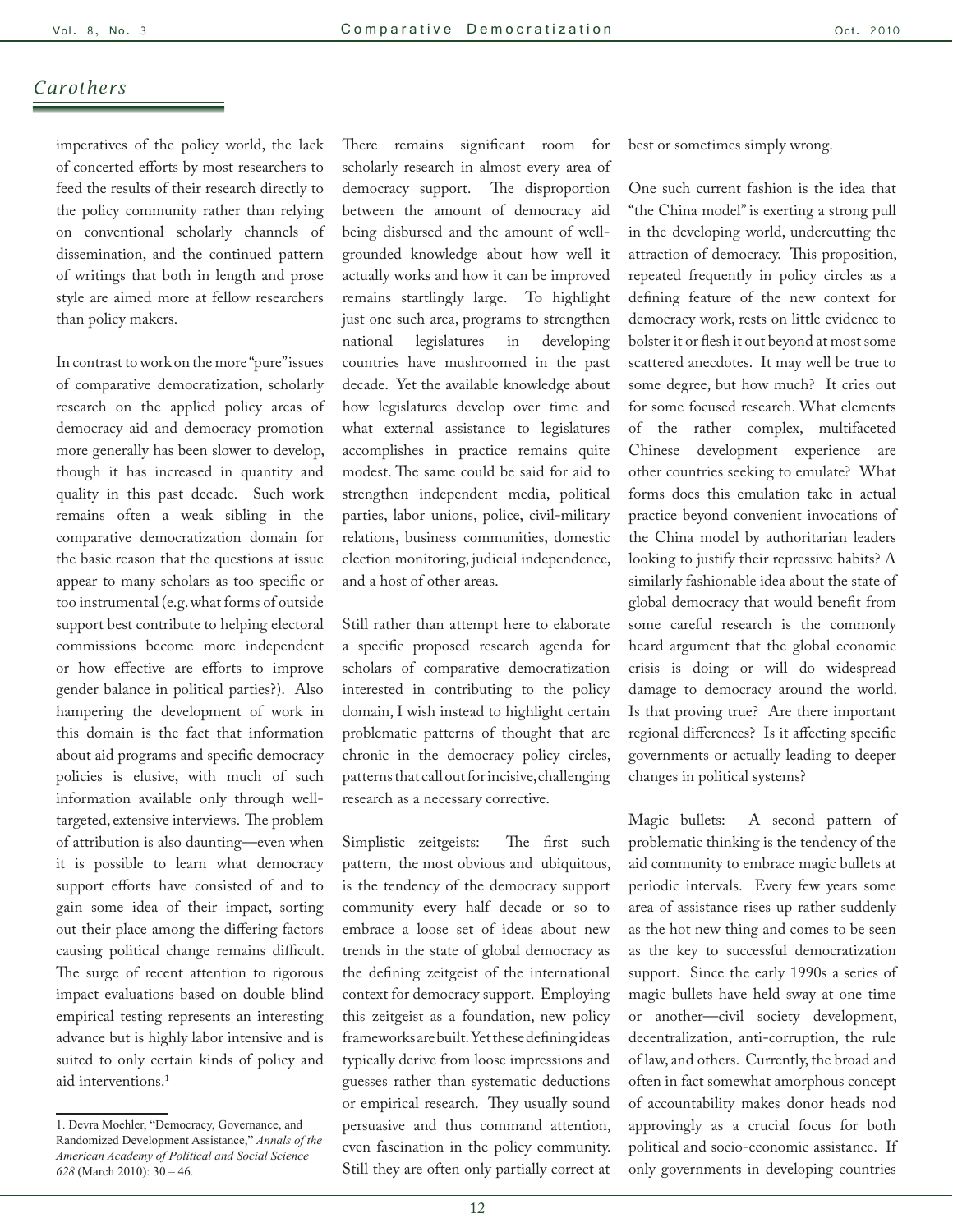## *Carothers*

can establish real accountability, one hears all over, a raft of other political and socioeconomic problems will be solved. These magic bullets surge unpredictably, not always as a result of any identifiable spark, attracting a rush of aid flows for some time before losing their special luster and fading from view. Well-targeted research is very useful in helping keep magic bullets at least somewhat in check and keeping donors from going too far down one road at the expense of others. Critical research on the concept of civil society development and the limited results of much civil society assistance for example helped usefully temper the civil society romanticism that swept through the democracy aid community in the second half of the 1990s.<sup>2</sup> Such research needs to move adroitly to get ahead of the curve, seizing quickly on magic bullets just as they start to emerge in order to produce research findings that can affect the arc of the magic bullets' rise and fall.

Blind spots: A third troublesome pattern of policy work which points to research needs is the tendency of blind spots to develop in the eyes of policy makers. Given the diversity and complexity of the international landscape, and the fact that crises and fashionable issues attract disproportionate amounts of attention, some important issues and places inevitably receive less attention than they deserve. The rising pattern of electoral conflict in the past decade for example, with violence erupting in unexpected places such as Mongolia, Armenia, and Kenya, and many elections in other countries being rejected by losing groups, merits greater attention than it has received.3 More specifically, the lack of awareness on the part of much of the donor community in Kenya about the significant possibility of violence following the 2007 elections was striking. It caused serious recriminations within some foreign ministries and aid agencies about how such a blind spot could have occurred. In terms of countries that are somewhat neglected on the US policy screen, relative to its size and political significance, Indonesia receives noticeably little scrutiny in the Washington policy community, especially considering that it is an important recent case of relatively successful democratization, and in a Muslim society to boot. Even Brazil, despite being much closer to Washington than Indonesia and much more directly intertwined with US policy, is something of a blind spot in the democracy policy community.

Us and them: Another problematic pattern of thinking within the democracy policy domain is the persistence of "us and them" thinking about democratization seeing a major analytic and practical divide between the state of democracy in "the established democracies" and "the new democracies." This latter category serves as an analytically shaky, overly capacious basket holding a wide range of political systems, including many countries with prior experience with democracy before prolonged periods of non-democratic rule (such as Chile, Poland, and Indonesia), semiauthoritarian countries with some democratic forms (such as Morocco or Ethiopia), and actual new democracies, such as Mongolia and Ukraine. US (and sometimes European) policy makers and aid practitioners will, when pushed, acknowledge that democracy in their own country has flaws too. Yes, our elections are sometimes marred by administrative shortcomings. Our political parties suffer from personalism and lack of ideological coherence. Our local governments are sometimes flecked with corruption. Our courts can be slow, and politicized. And so forth. Yet, implicitly or explicitly, the democracy policy community holds to the belief that something basic, relating both to quality and likely durability of political systems, divides their political systems from those on the other side, i.e. in the countries where they carry out democracy promotion policies and programs. This division is a foundation for the belief of democracy support practitioners that they have a right of sorts to be trying to help foster democracy in other places, as well the knowledge of how to do so.4

This outlook misses the fact that the line between "the established democracies" and "the new democracies" has been effaced in important ways in recent years. The degeneration of political parties in Italy over the last 20 years leaves the country with a party system afflicted with the same negative features as party systems in many struggling democracies. US election administration is eclipsed in quality by that of various new democracies. Former communist countries in Southeastern Europe that have been hectored for years by European Commission officials about unacceptable levels of corruption look at Greece and wonder why they have been singled out for criticism. The proportion of women in the US Congress is lower than the average proportion of women in African legislatures.5 Low voter turnout in local elections is as much a problem in many parts of Europe as in Africa. Innovations in both national and local level governance in different parts of South America are as effective and pathbreaking

<sup>2.</sup> For one example of such work see Omar G. Encarnación, *The Myth of Civil Society: Social Capital and Democratic Consolidation in Spain and Brazil* (New York: Palgrave Macmillan, 2003). 3. For a useful look at the recent pattern of close elections and potential conflict around them see Laurence Whitehead, "The Challenge of Closely Fought Elections," *Journal of Democracy* 18(April 2007): 14-28.

<sup>4.</sup> Freedom House took a useful step in this direction with its examination of freedom in the United States. See Arch Puddington, Jason Kelly, Thomas Melia. *Today's American: How Free?* (Lanham: Rowman and Littlefield Publishers, 2008). 5. Inter-Parliamentary Union. "Women in National Parliaments." 2010. Available at <http://www. ipu.org/wmn-e/classif.htm> (Note: The average percentage of women in Sub-Saharan African legislatures is 18.8%. In the United States, the percentage is 16%).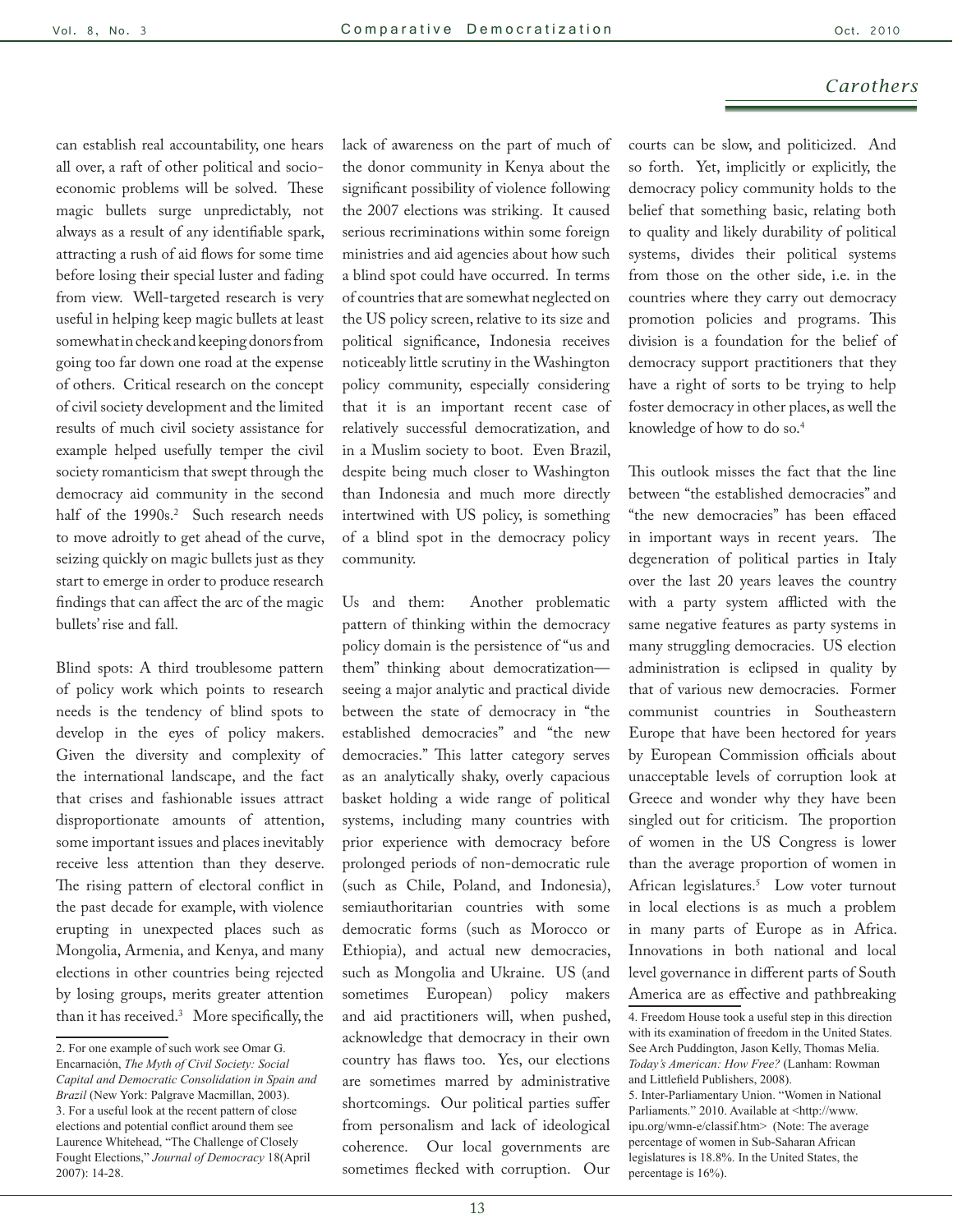## *Carothers*

as anything comparable in Europe and the United States.

It is not enough for US and other Western officials talking to counterparts in the developing and postcommunist worlds about democratization to smile with false modesty and note, that "of course we have democratic shortcomings as well." They need to move fully beyond the conceit that their political systems are qualitatively different than those of many countries in other parts of the world and adjust their own expectations, attitudes, and approaches to democracy promotion accordingly.

The scholarly domain can help alter this problematic outlook by getting more fully past its tendency in recent decades to treat the study of democratization as a field apart from the study of democracy in "the established democracies." Missing have been studies that challenge the continuation of this divide in both practitioners' minds by highlighting the important number of similarities of conditions and problems across the divide and spotlighting areas where new democracies do better than many established democracies.6

Democratic naturalism: A final problematic cognitive habit in the democracy community that would benefit from research attention is the engrained inclination toward what might be called "democratic naturalism," that is to say, the tendency to see Western-style political institutions as natural and to view non-Western ones as unnatural. Of course, Western democracy promoters would deny the charge that they think in this way. They are quick to argue that they have moved away from the sorts of teleological thinking that infected the democracy promotion community in its earlier years. They have accepted, they would say, the fact that many Third Wave countries are not heading toward democratic consolidation but rather have wandered off the transition continuum into a grey zone of political heterogeneity. And they are willing to accept the idea that a democratic recession is occurring rather than the continued spread of global democracy.

Nevertheless the inclination toward democratic naturalism persists. Consider for example rule-of-law assistance. Only now after 25 years of rule of law assistance in the developing world, and still only partially, are rule-of-law programs starting to work seriously with the traditional institutions of justice that exist in many non-Western societies, such as village level dispute resolution methods in Africa. Such institutions have long seemed obscure and marginal to Western rule-of-law aid providers prone to start at ministries of justice, even though informal institutions are in some societies much more germane to the provision of justice for ordinary citizens than the formalized, Western-style institutions. If one stops to think about it, it is remarkable that the traditional institutions were not the starting point of external efforts to grasp and help bolster the provision of justice in these societies rather than an area of inquiry taken up only after decades of work.

Thoughtful research can help loosen the various strands of false naturalism that tend to tie practitioners into knots. It can illuminate non-Western political forms and processes to help Western aid practitioners understand better what they are ignoring and how they might grapple with them. Research over the last decade on clan structures in parts of Central Asia, for example, has helped open up an area of social organization that does not fit into the conventional democracy aid template, yet is fundamental to understanding and engaging with political life in those societies.7 Through such illumination the inclination toward democratic naturalism can be replaced with a more accurate view of disparate political realities.

In short, demand from policy makers and aid practitioners for research insight on democratization and democracy support exists, and is in fact stronger than many scholars probably realize. Many important areas of policy practice are poorly grounded in the most basic knowledge of what works and what does not and what the underlying problems and issues really are. The democracy policy community feels heavy pressure to demonstrate to the wider policy community and to politicians who oversee funding precisely such a solid grounding. Moreover, a powerful set of problematic patterns of thinking within the democracy policy community—toward superficial zeitgeists about the state of global democracy, the embrace of magic bullets, persistent blind spots, clinging to "us and them" views of the global political landscape, and a continued inclination to believe in democratic naturalism—render the need for better ties between scholarly research and policy practice not just advisable but imperative.

*Thomas Carothers, vice president for studies at the Carnegie Endowment for International Peace, has written extensively on democracy assistance and worked in an advisory role with many organizations engaged in democracy aid.* 

<sup>6.</sup> A valuable contribution in this spirit is Desmond King, Robert Lieberman, Gretchen Ritter, Laurence Whitehead, *Democratization in America: A Comparative-Historical Analysis* (Baltimore: Johns Hopkins University Press, 2009).

<sup>7.</sup> See for example Kathleen Collins. *Clan Politics and Regime Transition in Central Asia* (Cambridge: Cambridge University Press, 2006).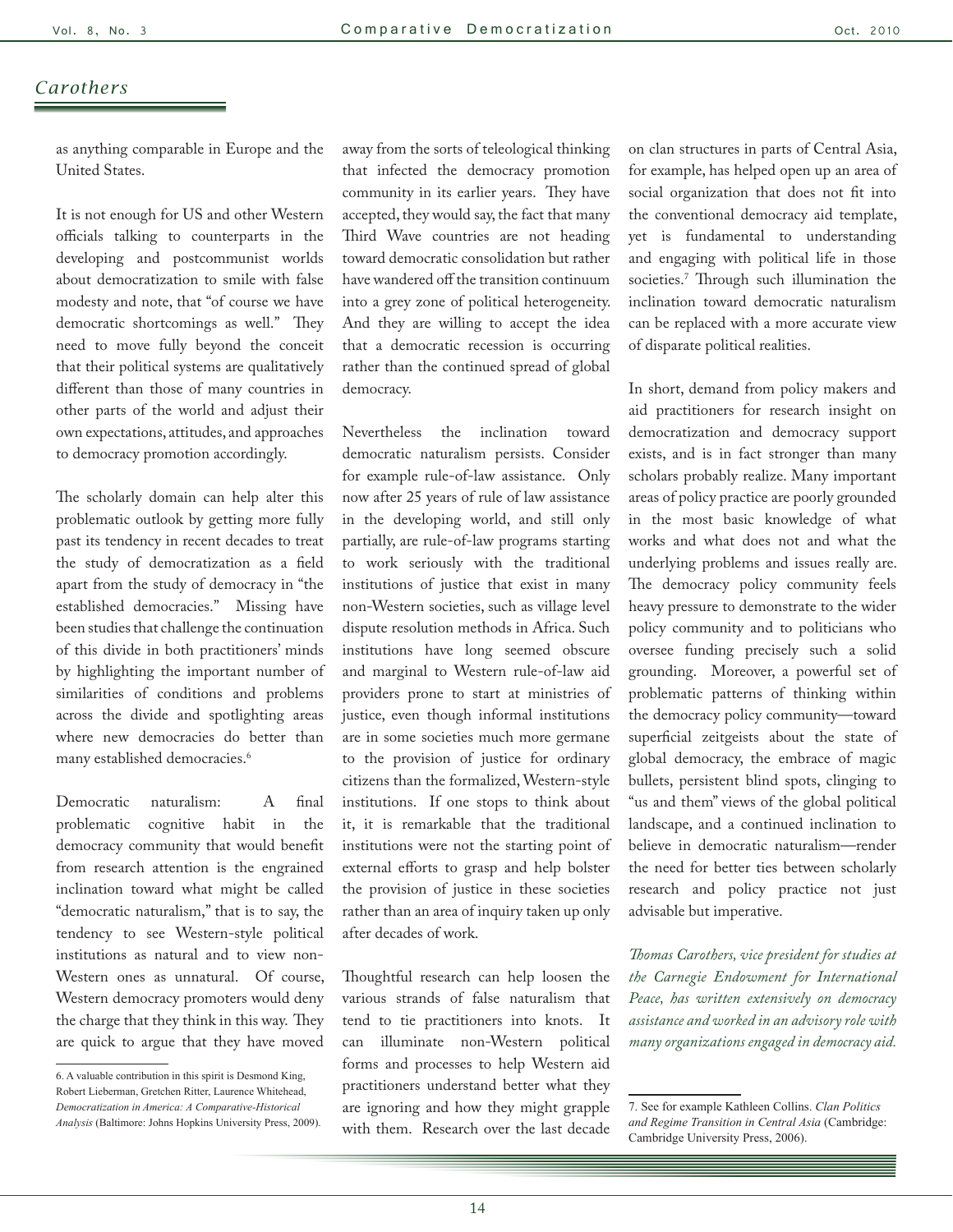## **Capoccia and Ziblatt, continued**

#### *(continued from page 2)*

it is time to ask: how is historicallyminded comparative analysis of democratization most effectively done?2

The approach advocated in this essay builds on the core insights of the classical literature on the development of political regimes in Europe.3 It shares the commitment of these works to historical sensitivity as well as their methodological orientation towards comparative historical analysis. It is, however, time to rethink the predominant temporalities of their analysis of European democratization, as well as their main units of analysis. This new approach should build on the idea (first proposed in Almond, Flanagan, and Mundt) that history does not always move smoothly from period to period but instead moves via crises, or sharply punctuated episodes of change that have lasting consequences.4 In the latter respect, the creation, reform and development of democratic institutions, rather than whole regimes, should be the focus. Thus, to study the emergence of democratic regimes in light of this "historical turn" means, we argue, that the analyst must "go back" to *analyze systematically the historical episodes in which democratic institutions were created or substantially reshaped.5*

While the long-run development of democracy is of interest, the long run itself is composed of a chain of episodes of institutional change that deserve closer scrutiny in their own right. The focus on these episodes, their causes, and their consequences, results in an approach that is more attuned to capturing the causal complexity of institutional creation often overlooked in the highly-stylized models of democratization adopted in recent literature — and the impact of democratic institutions, once created, on future political outcomes.6 This move highlights key empirical regularities that would otherwise be simply overlooked and lays the foundations for generating empirically robust causal propositions. Although ambiguities and complexities of democratization cannot be easily ignored if the goal is to produce a compelling account of it, the correct response to this complexity is certainly not to abandon the pursuit of empirical generalization. Instead, we propose an empirical strategy that offers a tractable way of addressing these issues systematically while providing the building blocks of a richer but still parsimonious theoretical account. This approach to the study of democratization can be summarized in five interrelated propositions.

1. First, we propose the adoption of an explicitly historical approach to causality. Following both classical analyses and recent insights in the institutionalist literature, history should be read "forward" and not

"backwards."7 Rather than looking at outcomes at a single moment in time and their relationship with their contemporaneous correlates to "explain" democratization, or retrospectively explain contemporary variations, it is better to go back to investigate the foundational moments when democratic institutions were actually created, and undertake a thorough analysis of the ideologies, resources, and institutional legacies shaping the choices of actors involved in the process of institution-building. This approach uses contemporary social science techniques to test theories rigorously but with an eye to the knotty set of factors associated with the creation of institutions and their successive endurance.

2. Second, but not only in the European context, democratization is often a protracted and punctuated "one institution-at-a-time" process in which the institutional building blocks of democracy emerged "asynchronically."8 In this view, democracy is metaphorically best seen as a "collage" rather than a canvas: even in cases generally interpreted as wholesale regime transitions, the complex institutional configuration of democracies rarely emerges all at once.<sup>9</sup> On the contrary, different institutions often emerge at different times, often for different reasons. Thus, it is important to narrow our analytic

<sup>2.</sup> Jared Diamond and James Robinson, eds. *Natural Experiments of History* (Cambridge, Mass.: Harvard University Press, 2010); and Marcus Kreuzer, "Historical Knowledge and Quantitative Analysis: the Case of PR Adoption in Early Democracies," *American Political Science Review* (May 2010) : 369-392.

<sup>3.</sup> Barrington Moore, *The Social Origins of Democracy and Dictatorship* (Boston: Beacon Press, 1966); Gregory Luebbert, *Liberalism, Fascism, and Social Democracy* (Oxford: Oxford University Press, 1991).

<sup>4.</sup> Gabriel Almond Scott C. Flanagan, and Robert J. Mundt, *Crisis, Choices and Change* (Boston: Little, Brown, 1973).

<sup>5.</sup> This includes the cases in which reform was

possible but narrowly failed. See Capoccia and Ziblatt, *ibid*. 943-944. 6. Capoccia and Ziblatt, *passim*.

<sup>7.</sup> See e.g. Marc Bloch, *The Historian's Craft* (New York: Knopf., 1954 [1949]); Paul Pierson, Politics in Time (Princeton: Princeton University Press, 2004). 8. Daniel Ziblatt "How did Europe Democratize?" *World Politics* 58 (January 2006): 311-338. 9. Nancy Bermeo, "Interests, Inequality and Illusion in the Choice for Fair Elections," *Comparative Political Studies,* 43 (August/September 2010): 1119-1147.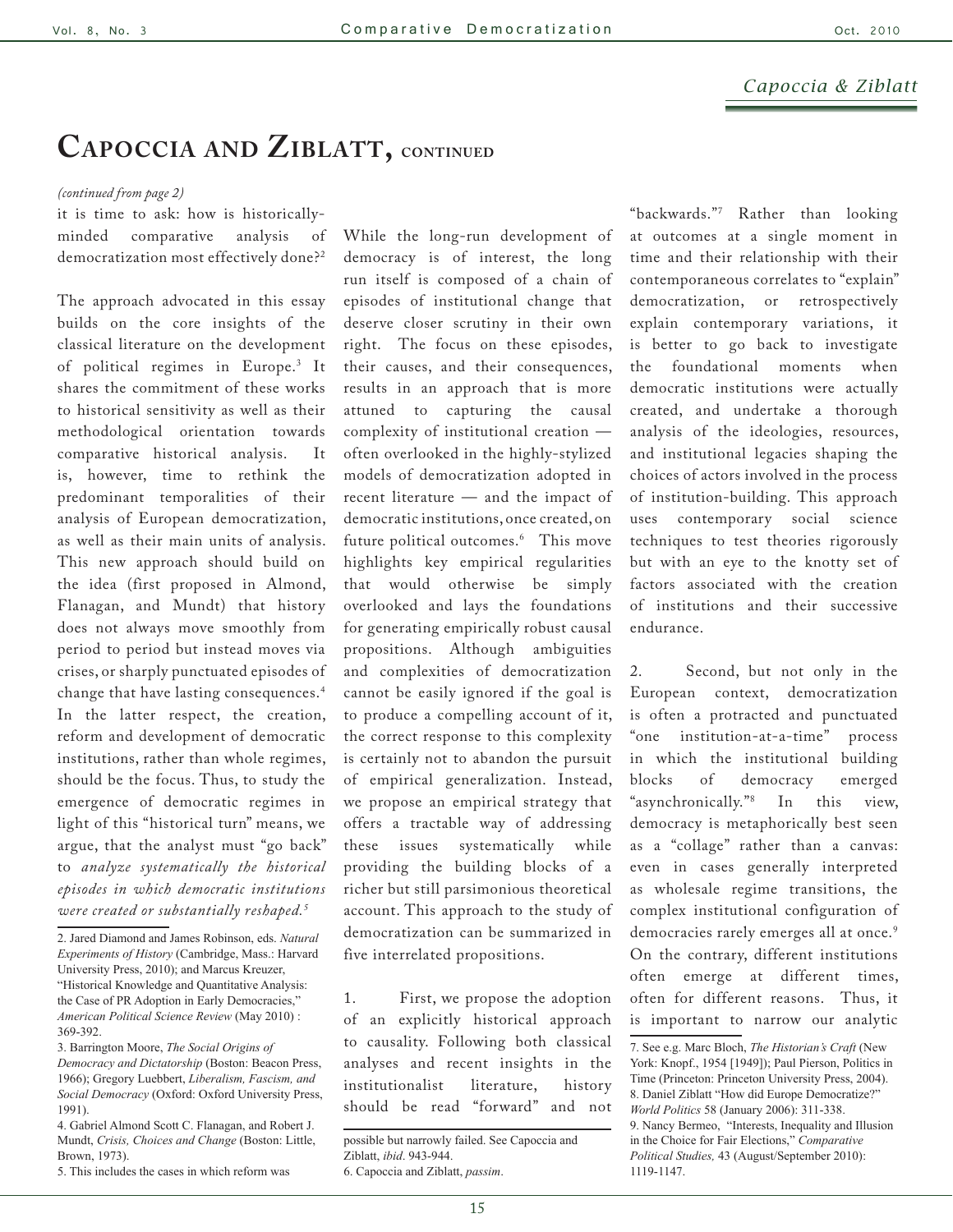look from the whole regime to a more detailed analysis of the emergence of the discrete democratic institutions that together define the content of political regimes.10

3. Since democracy as a whole protractedly emerges one institutionat-a-time, a powerful research strategy in the study of democratization is to reconstruct the political fault lines structuring democratization by the analysis of key episodes of institutional change. This strategy has several advantages. To begin with, it allows an accurate reconstruction of what actors were actually fighting about, turning the researcher's attention to new variables that were previously overlooked, and bringing the politics of institutional change more directly and explicitly into the study of democratic development.<sup>11</sup> Furthermore, it allows a more nuanced appreciation of the inducements and constraints shaping political agency at these key moments.12 Finally, it shows, 10. To those who insist that after singular threshold moments of democratic "transition," (e.g. post 1989), "democracy" is achieved wholesale, we note the growing practice of combining elections with authoritarianism despite the presence of democratic constitutions (e.g. Steven Levitsky and Lucan Way "The Rise of Competitive Authoritarianism," *Journal of Democracy* 13, no. 2 (April 2002): 51-65; and Daniel Ziblatt "Shaping Democratic Practice and the Causes of Electoral Fraud: The Case of Nineteenth Century Germany" *American Political Science Review* 103 (January 2009): 1-21.). It is thus crucial to focus on single democratic institutions and the long-run development of democratic regimes. While some recent cases such as the post-1989 east European democratic transitions might be viewed as instances "wholesale changes," some accounts do emphasize how important democratic institutions continue to be object of piecemeal reforms even after the "transition" has formally concluded. See Jon Elster, Claus Offe, and Ulrich Preuss, *Institutional Design in Postcommunist Societies: Rebuilding the Ship at Sea* (Cambridge: Cambridge University Press, 1998). See also Bermeo, ibid.

11. James Mahoney and Kathleen Thelen, eds. *Explaining Institutional Change* (Cambridge: Cambridge University Press, 2010).

12. Giovanni Capoccia and Daniel Kelemen "The Study of Critical Junctures: Theory, Narrative and Counterfactuals in Historical Institutionalism," *World Politics* 59 (April 2007): 341-369; Stephen Skowronek and Matthew Glassman "Introduction," in Stephen Skowronek and Matthew Glassman eds., *Formative Acts: American Politics in the Making* (Philadelphia: University of Pennsylvania Press,

among other things, that conflicts over democratic institutions do not occur "sealed-off" from each other, merely reflecting domestic conditions at the time: instead, past experiences of successful or failed democratization (from other countries as well as within the same country) arm democracy's opponents and proponents with competing causal narratives or "lessons" from the past, thus significantly shaping their behavior.

4. Fourth, by adopting this distinctive approach, it is possible to move beyond a singular emphasis on class or socio-economic variables as the drivers of democratization to instead highlight that multiple lines of conflict motivate and shape actors participating in the crucial bargains or struggles that give rise to democratic institutions. When one "goes back and looks" at the conflicts that shape the creation of democratic institutions, religious, ethnic and ideological divisions generally play an important role alongside socio-economic factors — and often they are the crucial determinants. If these factors have not "been there" in previous studies of European democratization, it is because we have not looked closely enough. In this respect, it is necessary to start rethinking the autonomous role played by political parties as key actors in shaping democracy's emergence during crucial episodes. Often, theories of how and why parties behave when it comes to democratization are simply theories of social class and interest redeployed to explain party behavior.

5. Finally, recasting the study of democratization in terms of episodes in which democratic institutions emerged historically and were reformed

helps us rethink how democracies are created and develop over the longrun. Democratization is a long-term process that can usefully be thought of as a chain of big and small events, not always moving unidirectionally towards "full" democracy. In Europe, democratic institutions developed over the long-run at discrete but decisive moments, the most significant of which were the transformational events that characterized the famous "turning points" of 1848, 1918, 1945, and 1989.13 A periodization scheme that exclusively relied on such well-known "switch points" would however be potentially misleading. Indeed, if the analytical focus is shifted from the whole regime to single democratic institutions, "smaller" episodes of democratization then sit at the center of analysis as potentially important critical junctures for specific institutions, leaving open the possibility that democratic reforms may stall or become subject to retrenchment. These junctures are often crucial to causal accounts of the rise of democracy as a whole: friction or complementarity between different institutional arenas, or the different timing in their development, may have important consequences for democracy as such, generating different types of democracy and different levels of regime stability.14

 $\mathcal{X} = \mathcal{X} = \mathcal{X} = \mathcal{X} = \mathcal{X} = \mathcal{X} = \mathcal{X} = \mathcal{X} = \mathcal{X} = \mathcal{X} = \mathcal{X} = \mathcal{X} = \mathcal{X} = \mathcal{X} = \mathcal{X} = \mathcal{X} = \mathcal{X} = \mathcal{X} = \mathcal{X} = \mathcal{X} = \mathcal{X} = \mathcal{X} = \mathcal{X} = \mathcal{X} = \mathcal{X} = \mathcal{X} = \mathcal{X} = \mathcal{X} = \mathcal{X} = \mathcal{X} = \mathcal{X} = \mathcal$ 

The approach outlined above offers methodological guidance to analyses of democratization inspired by the "historical turn", and it provides us an alternative way of thinking about

<sup>2007): 1-12.</sup>

<sup>13.</sup> William Sewell, "Three Temporalities: Toward an Eventful Sociology," in Terrence. Macdonald, ed. *The Historical Turn in the Human Sciences* (Ann Arbor: The University of Michigan Press, 1996): 245-278. 14. Karen Orren and Stephen Skowronek, *The Search for American Political Development* (Cambridge: Cambridge UP, 2004).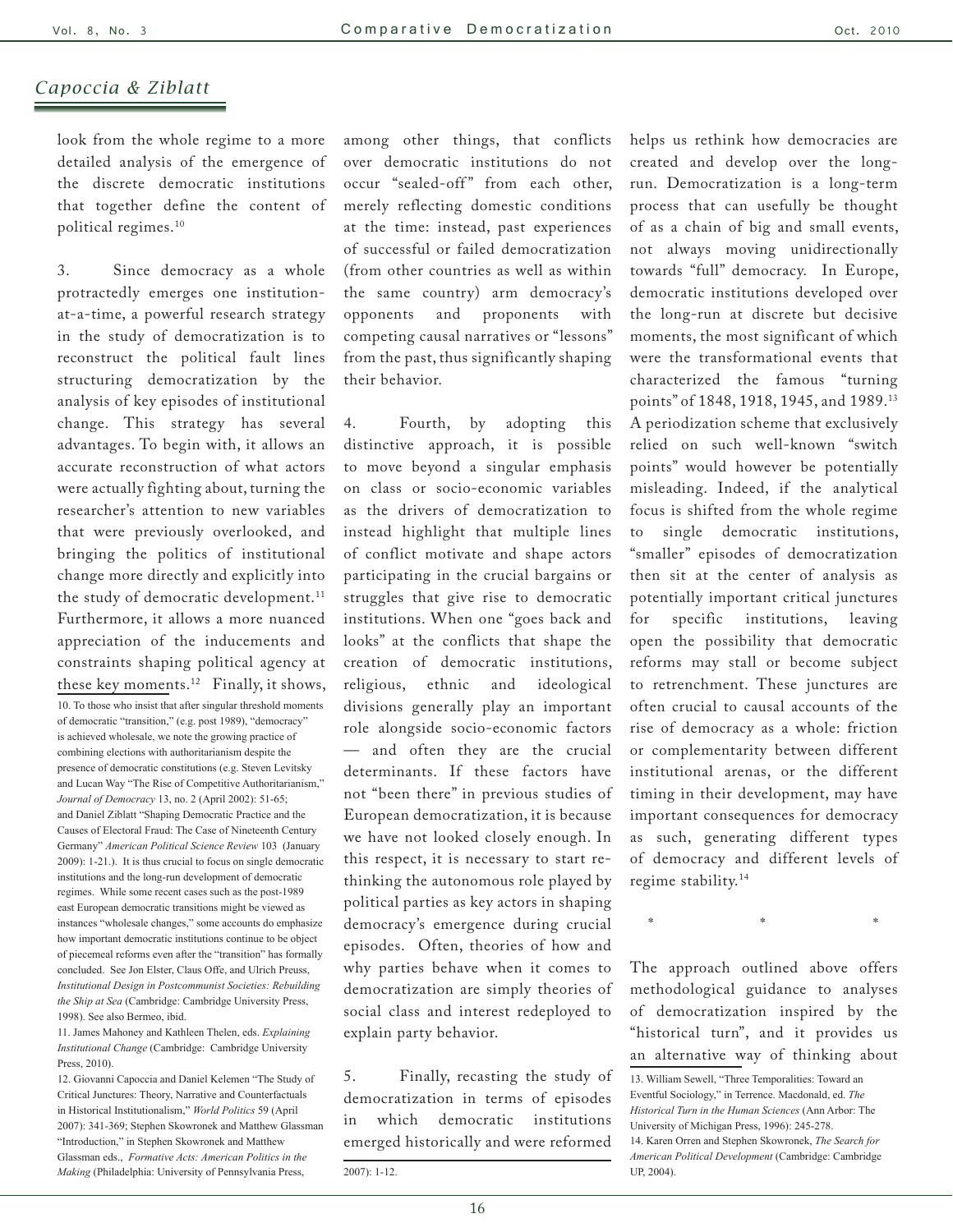how democracy emerged. But does it generate useful and original insights into why stable democracies emerged in Europe in the way they did? In a recent issue of *Comparative Political Studies* (August/September 2010) that we coedited, three major themes that suggest a major rethinking of traditional ways of approaching the subject of European democratization were highlighted.

*First*, rather than an exclusive focus on socioeconomic drivers of democratic change, recent scholarship suggests the importance of non-class factors, including above all religion, churchstate conflict, and ethnicity as key dynamics shaping democratization in Europe and elsewhere.<sup>15</sup> When focusing on episodes rather than sweeping trajectories, it becomes important to reconstruct as accurately as possible the ways in which key political actors interpreted their world and how such interpretations impacted their decision-making. Hence, in addition to socioeconomic divisions, our attention turns to the types of factors beyond class that Stein Rokkan long ago identified as crucial for European political development: religion and ethnic divisions.16 But by focusing on episodes, we make the full range of Rokkan's insights more empirically tractable, and make clear how factors such as ethnicity and religion might be activated along with socioeconomic divisions in moments of political conflict over democratic institutions.

*Second,* a major theme that emerges from this approach is the role of ideas and ideational transfer in molding democratic institutions, in interaction with the existing institutional and structural conditions. Approaches focusing on the power of material interests to explain the emergence of democratic institutions generally assume that individual or collective actors, if similarly placed vis-à-vis the market, have similar preferences over which institutional arrangements best foster their "objectively defined" material interests. With few exceptions, earlier accounts of European democratization have treated cases and episodes of democratization as if they were largely sealed off from each other. By contrast, this new research emphasizes that in the European context, in struggles over the reform of democratic institutions, ideas generally play an important role through dynamics of spatial and temporal diffusion, which are often crucial in shaping what is perceived as desirable and feasible.17

*Third,* the historical turn highlights the largely underappreciated autonomous role that political parties play as crucial actors on the democratization stage. A focus on episodes shows that decisionmakers are constrained and enabled to an important extent by the logic of *within- and between-party competition and coalitions*, rather than exclusively by the influence of social classes or income groups. And yet, our theories of democratization to date remain largely theories that explain the preferences and strategies of *social classes and interests,* with the assumption that this too explains the actions of political actors.

Generally speaking, the social constituencies of European political parties do not always neatly overlap with economically-defined social groups. In several European party systems, for example, both the "left" and the "right" are represented by multiple parties, a circumstance that has historically opened up manifold possibilities for strategic coalitions over specific institutional reforms that do not just replicate class divisions. Moreover, European political parties have historically proved quite flexible and proactive in reshaping their social constituencies to adapt to social change. As a consequence, party ideologies, conflicts and alliances within and between parties, and the relationship of parties with interest groups are likely to generate independent incentives for institutional reform that are at least as important as those deriving directly from socio-economic divisions in the electorate.

Parties, therefore, are crucial actors whose autonomous impact on democratic outcomes needs to be examined more closely. First, *party ideology* might be crucial in aggregating the potentially contrasting "material" interests of socio-economic groups; even in the case of class parties, their ideological set-up can define class interests differently.18 Second, the political influence of different groups does not mechanically reflect their structural position in the economy. For example, while intra-party conflicts over an institutional reform may at times be due to divisions within a party's

<sup>15.</sup> Andrew Gould, *Origins of Liberal Dominance* (Ann Arbor: University of Michigan Press, 1999); Stathis Kalyvas, The Rise of Christian Democracy in Europe (Ithaca: Cornell University Press, 1996); Jason Wittenberg, *Crucibles of Political Loyalty* (Cambridge: Cambridge University Press, 2006); and Jeffrey Kopstein and Jason Wittenberg, "Beyond Dictatorship and Democracy," *Comparative Political Studies* 43 (August/September 2010): 1089-1118. 16. Stein Rokkan, *Citizens, Elections, Parties* (Oslo: Universitetsforlaget, 1970).

<sup>17.</sup> Kurt Weyland, "The Diffusion of Regime Contention in European Democratization, 1830-1940," *Comparative Political Studies* 43, (August/September 2010): 1148-1176; and Zachary Elkins, "Diffusion and the Constitutionalization of Europe," *Comparative Political Studies* 43, (August/ September 2010): 969-999.

<sup>18.</sup> Stephen Hanson, "The Founding of the French Third Republic," *Comparative Political Studies*, 43 (August/ September 2010): 1023-1058.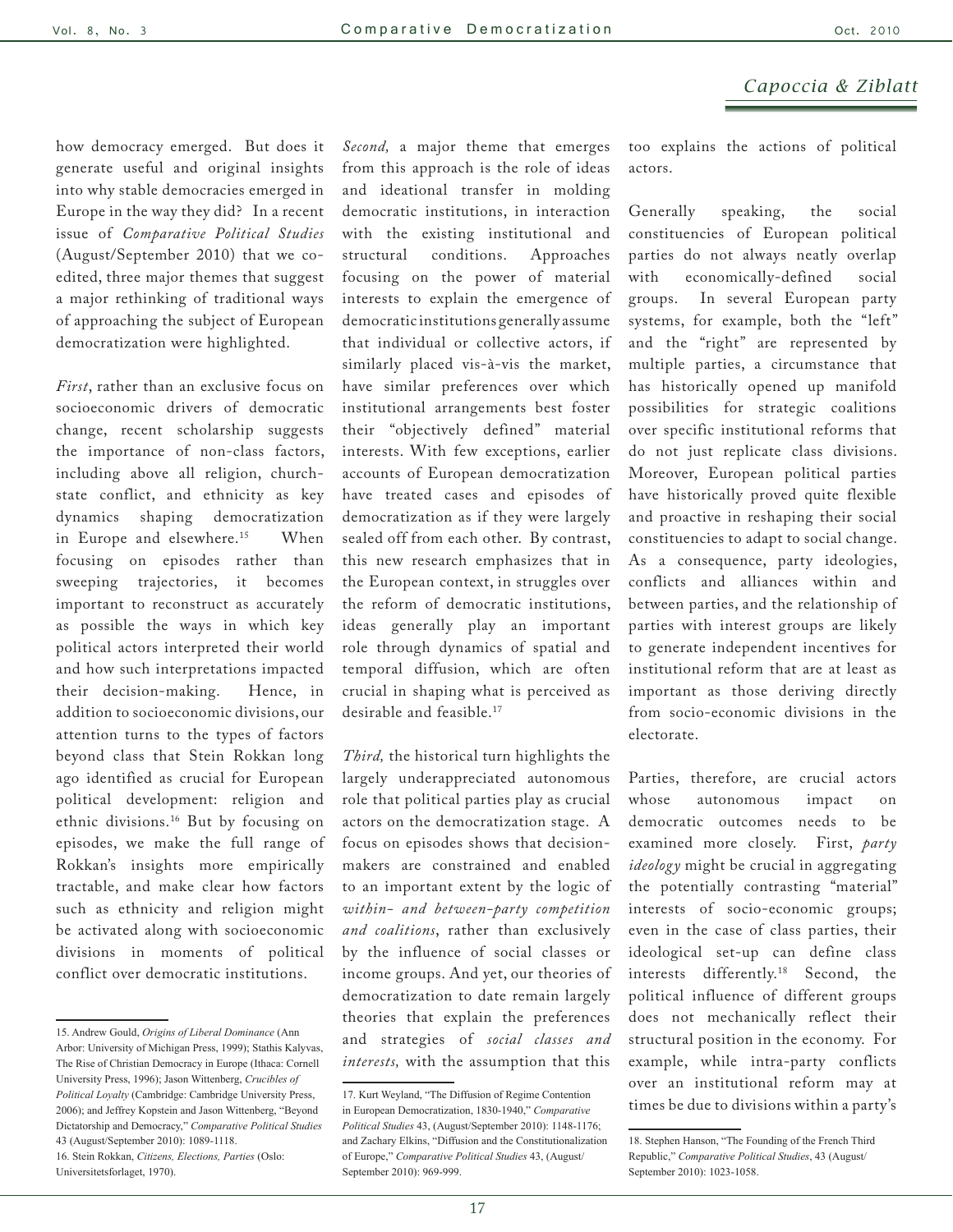constituency along socio-economic lines, very often the promotion of new institutional reforms may be due to the strategic pursuit of power by a faction *within a party.19* In such circumstances, rather than intra-party splits reflecting social divisions, it is faction leaders who mobilize different identities within the party's electorate to pursue their power strategy, and legitimize it by appealing to electors.<sup>20</sup> Third, in most cases when parties or intra-party factions negotiate and clash over the reform of democratic institutions, they also negotiate and clash about their power relations with one another in the context of the broader party system. In this context, democratic outcomes may be determined by the short-term electoral and power prospects of these actors, more than their willingness to cater to the long-term interests of socio-economic constituencies. Fourth and finally, parties' relationships with interest groups may also have an autonomous influence on democratic reforms, as they do on parties' stances on all issues.<sup>21</sup> For example, when a narrow interest group (e.g. clergy, landowners, industrialists, etc.) gains key leverage within a single political party, its impact on democratic outcomes for a country as a whole can be magnified out of proportion to their position in the economy.

For these reasons, future research on European democratization would benefit from moving away from a nearly exclusive focus on how socio-economic conflict broadly construed translates into politics to also consider the way in

which the often interrelated conflicts over party ideology, the pursuit of power within party organizations, the dynamics of competition within party systems, and the interface of parties and their supporting interest groups shape the struggle over democratic institutions.

In conclusion, the historical turn we advocated here suggests the contours of a wide-ranging research agenda not only for studying Europe's past, but also for making sense of the difficult, incomplete and often protracted process by which democratic political institutions are created today, and often remain vulnerable to dynamics of competitive authoritarianism, or democratic backsliding.22 This approach conceptualizes democratization as an inherently longrun chain of linked episodes of struggles and negotiations over institutional change. It is often in these ex post less visible moments that the political institutions of democracy are created and reshaped. This conceptualization has two main consequences for future research. On the one hand, a focus on episodes of struggle over institutional change should supplement the normally dominant concerns about either single "transition" thresholds, or broad trajectories of democratization spanning several centuries. We propose here a potentially powerful research strategy to allow scholars to test and generate competing explanations "on the ground" in key moments of decision, where broad macro-factors "play themselves out" in tandem with more conjunctural determinants. On the other hand, scholars need to ask: what links these episodes together into longrun patterns? Analyses of institutional change in political economies have started to develop fully this insight.<sup>23</sup> In the study of democratization, the outcomes of earlier episodes of institutional change constitute important antecedents of later political struggles, empowering certain political actors, disadvantaging others, and providing important narratives to both along the way.

More broadly, despite its normative coherence, these insights suggest democracy is more often the result of "crooked lines" than of linear and sweeping changes.<sup>24</sup> Democratization in Europe was neither the inexorable outgrowth of economic modernization, nor the "best fit" for a newly dominant socio-economic class. Rather, it was the result of intense domestic conflicts along different lines of cleavage, was characterized by setbacks and cases in which democratic reforms were "near misses," and was shaped by transnational impulses, intellectual exchanges, and momentous events that had an impact that traveled across national boundaries in a fashion that we often myopically imagine is distinctive to our own age. Furthermore, political parties were not simple intermediaries between social pressures and institutional outcomes, but "prime movers" of democratization itself. By challenging conventional images of democratization, this approach will not only contribute to a more nuanced and accurate understanding of European democratization, but also provide a research strategy for coming to empirical terms with this core feature

<sup>19.</sup> Angelo Panebianco, *Political Parties:* 

*Organization and Power,* (Cambridge: Cambridge University Press, 1988).

<sup>20.</sup> Kanchan Chandra, *Why Ethnic Parties Succeed*  (Cambridge: Cambridge University Press, 2007). 21. David Karol, *Party Position Change in American Politics* (Cambridge: Cambridge University Press, 2009).

<sup>22.</sup> Larry Diamond, *The Spirit of Democracy* (New York: Times Books, 2008) ; and Steven Levitsky and Lucan Way "The Rise of Competitive Authoritarianism," *Journal of Democracy* 13 (April 2002): 51-65.

<sup>23.</sup> Peter Hall, "Historical Institutionalism in Rationalist and Sociological Perspective," in James Mahoney and Kathleen Thelen eds., *Explaining Institutional Change* (Cambridge: Cambridge University Press, 2010) : 204-223. 24. Geoff Eley, *A Crooked Line* (Ann Arbor: University of Michigan Press, 2005).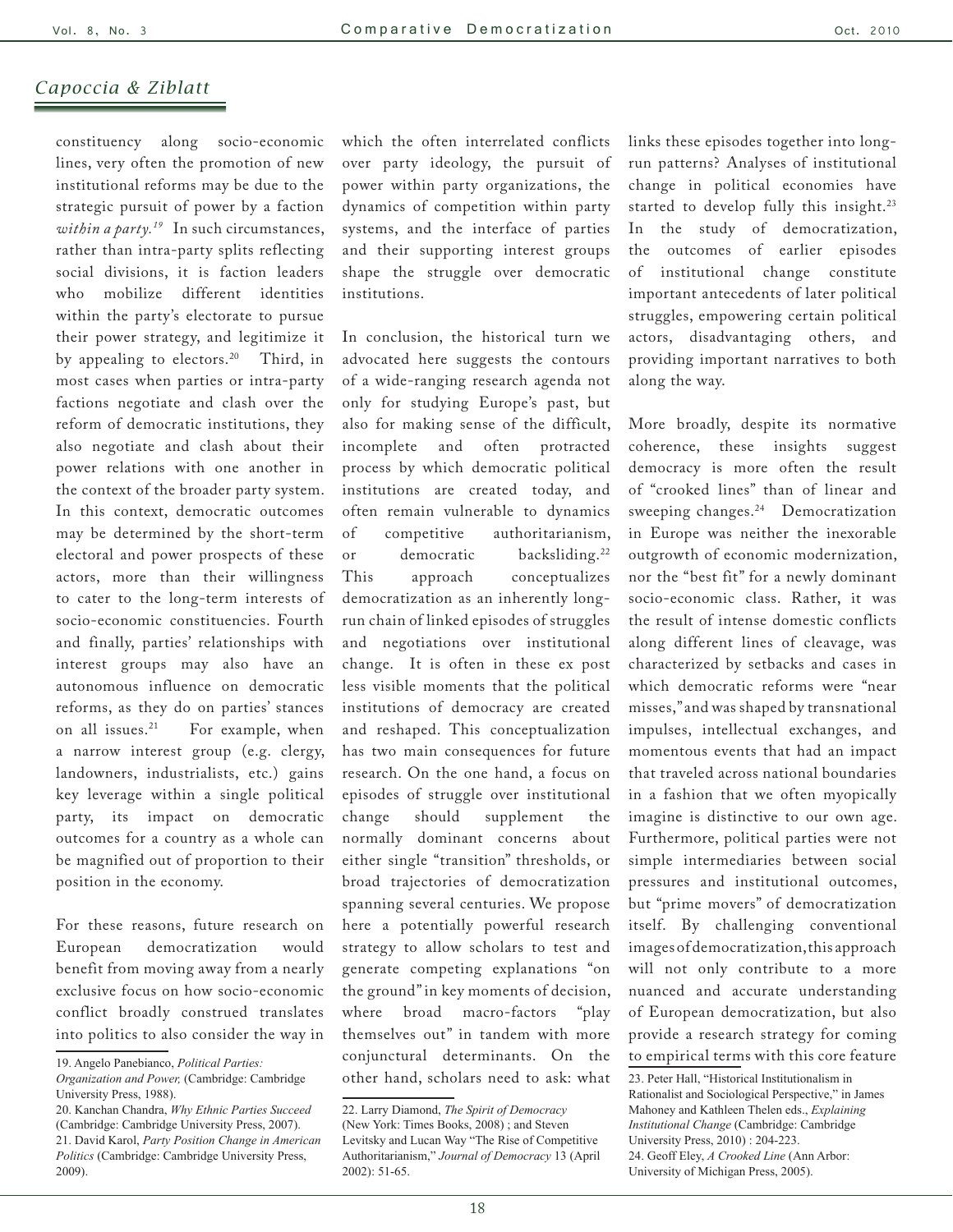of our political reality, both in the past or in the present. *Harvard 's Center for European Studies.* 

*Daniel Ziblatt is Paul Sack Associate Professor of Political Economy in the department of government at Harvard University and a faculty associate of* 

*Giovanni Capoccia is professor of comparative politics at the University of Oxford. His research interests focus on democratization, European politics and* 

*the analysis of political institutions.* 

# **Section News**

**2011 APSA Annual Meeting:** Melani Cammett (Brown University), our section's program chair for the 2011 annual meeting, will soon begin reviewing all the paper and panel proposals submitted by the December 15 deadline. We look forward to learning of her decisions next spring, and to seeing many of you at the 2011 meeting in San Francisco.

**Report on the 2010 APSA Meeting:** The Comparative Democratization Section sponsored or cosponsored twenty-eight panels at the 2010 APSA annual meeting in Washington, D.C. For a listing, visit [www.](http://www.apsanet.org/mtgs/program_2010/division.cfm?division=D044) [apsanet.org/mtgs/program\\_2010/division.](http://www.apsanet.org/mtgs/program_2010/division.cfm?division=D044) [cfm?division=D044](http://www.apsanet.org/mtgs/program_2010/division.cfm?division=D044). Papers presented at the meeting are available [here.](http://www.apsanet.org/conferencepapers/)

 The Section's annual business meeting and reception were held on Thursday evening, September 2. Highlights of the meeting included the installation of new officers; the awarding of prizes for the Juan Linz Prize for Best Dissertation in Comparative Study of Democracy, and for the best book, article, field work, and paper presented at last year's convention. For complete details see the minutes prepared by section Secretary Henry Hale of The George Washington University.

#### **Minutes of the Annual Business Meeting, September 2, 2010:**

**Welcome to the Meeting:** Section Chair Ashutosh Varshney (Brown University)

thanked everyone for support of the section and attendance of the meeting.

#### **OLD BUSINESS**

**New Officers:** The Chair welcomes incoming officers, Dan Slater as Vice-Chair and Henry Hale as Secretary, and thanks outgoing Vice-Chair Leslie Anderson and Secretary Jose Antonio Cheibub for their outstanding service. He also thanks Melissa Aten-Becnel for organizing the election.

**Newsletter:** Varshney thanks Michael Bernhard for agreeing to serve as editor of a newly fortified newsletter that will now include substantive articles on democratization.

Bernhard then speaks, noting that he is managing the effort together with a team of collaborators at the University of Florida and that the relationship with the National Endowment for Democracy will continue. The first issue will address the question of "where we have been and where we are going" over the last 20–30 years. The second issue will focus on issues related to measuring democracy. Other ideas for future issues that have been voiced include sub-national democracy, postconflict democracy, the experimental turn in research, and fieldwork under adverse conditions.

Varshney notes that the idea is that this will shape scholarly discussion on democratization much like the Comparative Politics newsletter APSA-CP has done in the field of comparative politics, among other things being assigned in graduate seminars.

**Treasurer's Report:** Treasurer Juliet Johnson reports that the state of the section is strong. She notes that after budgeted expenditures, the section will have about \$2000 left over that can be used for supporting graduate students or other purposes that might be discussed. She thanks the NED for contributing to the section's reception.

**Membership Report:** The Chair reports that section membership is robust, the 7th largest APSA section (the Comparative Politics section is the largest). He pledges to continue to campaign for new members.

**Other Matters:** The Chair conveys a question from Scott Mainwaring, chair of the CD Section's Best Paper Award committee, on whether this committee should in the future restrict the award to papers formally sponsored by the CD section as was done following previous practice this year, or whether it should widen the award's scope to include any paper on comparative democratization. The Chair reports that Mainwaring, who could not attend the meeting due to flight delays, is in favor of expanding the scope of the award. The motion meets general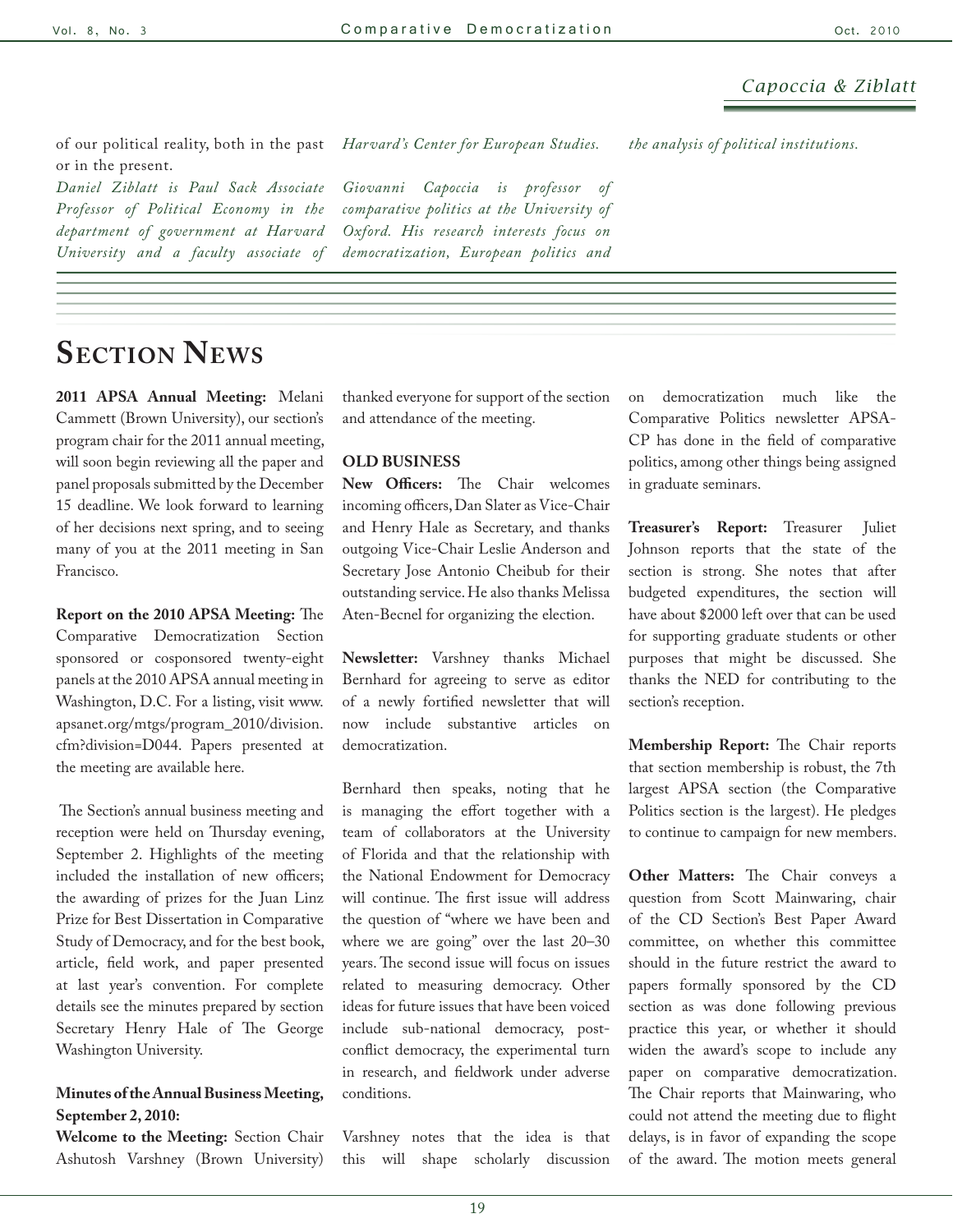agreement, with no one voicing opposition. The Chair, hearing concurrence with the proposal, says he will instruct next year's committee to change the norm.

Varshney opens a discussion of how to use the \$2000 that the Treasurer reported was available and proposes that it might be used to bring more graduate students into the section. This is supported by many in the room.

Larry Diamond announces that Henry Tom, who as editorial director of Johns Hopkins University Press has probably published more on democracy than any other editorial director of a major press, has stepped down. Diamond requests that the CD section acknowledge his role, perhaps in a letter of commendation. Marc Plattner seconds, and the Chair promises to write such a letter.

The Chair thanks Melissa Aten-Becnel, Diego Abente, and the NED for their precious contributions to the section.

## **NEW BUSINESS**

#### **Section Awards:**

**Juan Linz Dissertation Award:** Agustina Giraudy "Subnational Undemocratic Regime Continuity After Democratization: Argentina and Mexico in Comparative Perspective" (UNC Chapel Hill) and Evangelos (Evan) Liaras "Ballot Box and Tinderbox: Can Electoral Engineering Save Multiethnic Democracy?" (MIT) were the cowinners of the 2010 Juan Linz Dissertation Award.

This year's award committee included Catherine Boone (University of Texas, Austin) (chair), Gerardo Luis Munck (University of Southern California), and Daniel Ziblatt (Harvard University)

**Committee's Remarks on the Award** 

#### **Winners:**

Agustina Giraudy's dissertation breaks with the traditional focus of democracy studies on national level developments and tackles the question, What impact do democratic national authorities have on sub-national democratization? Giraudy addresses this question in the context of Mexico and Argentina using a variety of methods and comparisons. The two countries are compared; a quantitative analysis of Mexico's 32 states and Argentina's 24 provinces is conducted using a new subnational dataset; and a qualitative comparison of two Mexican states and of two Argentine provinces, relying on extensive fieldwork and numerous interviews, is carried out. The results validate the turn to subnational level analysis and are discouraging: national-level democratization is not always associated with subnational-level democratization. Rather, democratic national authorities frequently have both an incentive to shore up nondemocratic subnational authorities —inasmuch as these actors can assist in the building of political coalitions—and the means to extract their support—a variety of fiscal and partisan instruments. Moreover, nondemocratic subnational authorities have the capacity to resist efforts of national authorities to transform politics at the subnational level. This is an ambitious dissertation that breathes new air into the study of democratization and that makes an exemplary use of the multiple methods that are available to students of comparative politics. It also has important implications for public policy, raising questions about the wisdom of the standard call for greater decentralization of power.

Evangelos Liaras's dissertation addresses one of the central issues in Political Science: How can we design institutions, specifically electoral institutions, to dampen ethnic conflict and promote democracy? He

focuses on a comparison of plurality and proportional representation (PR) systems, following scholars such as Lijphart and Horowitz in asking which of these systems best addresses the challenges of multiethnic democracy. Beginning with a series of models that generate hypotheses about the effects of rule change on ethnic party formation and ethnic voting under different assumptions about ethnic demography and geographic configurations of party support, Liaras tracks the effects of institutional change in Turkey, Sri Lanka, N. Ireland, and Guyana -- the universe of states that have introduced more proportional electoral systems as a way to mitigate longstanding communal conflict. He finds that in these cases, theories predicting that greater proportionality will produce more crossethnic voting or cooperation-promoting patterns of party fragmentation do not pan out. In many critical respects, voting and party patterns have remained constant despite attempts at electoral engineering meant to change them. The analysis is based on a reconstruction of voting patterns at the level of constituencies and districts over time, as well as on archival and interview research in each of the four countries. Liaras concludes that other institutional factors, such as citizenship restrictions (in Sri Lanka), and more diffuse political factors, such as the majority group's willingness to engage minorities and on what terms (in Turkey), seem to play preponderant roles in shaping the outcomes of interest. The electoral system itself is not the decisive factor. As Roger Peterson wrote, Evan's dissertation "has the potential to truly change the way both political scientists and policymakers think about the role of electoral institutions and the chances of mitigating conflict through institutional design.

**Best Book Award:** Zachary Elkins (University of Texas, Austin), Tom Ginsburg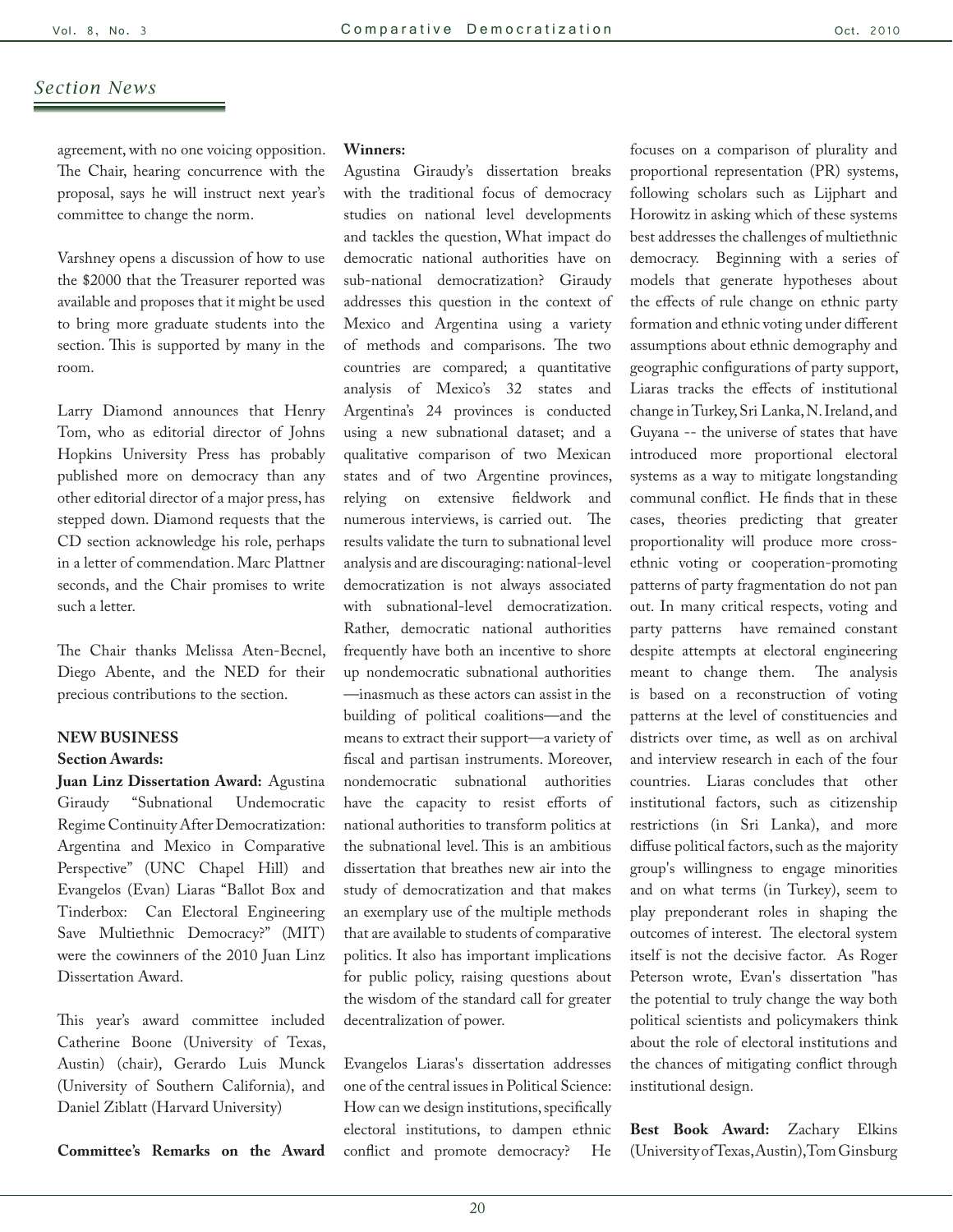(University of Chicago), and James Melton (IMT Institute for Advanced Studies) won be the Best Book Award for their work on *The Endurance of National Constitutions* (Cambridge University Press).

This year's award committee members included Anna Grzymala-Busse (Chair) (University of Michigan), Jacques Bertrand (University of Toronto), and Thad Dunning (Yale University).

## **Committee's Remarks on the Award Winner:**

*The Endurance of National Constitutions* asks a critical puzzle in the study of democratic institutions and democratization: why do some constitutions persist, while others fail to survive? The authors offer a compelling new explanation that focuses on the specificity, inclusiveness, and flexibility of constitutional design. The dataset is particularly impressive, based on the collection of constitutional texts stretching back more than 200 years. It provides a rich comparative assessment of the longevity of constitutions, their scope and specificity, as well as trends in constitutional innovations. The manipulation and presentation of this data offer an unprecedented insight into the nature of constitutions over time. By emphasizing the importance of design over environmental factors, the book convincingly shows that constitutions have qualities and durability that survive and sometimes shape institutional change. This is a work of real scope and ambition, and it blazes important new trails as it (explicitly) leaves some important questions for future theoretical and empirical work.

**Best Article Award:** Daniel Ziblatt's (Harvard University) "Shaping Democratic Practice and the Causes of Electoral Fraud: The Case of Nineteenth-Century Germany" *American Political Science Review* (February 2009) and Dan Slater's (University of Chicago) "Revolutions,

Crackdowns, and Quiescence: Communal Elites and Democratic Mobilization in Southeast Asia" by Dan Slater *American Journal of Sociology* ( July 2009) won the 2010 Best Article Award.

This year's award committee members included Evan S. Lieberman (Chair) (Princeton University), Eva Bellin (Hunter College), and Steven Levitsky (Harvard University).

#### **Committee's Remarks on the Award Winner:**

Daniel Ziblatt's "Shaping Democratic Practice and the Causes of Electoral Fraud" makes new and important contributions on both the empirical and the theoretical fronts. The article employs an innovative empirical strategy to demonstrate the causal link between inequality and electoral fraud in Imperial Germany (1871-1912). Ziblatt's use of original data to demonstrate a statistical relationship between land inequality and the incidence of fraud is itself a major contribution. In particular, the committee found that the article's strength lies in its exploration of causal mechanisms, and its demonstration that local elite capture of state electoral administration, rather than traditional or "private" landlord control over peasants, was the primary source of fraud. More broadly, the article shows that conservative elites may defend their interests not only by avoiding or overthrowing democracy, but also via a range of practices within a context of formal democratic rule.

In "Revolution, Crackdowns, and Quiesence" Dan Slater highlights the importance of non-material factors in mobilizing the high-risk collective action that is often key to spelling the collapse of authoritarian regimes. Employing comparative historical analysis in seven Southeast Asian countries, "Revolution, Crackdowns, and Quiescence" traces the

powerful role that emotive appeals to nationalist and religious solidarities play in driving mass urban protest. The piece is masterful in its analysis and critique of prior literature on the role of social forces in democratization. Its presentation of a cultural analysis of contentious politics is insightful and an important correction to excessive focus on class actors and material factors in driving democratization. The piece is notable for its ambition to identify the way history systematically structures elite "autonomy and salience" – the keys to mobilizing religious and nationalist opposition to authoritarian regimes. Overall, "Revolution, Crackdowns, and Quiesence" is outstanding for its theoretical ambition, its elegant presentation, as well as its historical grounding in the Southeast Asian context.

**Best Field Work Award:** Alejandra Armesto (University of Notre Dame) won the Best Field Work Award for her dissertation on "Territorial Control and Particularistic Spending on Local Public Goods."

Award committee members included Melani Cammett (chair) (Brown University), Fotini Christia (Massachusetts Institute of Technology), and Alexandra Scacco (Columbia University).

## **Committee's Remarks on the Award Winner:**

The committee is delighted to announce that the recipient of the 2010 Best Dissertation Fieldwork Award is Maria Alejandra Armesto (Ph.D., University of Notre Dame, 2010). Her innovative dissertation, titled "Territorial Control and Particularistic Spending on Local Public Goods in Argentina and Mexico," interrogates the political logic of allocating local public goods in four Argentine provinces and four Mexican states. The central finding is that governors provide different kinds of public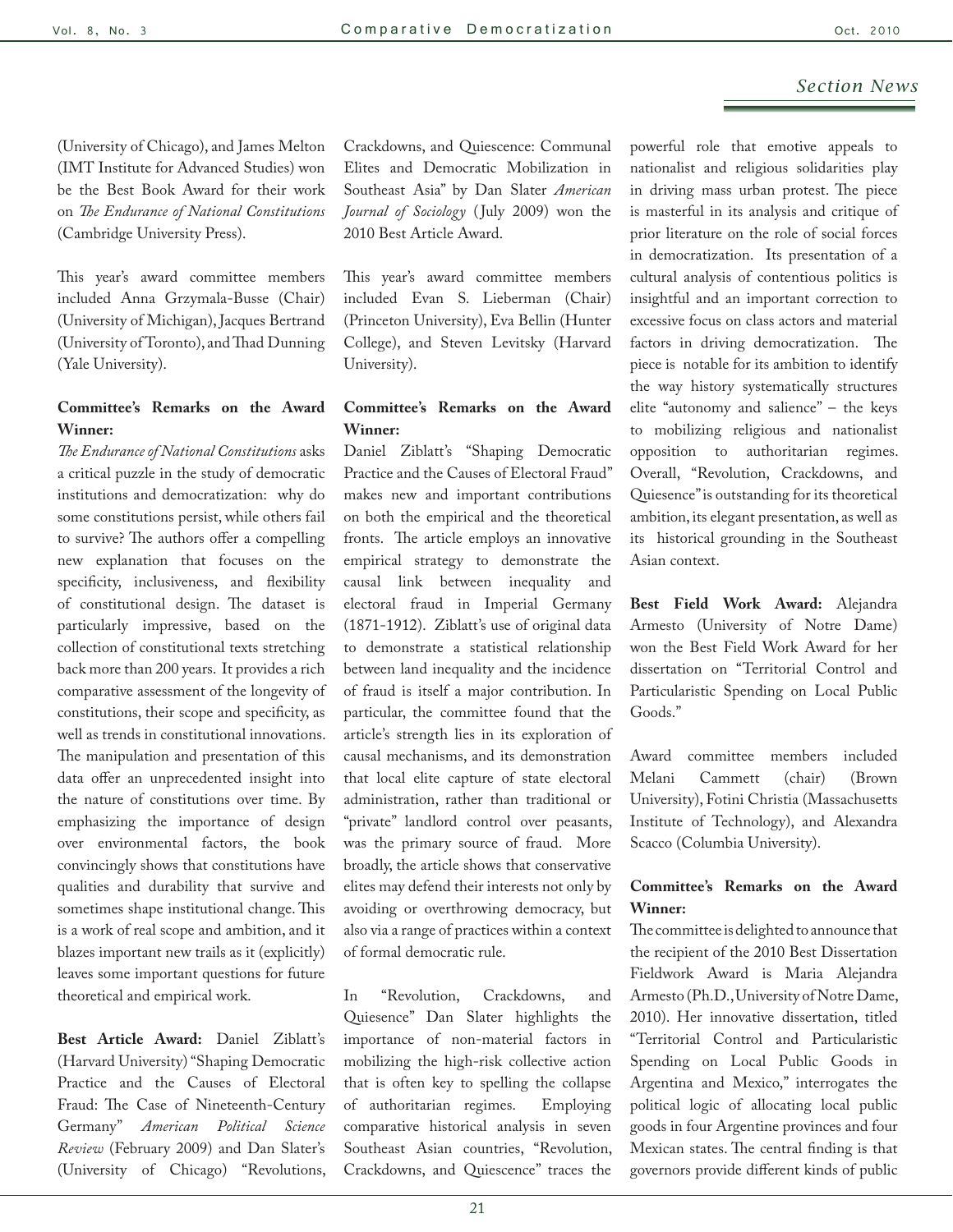goods, which vary according to whether they are distributed to single households in specific communities or to areas that cut across diverse communities, to different regions. Governors base their decisions on their expected political gains and losses in particular electoral districts, taking into account whether mayors are loyal or in the opposition and whether they are weak or strong. Where a public good is contained within a given community, the governor can use her discretionary power to decide whether to grant or withhold the good; in areas where the good crosses boundaries, governors cannot prevent local mayors from claiming credit for some of the good.

The committee was impressed by the sheer breadth and depth of the empirical evidence that Armesto gathered to support her findings. Armesto collected data on a wide range of outcome variables, including seven local public goods whose provision are the responsibility of Mexican states and Argentine provinces. This in itself is a significant contribution given that even the best studies of clientelism often lack external validity because they tend to highlight only one form of particularistic spending at a time. In addition to her comprehensive dataset on spending on local public goods, Armesto conducted an original survey of subnational legislators (n = 164), indepth interviews (n = approximately 150), and gathered supplementary evidence from relevant archival sources such as government reports and newspapers. Armesto's thorough data collection efforts are complemented by careful attention to case selection: She selected research sites in a way that permitted variation on key variables central to rival explanations and on her own main predictors of interest. Her dissertation chapters describe this variation systematically and in a way that was helpful for readers not familiar with her Latin American cases.

Armesto's dissertation generates important insights about the politics of public goods provision. For example, her work suggests that different public goods may be used by the same political actors in different ways, implying that a focus on a single good can bias inferences about the behavior of government officials and agencies. An interesting and nuanced argument combined with a rigorous set of empirical tests – both of her own argument and of alternative explanations in the literature – make Armesto's dissertation richly deserving of the best fieldwork prize of the APSA section on Comparative Democratization.

**Best Paper Award:** Giovanni Capoccia (Oxford University) and Daniel Ziblatt (Harvard University) won the Best Paper Award for their work on "The Historic Turn in Democratization Studies: A New Research Program and Evidence from Europe."

This year's award committee included Scott Mainwaring (chair) (University of Notre Dame), Henry Hale (The George Washington University), and Dan Slater (University of Chicago).

## **Committee's Remarks on the Award Winner:**

The award committee is pleased to award the Best Paper in Comparative Democratization to "The Historic Turn in Democratization Studies: A New Research Program and Evidence from Europe," by Giovanni Capoccia and Daniel Ziblatt. This manuscript impressively and thoughtfully lays the groundwork for a genuinely new research agenda on one of comparative politics' oldest research topics: European democratization. Beyond merely identifying or proposing such a new agenda, Capoccia and Ziblatt have used their essay as an occasion and opportunity to gather a number of leading scholars in the field

to contribute substantive essays that enact the kind of "historic turn" that they have in mind – as has now come to fruition in a the August-September 2010 special issue of Comparative Political Studies. Specifically, Capoccia and Ziblatt challenge their readers and their contributors to rethink the centrality of class in democratization processes, to recognize patterns of ideational diffusion and "iconic events" that influence the demand for democracy, and to consider the uneven and episodic character of regime change in historical time. Perhaps most excitingly, the authors draw provocative parallels between the unevenness of democratic development in 19th-century European cases and the evolution of diverse "hybrid regimes" in the wake of the Third Wave. Anyone hoping to theorize the world's First Wave of democratization in light of the Third Wave, or vice versa, will both need to engage Capoccia and Ziblatt's essay, and benefit from doing so. Since this essay more than any other struck the committee members as a "must-read" and "must-assign" contribution in the years to come, we unanimously agreed that it deserved the distinction of Best Paper.

#### **NEWS FROM MEMBERS**

**Holger Albrecht,** assistant professor of political science, American University in Cairo, edited *Contentious Politics in the Middle East: Political Opposition under Authoritarianism* (University of Florida Press, 2010), in which contributors examine how civil society and oppositional forces emerge and are manifested in nondemocratic states across the Middle East. The essays offer a comparative perspective and "demonstrate that not all opposition forces propose the overthrow of authority and point out the various forms opposition takes in societies that leave little room for political activism.

**Michele Penner Angrist,** associate professor of political science, Union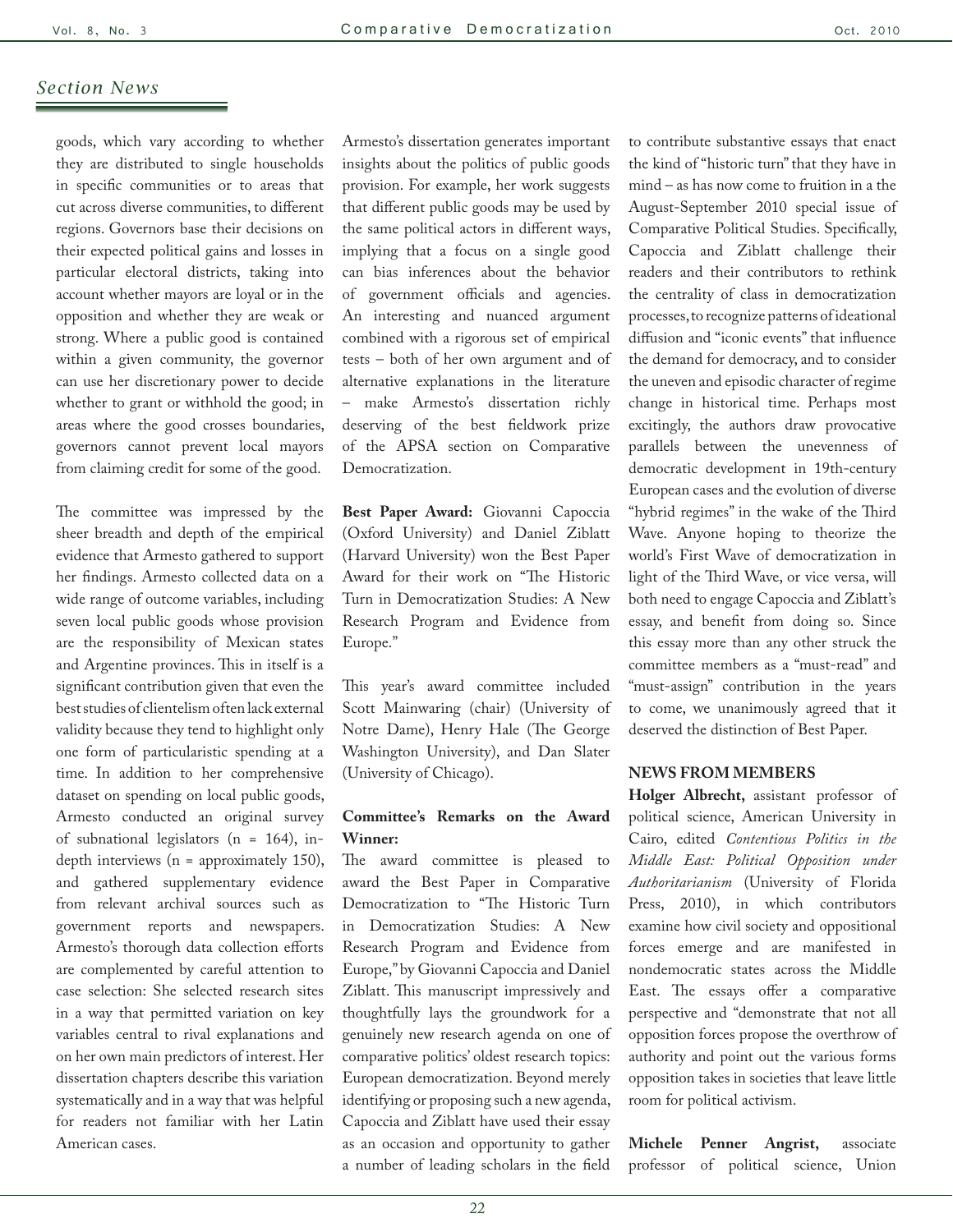College, published an edited volume on *Politics & Society in the Contemporary Middle East* (Lynne Rienner Press, 2010) that includes eight thematic chapters that introduce the subject and explore the region-wide dynamics of governments and oppositions, international politics, political economy, civil society, religion and politics, identity politics, and gender and family issues. Case studies covered in the volume include Algeria, Egypt, Iran, Iraq, Israel, Jordan, Kuwait, the Palestinian Authority, Saudi Arabia, Syria, Turkey, and the UAE.

**Mayling Birney** recently joined the London School of Economic as a U.K. Lecturer (associate professor) in the department of international development. She also holds affiliations with the LSE government department and Asia research centre.

**Dexter Boniface,** associate professor of political science and Weddell Chair of the Americas, Rollins College, and Ilan Alon published "Is Hong Kong Democratizing" in the July/August 2010 *Asian Survey*. The authors argue that the transition to Chinese authority has not undermined democratic governance in Hong Kong and that voice and accountability have improved since the handover and conclude with a discussion of the implications of their findings for China, Taiwan, and cross-strait relations.

**Melani Cammett,** associate professor of political science, Brown University, and Sukriti Issar published "Bricks and Mortar Clientelism: The Political Geography of Welfare in Lebanon" in the July 2010 *World Politics*. The authors compare the welfare programs of the predominantly Sunni Muslim Future Movement and the Shiite Muslim Hezbollah in Lebanon to determine how such organizations serve the social welfare of "out-group" communities.

Ms. Cammett and Marsha Pripstein

Posusney also published "Labor Standards and Labor Flexibility in the Middle East: Freer Trade and Freer Unions" in the Summer 2010 *Studies in Comparative International Development*, in which the authors examine "how two, potentially opposing trends—pressure to adhere to international labor standards and movement toward greater labor market flexibility—have affected labor market characteristics in the Middle East."

**Roman David,** lecturer in politics in the school of geography, politics, and sociology, Newcastle University, published "Transitions to Clean Government: Amnesty as Anticorruption Measure" in the September 2010 *Australian Journal of Political Science*, in which he views "transition to clean government as a conceptual parallel to democratization and anti-corruption measures as instances of transitional justice." He argues that "measures that lead to clean government differ from measures that contribute to its maintenance" and that "amnesty may play a crucial role in establishing clean government, if it inspires a change in political culture."

**John P. Entelis,** professor of political science and director of the Middle East Studies program, Fordham University, contributed a chapter on the "Republic of Tunisia" to *The Government and Politics of the Middle East and North Africa*, edited by David E. Long, Bernard Reich, and Mark Gasiorowski (Westview Press, 2010). His book review of *Beyond Terror and Martyrdom: The Future of the Middle East* also appeared in the March 2010 *International History Review*.

**Bonnie N. Field,** assistant professor of global studies, Bentley University, published *Spain's 'Second Transition'? The Socialist Government of José Luis Rodríguez Zapatero* (Routledge, 2010), an edited

volume that evaluates the degree to which developments during the Zapatero government (2004-8) amount to a second transition that alters or revisits policies, institutional arrangements and political strategies that were established during Spain's transition to democracy in the mid 1970s. It includes chapters on domestic and foreign policy developments; party politics; unions and immigration; territorial politics; and the legislative dynamics of the minority government.

**Agustina Giraduy,** who received her PhD in political science at the University of North Carolina at Chapel Hill, published "The Politics of Subnational Undemocratic Regime Reproduction in Argentina and Mexico" in a special issue of the *Journal of Politics in Latin America* on "Subnational Authoritarianism and Democratization in Latin America."

**Mihaiela R. Gugiu,** assistant professor of political science, Central Michigan University, published "The Politics of Corruption: Political Will and the Rule of Law in Post-Communist Romania" in the September 2010 *Journal of Communist Studies and Transition Politics*, in which she analyzes the impact of the European Union pressure, electoral pressure, and domestic leadership on the political will to combat corruption in the Romanian judiciary.

**Mary Alice Haddad,** assistant professor of government, Wesleyan University, published "A New State-in-Society Approach to Democratization with Examples from Japan" in the October 2010 Democratization, in which she examines how "an undemocratic country create[s] democratic institutions and transform[s] its polity in such a way that democratic values and practices become integral parts of its political culture" by using Japan as a case study.

Ms. Haddad will also be a US-Japan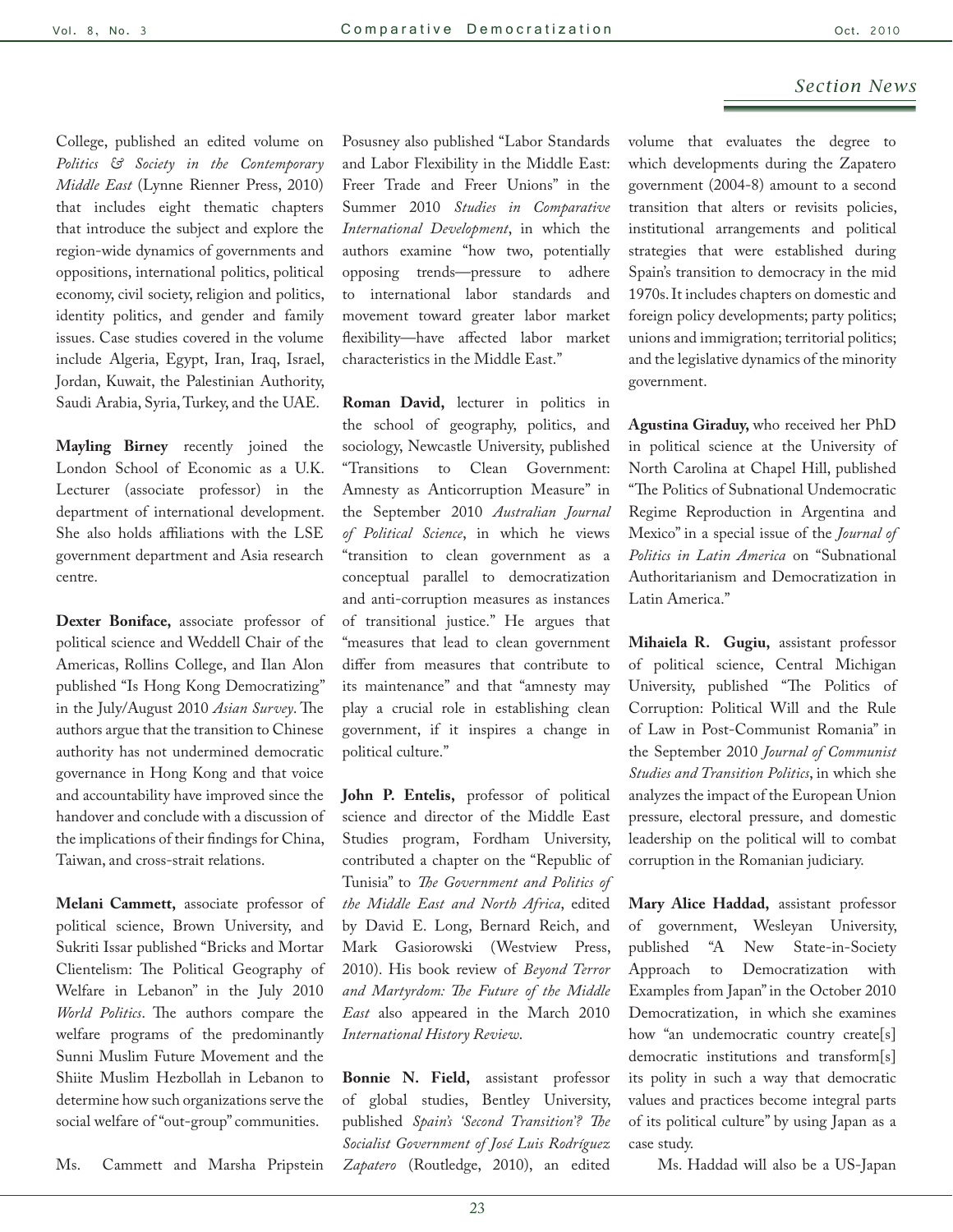Network for the Future Fellow for the next two years. The Maureen and Mike Mansfield Foundation and the Japan Foundation are jointly sponsoring the program to bring together a small group of scholars for multiple meetings in Washington, D.C., Montana, and Tokyo to meet with top policy makers. She is also spending the year on an Abe Fellowship researching a new project on environmental politics and civic participation in East Asia.

**Henry Hale,** associate professor of political science and international affairs, The George Washington University, published "The Uses of Divided Power" in the July 2010 *Journal of Democracy*, in which he shows how Ukraine's divided-power constitution preserved democracy straight through the 2010 presidential election, even though it did so by balancing corruption opportunities rather than by actually being obeyed.

 Mr. Hale and Timothy J. Colton published "Russians and the Putin-Medvedev 'Tandemocracy': A Survey-Based Portrait of the 2007-8 Election Season" in the March/April 2010 *Problems of Post-Communism*. Mr. Hale spent the summer in Abkhazia, Azerbaijan, Georgia, and Moldova working on his manuscript, tentatively titled *Great Expectations: The Politics of Regime Change in Eurasia*.

**Debra Javeline,** associate professor of political science, University of Notre Dame, was awarded a National Science Foundation grant along with colleagues in biology, computer sciences, and law for a project on "Building and Studying a Virtual Organization for Adaptation to Climate Change." Ms. Javeline is leading the survey research component of the project, with the first survey investigating how the world's top environmental biologists assess the scientific, ethnical, economic, and legal

issues surrounding "managed relocation," a controversial strategy that aims to save biodiversity from global climate change by purposefully transporting individual organisms to areas where a species has not previously occurred but is expected to survive as climate changes.

 Ms. Javeline and Vanessa Baird also published "The Effects of National and Local Funding on Judicial Performance: Perceptions of Russia's Lawyers" in the June 2010 *Law and Society Review*.

**Maria Koinova,** assistant professor of international relations and transnationalism at the University of Amsterdam, published "Diasporas and Sucessionist Conflicts: The Mobilization of the Armenian, Albanian, and Chechen Diasporas" in *Ethnic and Racial Studies*, published online on July 6, 2010. She also published "Can Conflict-Generated Diasporas Be Moderate Actors During Episodes of Contested Sovereignty? Lebanese and Albanian Diasporas Compared," in the *Review of International Studies* that was published online on July 15, 2010.

 Ms. Koinova also contributed a chapter on "Diasporas and International Politics: Utilizing the Universalistic Creed of Liberalism for Particularistic and Nationalist Purposes" to *Diasporas and Transnationalism: Concepts: Theories, and Methods,* edited by Rainer Bauboech and Thomas Faist and published by Amsterdam University Press.

**Staffan Lindberg** was promoted to associate professor (with tenure) at the University of Florida in June 2010, where he is on leave for the 2010/2011 academic year. He is also research director for the World Values Survey-Sweden at the University of Gothenburg, where he was also appointed associate professor of political science and research fellow at the Quality of Government Institute. He

published "Are Swing Voters Instruments of Democracy or Farmers of Clientelism? Evidence from Ghana" (coauthored with Keith R. Weghorst) as a Quality of Government Institute Working Paper. Mr. Lindberg was the team leader of the Afrobarometer project, round 4, on behalf of the Swedish International Development Agency from July to September 2010.

**Juan L. Linz,** Sterling Professor Emeritus of Political and Social Sciences, Yale University, has been awarded the 2010 European Amalfi Prize for Sociology and Social Sciences. The Prize was established in 1987 at the initiative of the Italian Association of Sociology and is awarded annually at a conference by an international jury. Among earlier laureats are Norbert Elias, M. Rainer Lepsius and Wolfgang J. Mommsen, Charles Tilly, Raymond Boudon, Francois Furet, Niklas Luhmann, Alain Touraine, and Richard Sennett.

**Kelly McMann** was promoted to associate professor of political science at Case Western Reserve University, effective July 1, 2010.

**Doron Shultziner,** visiting lecturer in political science, Hebrew University of Jerusalem, published *Struggling for Recognition: The Psychological Impetus for Democratic Progress* (Continuum Press, 2010), in which he "posits that the drive for personal recognition is a prime motivation behind the pursuit of democracy." He presents a theory that underscores "the drive for positive self-esteem and status and the aversion of negative self-esteem and subordination" and underscores how this pursuit because an impetus for action.

**Dan Slater** has been promoted to tenured associate professor of political science at the University of Chicago. His book monograph, *Ordering Power: Contentious*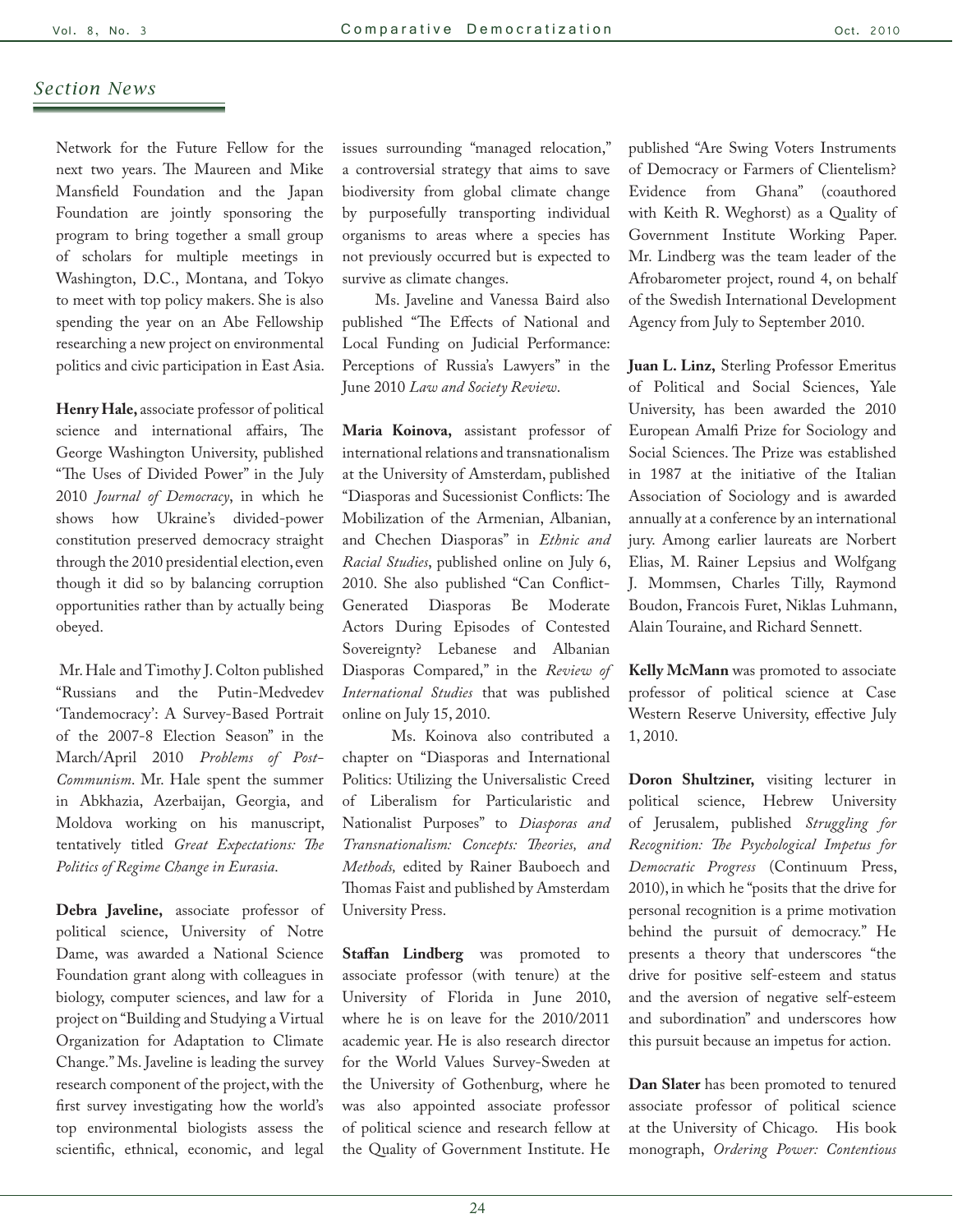*Politics and Authoritarian Leviathans in Southeast Asia*, was published in August in the Cambridge Studies in Comparative Politics series by Cambridge University Press. He also coauthored an article with Erica Simmons on causal-historical methodology in the July 2010 *Comparative Political Studies*, entitled "Informative Regress: Critical Antecedents in Comparative Politics." His July 2009 *American Journal of Sociology*  article on "Revolutions, Crackdowns, and Quiescence: Communal Elites and Democratic Mobilizations in Southeast Asia" has received Best Article recognition from three organized sections: comparative democratization and qualitative and multi-method research from APSA, and the comparative-historical section of the American Sociological Association.

**Alexei Trochev,** Jerome Hall Postdoctoral Fellow at the Indiana University Maurer School of Law, published "Meddling with Justice: Competitive Politics, Impunity, and Distrusted Courts in Post-Orange Ukraine" in the Spring 2010 *Demokratizatsiya*, in which he argues that "the increasing fragmentation of power in today's Ukraine goes hand-in-hand with judicial disempowerment — dependent courts regularly provide important benefits to rival elites."

**Maya Tudor,** post-doctoral research fellow at the Oxford Centre for the Study of Inequality and Democracy, won the American Political Science Association's 2010 Gabriel A. Almond Award for the best dissertation in the field of comparative politics for her dissertation on "Twin Births, Divergent Democracies: The Social and Institutional Origins of Regime Outcomes in India and Pakistan." Her dissertation also received an Honorable Mention for APSA's 2010 Walter Burnham Award for the best dissertation in politics and history.

**Leonardo A. Villalón,** director of the Center for African Studies, University of Florida, published "From Argument to Negotiation: Constructing Democracies in Muslim West Africa" in the July 2010 *Comparative Politics*, in which he examines how "the democratic question is framed and discussed" in religious contexts by studying three West African countries: Senegal, Mali, and Niger.

 Mr. Villalón and Daniel A. Smith received a \$650,000 two-year grant from the U.S. Department of State's Division of Educational and Cultural Affair's "Trans-Saharan Professionals Program" to conduct a series of seminars and exchanges on issues of elections and democracy and involving scholars and practitioners from the US as well as six Francophone Sahelian countries: Senegal, Mali, Niger, Burkina Fasco, Mauritania, and Chad.

**Mark Ungar,** associate professor of political science, Brooklyn College, published *Policing Democracy: Overcoming Obstacles to Citizen Security in Latin America* ( Johns Hopkins University Press, 2010), in which he uses case studies from Argentina, Bolivia, and Honduras to review areas needing reform: criminal law, policing, investigation, trial practices, and incarceration.

## **PROFESSIONAL ANNOUNCEMENTS Call for Applications: Reagan-Fascell Democracy Fellowships in Washington, D.C.:**

The Reagan-Fascell Democracy Fellows Program at the International Forum for Democratic Studies (IFDS, U.S.) invites applications for fellowships in 2011–2012. The program enables democracy activists, practitioners, scholars, and journalists from around the world to deepen their understanding of democracy and enhance their ability to promote democratic change. Dedicated to international exchange, this

five-month, residential program offers a collegial environment for fellows to reflect on their experiences; conduct research and writing; consider best practices and lessons learned; engage with counterparts in the United States: and develop professional relationships within a global network of democracy advocates.

The program is intended primarily to support practitioners, scholars, and journalists from developing and aspiring democracies; distinguished scholars from established democracies may also apply. A working knowledge of English is required. All fellows receive a monthly stipend, health insurance, travel assistance, and research support. The program does not fund professional training, fieldwork, or students working towards a degree. The program will host two five-month fellowship sessions in 2011–2012: October 1, 2011–February 28, 2012 (Fall 2011) and March 1–July 31, 2012 (Spring 2012). More information and application instructions are available [here](http://r20.rs6.net/tn.jsp?et=1103611498753&s=2262&e=001qGyVZUEbzDRdHt1TSPj9SXMqszQccieE-tPdumIlvZUO5bCiFe0s4oz5lZlSNiR_ur7Cx5rimmWMJD7NpDqDLu0XVyWs2QgCBL0N_qyNyJCQg-AAsbYb_YmoDwmwsm9F4xvUD-KVAX8j1l9DJHz79wgM-Cn-utreEcs2ajAqxIXAO9Mz6G2OnQ==). Flyers in English, French, Arabic, Chinese, Farsi, Spanish, Russian, and Portuguese are also available. Applications are due by Monday, November 1, 2010.

## **Data from the 2010 Round of the AmericasBarometer Available on December 1:**

The 2010 round of the AmericasBarometer carried out by the Latin American Public Opinion Project (LAPOP) is now complete, and the data will be released to all subscribing institutions and made available for on-line analysis on December 1, 2010. In this round, 16 countries were included, covering all independent nations in mainland North, Central, and South America, as well as several countries in the Caribbean (adding for the first time in the AmericasBarometer Suriname and Trinidad & Tobago). Over 40,000 interviews were conducted and many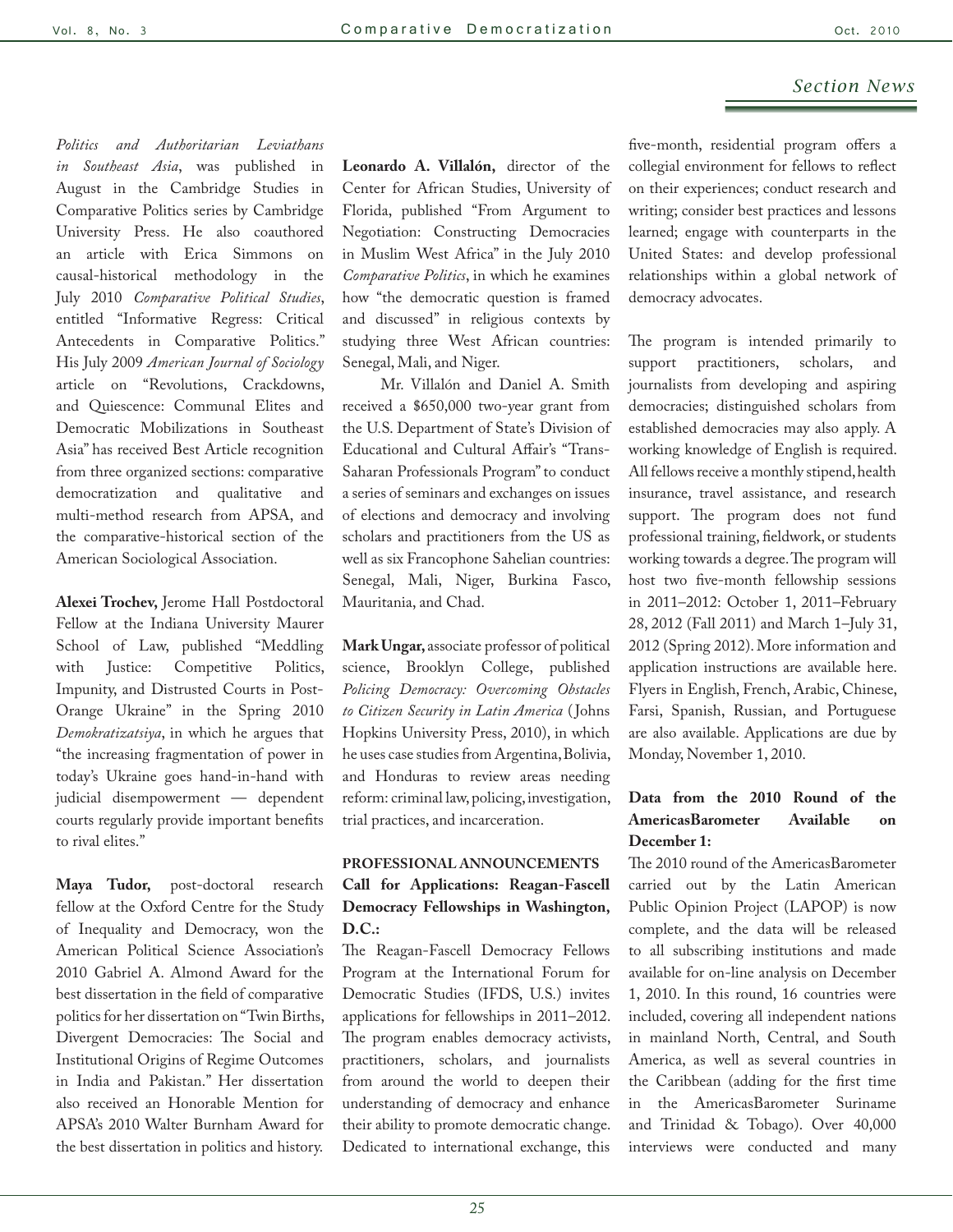## *Conference Calendar*

## **Conference Calendar**

The **Association of Chinese Political Studies** held its 23rd Annual Meeting and International Symposium on the theme of "China in Search of Sustainable Development, Social Harmony, and Soft Power" on July 30– August 1, 2010, at Endicott College near Boston, Massachusetts. Over 50 scholars from the United States, mainland China, Australia, Belgium, Canada, France, Germany, India, Russia, United Kingdom, Taiwan, Hong Kong, and Macau attended the three-day event. The meeting's more than a dozen panels covered topics such as the Chinese Model, civil society, corruption and good governance, political support and legitimacy, political and economic reform, political economy, public policies, social harmony, China's relations with the world, and Soft Power. Papers included "The Politics of Voluntary Expansion of Rights in Authoritarian Regimes," "A Comparative Analysis of Civil Society in Mainland China, Hong Kong, Macau, and Taiwan," "Nationalism, Democratization, and Sino-Korean Relations," "Beyond the Global Financial Crisis: The Chinese Discourse on Social Democracy," and "Free Speech in China: Past and Present [and Future?]." Further information and a complete list of topics can be accessed [here](http://www.acpsus.org/cNewsInfo.asp?cid=1).

From August 23–24, 2010, the **Hong Kong Political Science Association**  hosted a conference on "Politics in Flux: Challenges and Opportunities in the Asian Century" at the City University of Hong Kong. The conference addressed questions relevant to the study of democratization, including the impact of China and India on regional

and global politics and the emergence of alternatives to the Washington Consensus model. Papers included "The Changing Relations between Hong Kong and Mainland China since 1997," "DPRK, in the Box but Not Solved," "China's 'Soft Balancing' against the U.S.," "The Conceptions of Democracy of the District Councilors and its Implications to the Democratization of Hong Kong," and "International Structure and China's Energy Security." More information about the conference is available [here](http://www.hkpsa.org/).

The third **European Consortium for Political Research** graduate conference was held at Dublin City University in Ireland on August 30–September 1, 2010. The ECPR Graduate Conference was organized into thematic sections with 4–10 panels each, in addition to roundtables, symposia, and a plenary lecture. It was structured as a forum for graduate students to present their work in front of a large audience, develop their ideas, and build academic dialog. More information about the conference is available [here.](http://www.ecprnet.eu/conferences/graduate_conference/dublin/)

The **American Political Science Association** held its 2010 annual meeting and exhibition on September 2–5, 2010, in Washington, DC. In light of the recent financial crisis, the theme of the conference was "The Politics of Hard Times: Citizens, Nations, and the International System under Economic Stress." Comparative Democratization panels included "Decentralization, Local Government, and Democratic Institution Building," "The Challenges of Fair Elections in New Democracies," "Islam, Civil Society, and Democracy," "Russia and the Politics of Reform

in Post-Communist Europe and Eurasia," and "The Political Economy and Legitimacy of Democracy." More information about the conference is available are [here.](http://www.apsanet.org/content_65547.cfm?navID=193)

From September 9–11, 2010, the **Standing Group on International Relations** (SGIR) of the European Consortium for Political Research held the Pan-European International Relations Conference in Stockholm, Sweden. Peter Gourevitch, Professor of Political Science at the University of San Diego, and Ambassador Jan Eliasson, Senior Visiting Scholar at the United States Institute of Peace, delivered keynote addresses. Panels included "Spaces of Global Capital: Territoriality, Markets, and Democratic Politics," "Challenges of Democracy Promotion: Do All Good Things Go Together?" and "Democratic Governance and International Institutions." Papers included "A Means to Operationalize Democratic Legitimacy," "Civil Society Strategies to Democratize," "Benchmarking Global Governance," and "Democracy Promotion, Empowerment & Self-Determination." The [conference](http://www.gesellschaftswissenschaften.uni-frankfurt.de/index.pl/sgir2010)  [website](http://www.gesellschaftswissenschaften.uni-frankfurt.de/index.pl/sgir2010) provides more information, including a program and papers presented.

The Department of Government and the Institute for Electoral Research at the University of Essex in Britain hosted the 2010 Elections, Public Opinion and Parties Annual Conference (EPOP) from September 10–12, 2010. The Elections, Public Opinion and Parties section is the largest specialist group of the **Political Studies Association of the UK**.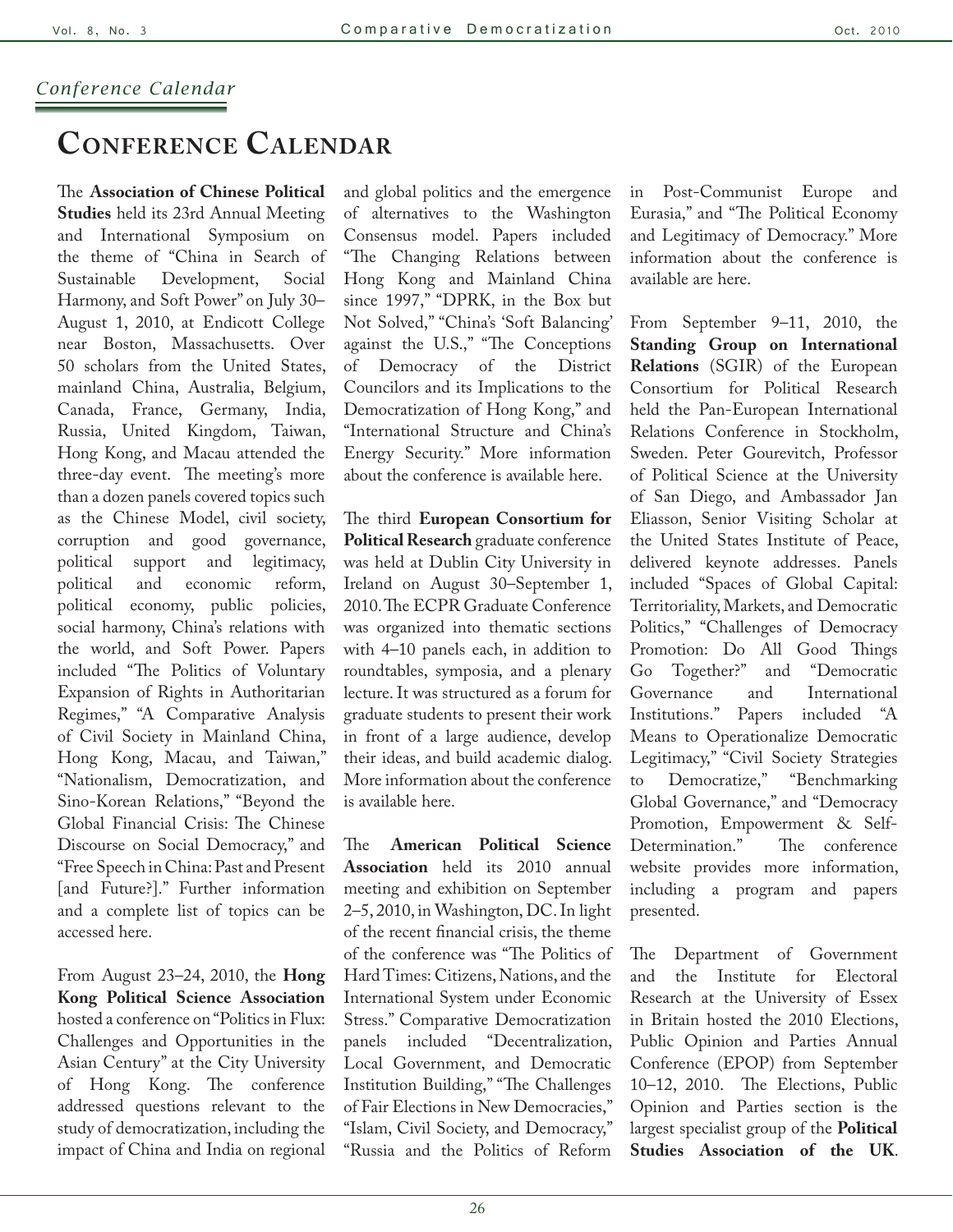## *Conference Calendar*

Papers presented included "Dissecting Partisanship," "Democratization and the Illegalization of Political Parties in Europe," "Money, Media, and Momentum," "Party Fragmentation in Brazil," and "When Do Social Norms Increase Turnout?" More information is available [here.](http://www.essex.ac.uk/government/epop/)

The 2010 Conference of the **Australian Political Studies Association** was held at the University of Melbourne from September 27–29, 2010. The conference on "Connected Globe: Conflicting Worlds" brought together nationally and internationally renowned researchers, recent graduates, practitioners, policymakers, and students for discussion. More than 300 delegates and 230 presenters participated. More information about the conference is available [here.](http://apsa2010.com.au/index.php)

The **2010 Melbourne Conference on U.S. Democracy Promotion in the Middle East** will be held at the University of Melbourne from October 21–22, 2010. This conference provides an opportunity to explore the record of US democracy promotion in the Middle East and deliberate on shifts in policy following the election of Barack Obama in 2009. The conference will especially focus on the achievements and shortcomings of the George W. Bush era in promoting democracy in the region and the implications of that legacy for the Obama Administration. Exploring this legacy is critical to understanding the framework within which the Obama Administration operates. President Barack Obama has promised change in the way Washington relates to the Middle East. It is still unclear if these policy shifts can make a difference in the U.S. image and further the interests of the United States in the Middle East. More information on this conference can be found [here.](http://www.asiainstitute.unimelb.edu.au/events/2010/democracy_in_mid_east/index.php)

The **Midwestern Association for Latin American Studies** will host its 60th annual conference from November 4–7, 2010. Held in St. Louis, Missouri, the meeting will address a variety of topics in Latin America—including political change, democratic processes, and justice—and will also include the MALAS business meeting and a lecture at the St. Louis Committee of the Council on Foreign Relations. Further information and registration forms can be found [here.](http://www.malasnet.org/7401.html)

On November 5–6, 2010, the **Pacific Coast Council of Latin American Studies** will host its annual conference at Pepperdine University in Malibu, California. The conference brings together scholars and students interested in Latin America from across the disciplines. More information about the conference can be found [here.](http://www.pcclas.org/)

The **Northeastern Political Science Association** will hold its 42nd annual meeting in Boston, Massachusetts on November 11–13, 2010. The theme of the conference is "Changing Politics, Changing Political Science." Conference panels of potential interest include Democratic Theory and Comparative Politics. Information on submissions, registration, and travel are available on the [NPSA website](http://www.northeasternpsa.com/index.html).

The annual meeting of the **Middle East Studies Association** will be held in San Diego, California on November 18–21, 2010. The meeting includes a book exhibit and film festival as well as 26 panels on various topics, including "Iran: From Reform to Protest," "Comparing Authoritarianism Inside and Outside Middle East," "Democratization in

the Middle East," "Democracy and Authoritarianism in the Muslim World," "Electoral Politics in the Middle East," "Judicialized Politics or Politicized Judiciaries?" and "Civil Society and Democracy Reconsidered." A full conference program and information on registration, travel, and accommodations can be found [here.](http://mesa.wns.ccit.arizona.edu/annual/current.htm)

On November 18–21, 2010, the **American Association for the Advancement of Slavic Studies** will hold its 2010 convention in Los Angeles, California. The theme of the convention is "War and Peace." Through this theme, the conference will explore topics including the reasons why societies make war and peace and the effect of war and peace in shaping regional societies. It will bring together scholars interested in Eastern and Central Europe and Central Asia to engage in interdisciplinary and comparative discussions. The [conference website](http://www.fas.harvard.edu/~aaass/convention.html) includes additional information, online registration, and a convention schedule.

The **New Zealand Political Studies Association** 2010 Conference will be held on December 2–3, 2010, at the University of Waikato in Hamilton, New Zealand. The conference, hosted by the University of Waikato's Political Science and Public Policy department, will include panels on New Zealand government and comparative politics, public policy, international relations, and political theory. General information about the conference can be found [here.](http://www.waikato.ac.nz/wfass/NZPSA2010/index.shtml)

The **University of Warwick** will host the "Challenging Orthodoxies: The Critical Governance Studies" conference on December 13–14, 2010. The goal of the conference is to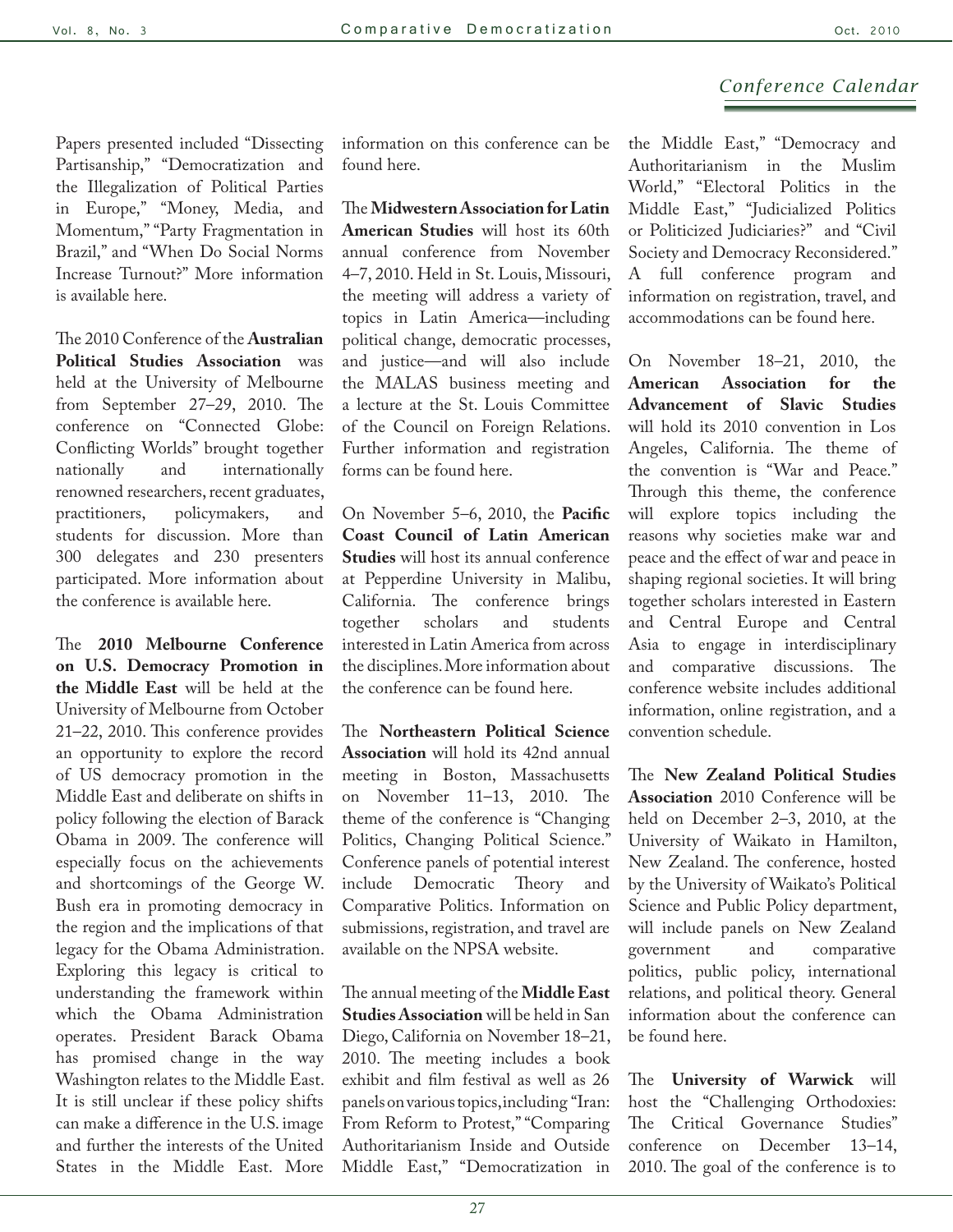## *Conference Calendar*

bring together scholars and critical practitioners challenging orthodoxies and developing critical approaches to the study and practice of governance. The conference theme is 'challenging orthodoxies' and participants encouraged to address it in abstracts by describing a problematic orthodoxy, subjecting it to critical challenge and outlining new areas of inquiry and new social practices based on the critical approach. Abstract submissions are accepted until 31st October. Proposals for panels and streams following these guidelines are also welcome. More information can be found [here](http://www2.warwick.ac.uk/fac/soc/wbs/projects/orthodoxies/).

The second annual **Conference on Democracy as an Idea and Practice**  will be held at the University of Oslo from January 13–14, 2011 and will bring together researchers from the humanities, social sciences and law. The conference is organized with seven workshops, including on subjects such as "Organizational Democracy," "Constitutional Democracy: How Democratic?" "Democracy and Censorship," and "Practices and Experiences of Democracy in Post-Colonial Localities." More information can be found [here.](http://www.demokrati.uio.no/arrangementer/konferanser/2011/2nd-Democracy-as-idea-and-practice-jan-2011)

## **New Research**

## **NEW RESEARCH**

#### *[Journal of Democracy](http://www.journalofdemocracy.org)*

The July 2010 (Volume 21, no. 3) issue of the *Journal of Democracy* features clusters of articles on Afghanistan and Iraq and Ukraine, as well as individual pieces on the democratic instinct, liberation technology, Chile, the Democratic Republic of Congo, and election observers. The full text of selected articles and the tables of contents of all issues are available on the Journal's [website.](http://www.journalofdemocracy.org)

"The Democratic Instinct in the 21st Century" by Susilo Bambang Yudhoyono

*Democratization is never easy, smooth, or linear, but as Indonesia's experience in building a multiparty and multiethnic democracy shows, it can succeed even under difficult and initially unpromising conditions.*

#### **Afghanistan and Iraq**

I. "Afghanistan: An Election Gone Awry" by Scott Worden

*The 2009 vote for the presidency and local councils was marred by fraud, provoking a political crisis and casting a deep shadow over upcoming parliamentary elections. The Afghan experience calls into question whether voting should occur before other* 

*essential reforms are in place.*

II. "Iraq: A Vote Against Sectarianism" by Adeed Dawisha

*Although many Iraqi parties continue to be organized along religious or ethnic lines, both the tone and the results of the 2010 parliamentary election campaign show that most Iraqi voters prefer a broader national agenda over narrow sectarian appeals.*

III. "Lessons from Afghanistan and Iraq" by Zalmay Khalilzad

*After almost ten years of complex and costly efforts to build democracy in these two countries, where do things stand? What lay behind the critical choices that shaped events in these places, and what are their current prospects for success?*

"The Rise of 'State-Nations'" by Alfred Stepan, Juan J. Linz, and Yogendra Yadav

*Must every state be a nation and every nation a state? Or should we look instead to the example of countries such as India, where one state holds together a congeries of "national" groups and cultures in a single and wisely conceived federal republic?*

"Liberation Technology" by Larry Diamond

*The Internet, mobile phones, and other forms of "liberation technology" enable citizens to express opinions, mobilize protests, and expand the horizons of freedom. Autocratic governments are also learning to master these technologies, however. Ultimately, the contest between democrats and autocrats will depend not just on technology, but on political organization and strategy.*

#### **Ukraine**

I. "The Uses of Divided Power" by Henry E. Hale

*The 2010 presidential election shows that Ukraine is both a surprisingly stable electoral democracy and a disturbingly corrupt one. The corruption, moreover, may have a lot to do with the stability.*

II. "The Role of Regionalism" by Gwendolyn Sasse

*Although Ukraine's regional divisions are often thought to be detrimental to statebuilding and democratization, they have in fact been a source of strength and helped prevent tilts to the political extremes.*

"Chile: Are the Parties Over?" by Juan Pablo Luna and Rodrigo Mardones *For the first time since the fall of Pinochet, the Chilean right has come to power via free elections. The long-ruling*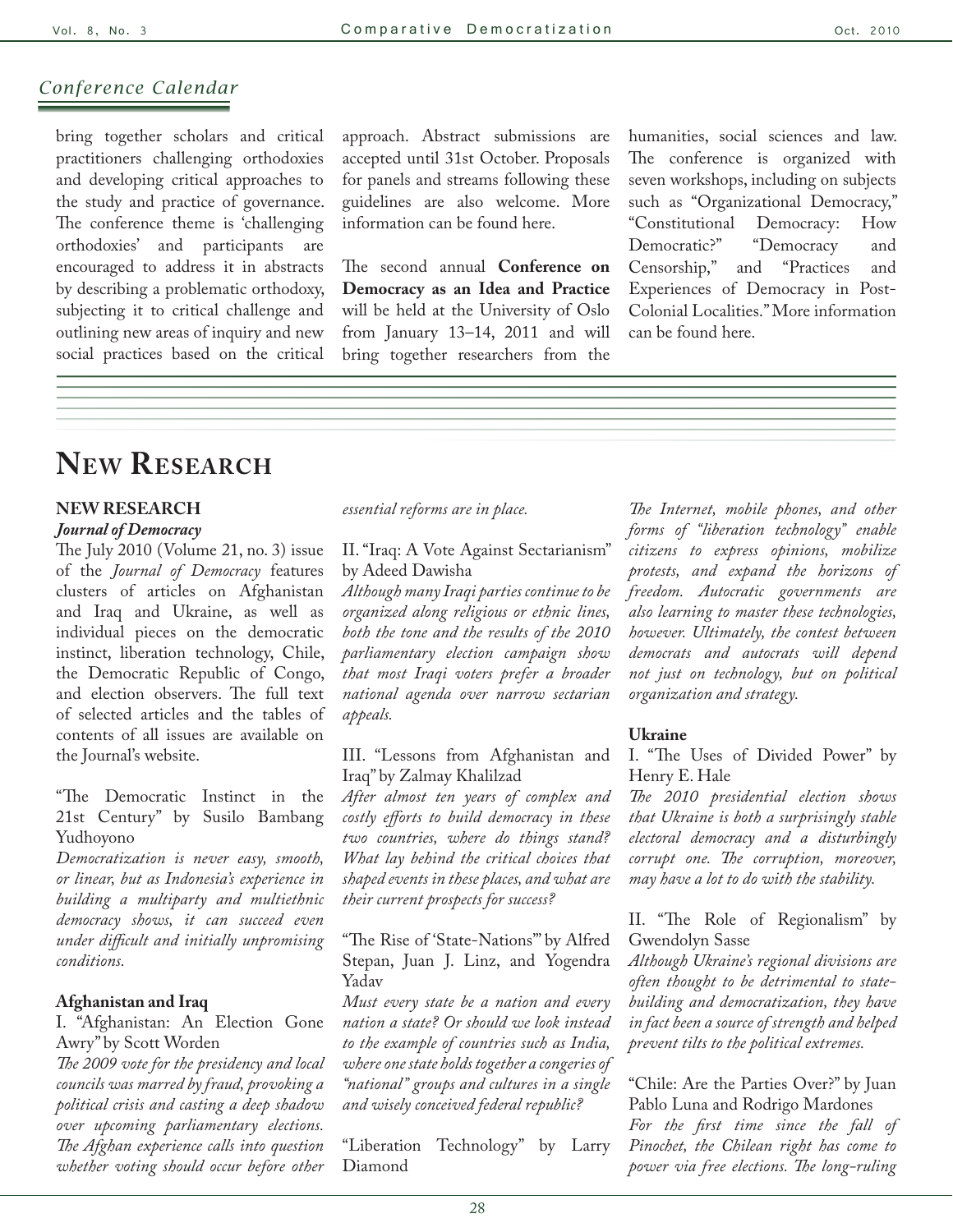*center-left coalition leaves behind many achievements, but also disturbing signs of a weakened party system.*

"Political Attitudes in the Muslim World" by Ephraim Yuchtman-Ya'ar and Yasmin Alkalay

*A new look at the World Values Survey data reveals how the Muslim world's religious context affects individual Muslims' attitudes toward democracy.*

"In Praise of Václav Havel" by Jacques Rupnik

*A tribute to Václav Havel, Czech playwright and former dissident, who became not only president but the symbol of the "velvet revolutions."*

"The Mirage of Democracy in the DRC" by Mvemba Phezo Dizolele *Despite its historic 2006 elections, the Democratic Republic of Congo still lacks competent governance, leaving its democratic promise unfulfilled.*

"Election Observers and Their Biases" by Judith Kelley

*Why do election monitors sometimes issue contradictory statements or endorse flawed elections? The answers are not always straightforward; in some cases, the monitors' good intentions may undermine their credibility.* 

The October 2010 (Volume 21, no. 4) issue of the *Journal of Democracy* features clusters of articles on democracy support and development aid and meanings of democracy, as well as individual pieces on the African elections, the Philippines, China, and Yemen. The full text of selected articles and the tables of contents of all issues are available on the *Journal's* website.

"Latin America: Democracy with Development" by Alejandro Toledo *Latin America's hard-won democratic gains must be defended by addressing the*  *economic disparities fueling a drift toward populism.*

### **Democracy Support and Development Aid**

I. "The Elusive Synthesis" by Thomas Carothers

*The lines between the development-aid and democracy-aid communities have been blurring, in terms of both organizational boundaries and activities on the ground, but the convergence is far from complete.*

II. "The Case for Principled Agnosticism" by Brian Levy

*The development community now agrees with the democracy community that politics matters, but the two communities still differ in their understanding of what drives changes in institutions.*

III. "Getting Convergence Right" by Kenneth Wollack and K. Scott Hubli *Development specialists and democracysupport experts should recognize—and maximize—each other's relative strengths and comparative advantages.*

"Liberation vs. Control: The Future of Cyberspace" by Ronald Deibert and Rafal Rohozinski

*Are technologies giving greater voice to democratic activists in authoritarian societies, or more powerful tools to their oppressors?*

"The Upsurge of Religion in China" by Richard Madsen

*Religion in various forms is burgeoning in the PRC today, and the ruling Chinese Communist Party cannot decide what to make of it—or do about it.*

"Yemen's Multiple Crises" by April Longley Alley

*Yemen today finds itself gripped by a set of crises that threatens its very unity as a country. Only a turn toward democratic dialogue offers a way out.*

"Success Stories from 'Emerging

## Africa'" by Steven Radelet

*A group of countries in sub-Saharan Africa are showing they can sustain economic growth, reduce poverty, and achieve better governance at the same time.*

#### **The Meanings of Democracy**

I. "Introduction" by Larry Diamond

II. "Anchoring the "D-Word" in Africa" by Michael Bratton

*Efforts to do comparative research on political attitudes have been complicated by varying understandings of "democracy." The Afrobarometer is exploring new techniques to overcome this difficulty.*

III. "Solving an Asian Puzzle" by Yunhan Chu and Min-hua Huang *Over the years, the Asian Barometer Survey has yielded some surprising results. A new typological analysis helps to make sense of them.*

IV. "The Shadow of Confucianism" by Tianjian Shi and Jie Lu

*How can Chinese claim strongly to support both democracy and their authoritarian regime? The answer may lie in a Confucian concept of democracy.*

V. "What Arabs Think" by Fares Braizat *Arabs express a clear preference for democracy, which they define in ways similar to citizens elsewhere in the world. But their authoritarian regimes are not listening.*

"African Elections as Vehicles for Change" by Nic Cheeseman

*Since the return of multipartism in sub-Saharan Africa, open-seat elections have been the most likely to yield opposition victories, suggesting that term limits may significantly contribute to democratic consolidation.*

"Reformism vs. Populism in the Philippines" by Mark R. Thompson *In May 2010, Benigno Aquino III bested a crowded field to win the presidency.*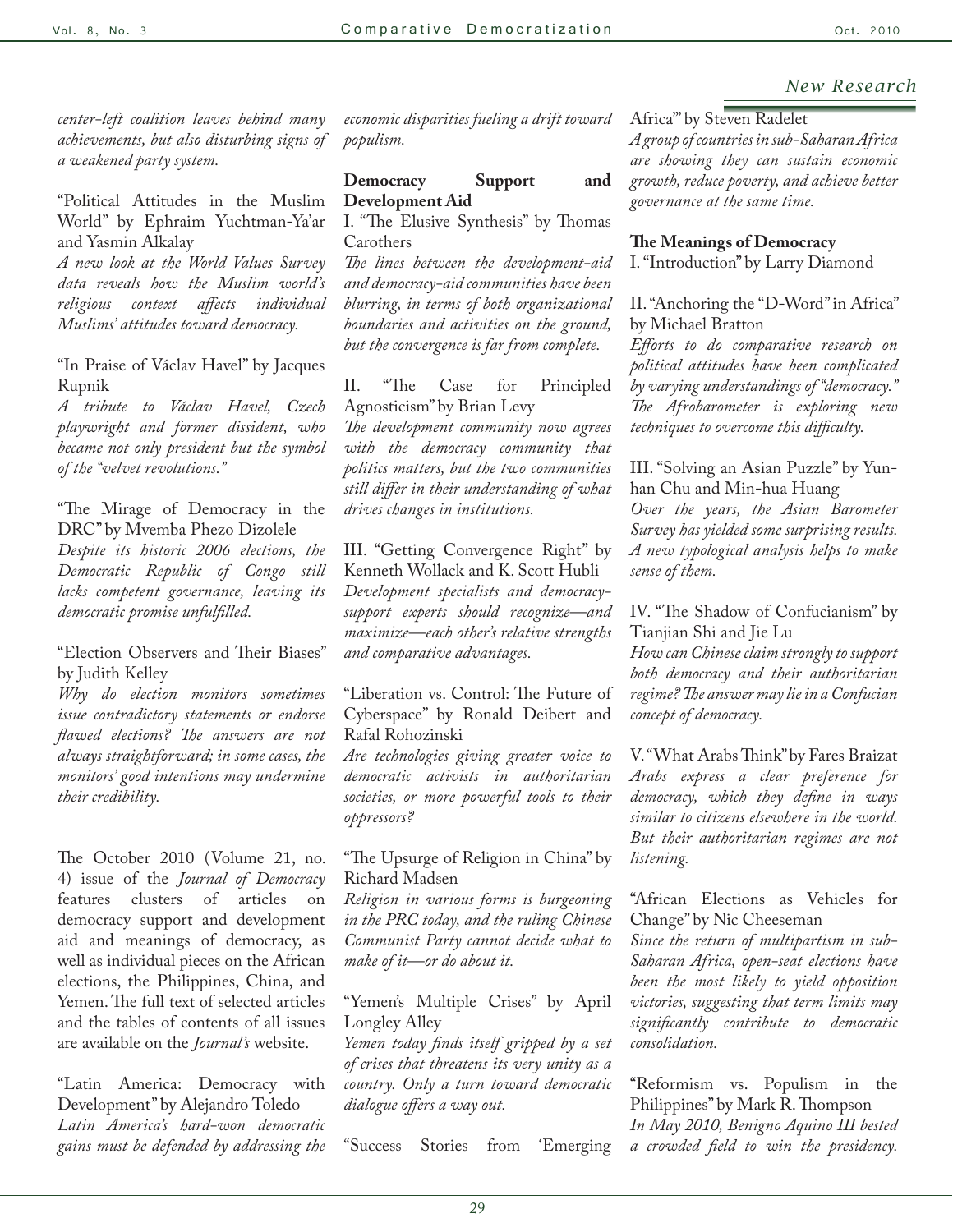*The election, which was remarkably clean and orderly, gave a clear victory to the reformist narrative that has long vied with populism in the Philippines.*

#### *[Democratization](http://www.tandf.co.uk/journals/titles/13510347.asp)*

The March 2010 (Volume 17, no. 2) *[Democratization](http://www.informaworld.com/smpp/title~db=all~content=g919779646)* is a special issue on "Democracy and Violence and features articles on the United Kingdom, Peru, Egypt, Morocco, Latin America, Hamas, and Hizbullah.

"Democracy and Violence: A Theoretical Overview" by Schwarzmantel

"Liberal Democratic Politics as a Form of Violence" by Maureen Ramsay

"A Contest to Democracy? How the UK Has Responded to the Current Terrorist Threat" by Raffaello Pantucci

"Hearts and Minds and Votes: The Role of Democratic Participation in Countering Terrorism" by Rachel Briggs

"Perverse State Formation and Securitized Democracy in Latin America" by Jenny Pearce

"Revisiting 'Democracy in the Country and at Home' in Peru" by Jelke Boesten

"Bullets over Ballots: Islamist Groups, the State and Electoral Violence in Egypt and Morocco" by Hendrik Kraetzschmar and Francesco Cavatorta

"Reframing Resistance and Democracy: Narratives from Hamas and Hizbullah" by Larbi Sadiki

#### *Democratization*

The August 2010 (Volume 17, no. 4) *[Democratization](http://www.informaworld.com/smpp/title~db=all~content=g924637238)* is a special issue on "Ethnic Party Bans in Africa."

"Ethnic Party Bans in Africa: An Introduction" by Matthijs Bogaards, Matthias Basedau, Hartmann

"Party Bans in Africa: An Empirical Overview" by Anika Moroff

"Understanding Variations in Party Bans in Africa" by Christof Hartmann and Jorg Kemmerzell

"An Effective Measure of Institutional Engineering? Ethnic Party Bans in Africa" by Anika Moroff and Matthias Basedau

"Why There Is No Party Ban in the South African Constitution" by Jorg Kemmerzell

"Political Party Bans in Rwanda 1994– 2003: Three Narratives of Justification" by Peter Niesen

"Ethnic Party Bans and Institutional Engineering in Nigeria" by Matthijs Bogaards

"Comparing Ethnic Party Regulation in East Africa" by Anika Moroff

"Senegal's Party System: The Limits of Formal Regulation" by Christof Hartmann

## **SELECTED JOURNAL ARTICLES ON DEMOCRACY**

This section features selected articles on democracy that appeared in journals received by the NED's Democracy Resource Center, June 1–October 1, 2010.

*African Affairs: The Journal of the Royal African Society,* **Vol. 109, no. 436, July 2010**

"The Africanization of Poverty: A Retrospective on 'Make Poverty History'" by Graham Harrison

"Spirits and Social Reconstruction after Mass Violence: Rethinking Transitional Justice" by Erin Baines

"International Justice and Reconciliation in Namibia: The ICC Submission and Public Memory" by Sabine Höhn

## *American Political Science Review,* **Vol. 104, no. 2, May 2010**

"Direct Democracy and Local Public Goods: Evidence from a Field Experiment in Indonesia" by Benjamin A. Olken

"Estimating the Electoral Effects of Voter Turnout" by Thomas G Hansford and Brad T. Gomez

## *Central Asian Survey,* **Vol. 29, no. 2, June 2010**

"Integrating Domestic Politics and Foreign Policy Making: The Cases of Turkmenistan and Uzbekistan" by Luca Anceschi

"The Foreign Policy of Uzbekistan: Sources, Objectives and Outcomes: 1991–2009" by Dina Rome Spechler and Martin C. Spechler

"State Engagement with Non-State Justice: How the Experience in Kyrgyzstan Can Reinforce the Need for Legitimacy in Afghanistan" by David E. Merrell

"Post-Conflict Tajikistan. The Politics of Peacebuilding and the Emergence of Legitimate Order" by John Heathershaw

## *Communist and Post-Communist Studies,* **Vol. 43, no. 2, June 2010**

"Dealing with the Communist Past: Its Role in the Disintegration of the Czech Civic Forum and in the Emergence of the Civic Democratic Party" by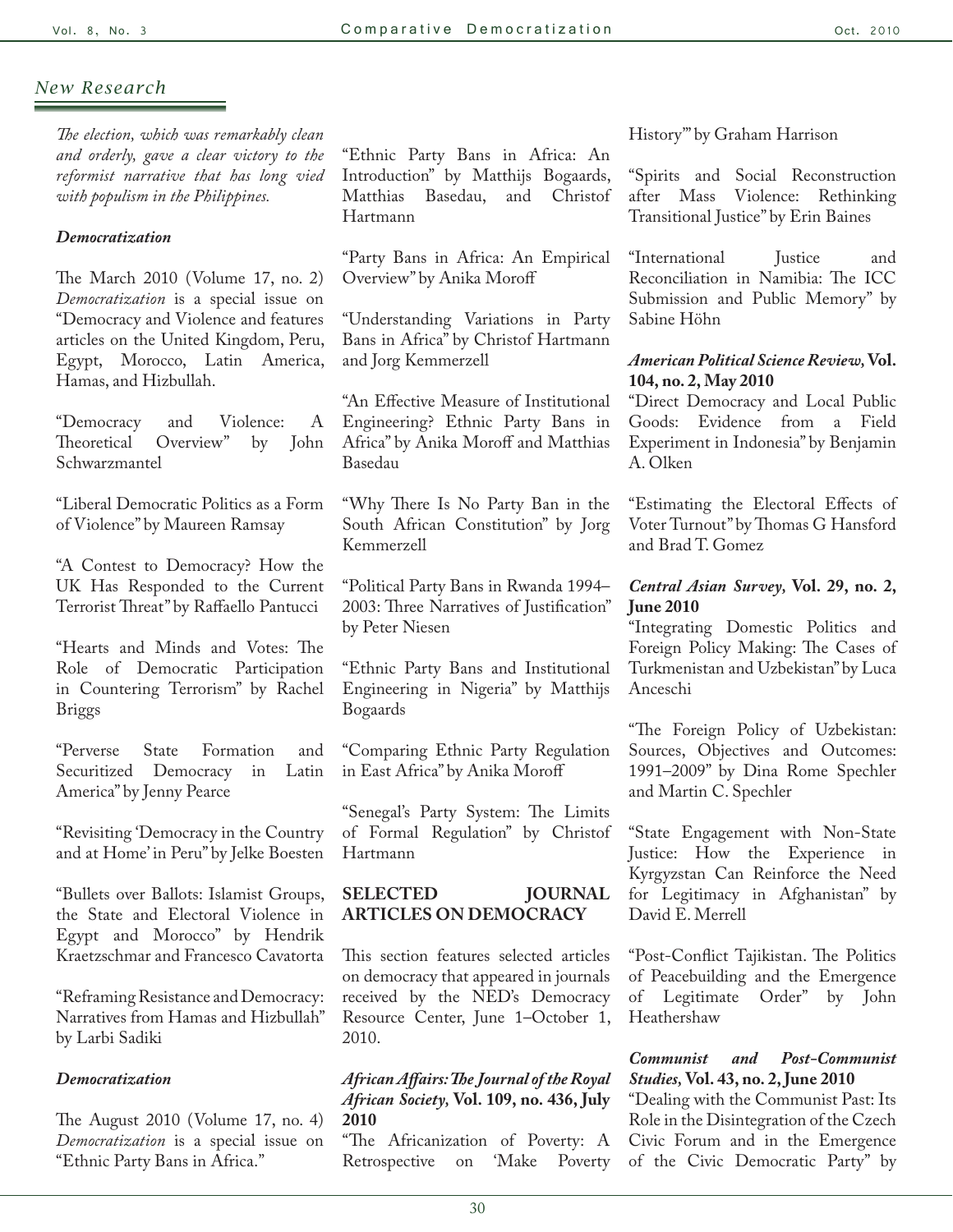Lubomír Kopeček

"The Europeanization of Social Movements in the Czech Republic: The EU and Local Women's Groups" by Ondřej Císař and Kateřina Vráblíková

## *Comparative Political Studies,* **Vol. 43, no. 7, July 2010**

"The Political Economy of Authoritarian Single-Party Dominance" by Kenneth F. Greene

"Class, Status, and Party: The Changing Face of Political Islam in Turkey and Egypt" by Sebnem Gumuscu

*The Legitimacy Puzzle in Latin America: Political Support and Democracy in Eight Nations* by J.A. Booth and M.A. Seligson. Reviewed by Abbey Steele

*Democracy at Risk: How Terrorist Threats Affect the Public* by J.L. Merolla and E.J. Zechmeister. Reviewed by John P. Moran

*The Quality of Democracy in Eastern Europe: Public Preferences and Policy Reforms* by A. Roberts. Reviewed by Dagmar Radin

## *Comparative Political Studies,* **Vol. 43, no. 8/9 August–September 2010**

"Diffusion and Constitutionalization of Europe" by Zachary Elkins

"The Great Reform Act of 1832 and British Democratization" by Thomas Ertman

"Reading History Forward: The Origins of Electoral Systems in European Democracies" by Amel Ahmed

"Beyond Dictatorship or Democracy: Rethinking Inclusion and Regime Type in Interwar Eastern Europe" by Jeffrey S. Kopstein

and Jason Wittenberg

"Interests, Inequality, and Illusion in the Choice for Fair Elections" by Nancy Bermeo

"The Diffusion of Regime Contention in European Democratization, 1830– 1940" by Kurt Wayland

## *Comparative Political Studies,* **Vol. 43, no. 10, October 2010**

"Do Ethnic Parties Exclude Women?" by Stephanie S. Holmsten, Robert G. Moser, and Mary C. Slosar

"Political Competition as an Obstacle to Judicial Independence: Evidence from Russia and Ukraine" by Maria Popova

"Why Get Technical? Corruption and the Politics of Public Service Reform in the Indian States" by Jennifer L. Bussell

"Corruption and Trust: Theoretical Considerations and Evidence from Mexico" by Stephen D. Morris and Joseph L. Klesner

## *Demokratizatsiya: The Journal of Post-Soviet Democratization,* **Vol. 18, no. 2, Spring 2010**

"Open Borders, Closed Minds— Russia's Changing Migration Policies: Liberalization or Xenophobia?" by Caress Schenk

"Meddling with Justice: Competitive Politics, Impunity, and Distrusted Courts in Post-Orange Ukraine" by Alexei Trochev

"The End of the Lithuanian Political 'Patriarch's' Era: From Rise to Decline and Legacies Left Behind" by Ausra Park

*Demokratizatsiya: The Journal of Post-*

## *Soviet Democratization,* **Vol. 18, no. 3, Summer 2010**

"Viktor Yanukovych's First 100 Days: Back to the Past, But what's the Rush?" by Taras Kuzio

"Reflections on Negotiation and Mediation: The Frozen Conflicts and European Security" by William H. Hill

## *East European Politics and Societies,* **Vol. 24, no. 3, Summer 2010**

"Minor Nation: The Alternative Modes of Belarusian Nationalism" by Alexander Peshái

## *Foreign Affairs,* **Vol. 89, no. 4, July/ August 2010**

"Fear and Loathing in Nairobi" by John Githongo

"Mugabe Über Alles" by Robert I. Rotberg

"Prisoners of the Caucasus" by Charles King and Rajan Menon

 "Defining Success in Afghanistan" by Stephen Biddle, Fotini Christia, and J. Alexander Thier

"Castrocare in Crisis" by Laurie Garrett

"Ukrainian Blues" by Alexander J. Motyl

## *Human Rights Quarterly,* **Vol. 32, no. 3, August 2010**

"The Rights of Religious Associations to External Relations: A Comparative Study of the OSCE and the Council of Europe" by Sylvie Langlaude

"Legal Mobilizations for Human Rights Protection in North Korea: Furthering Discourse or Discord?" by Patricia Goedde

"The Human Rights Ombudsman in Russia: The Evolution of Horizontal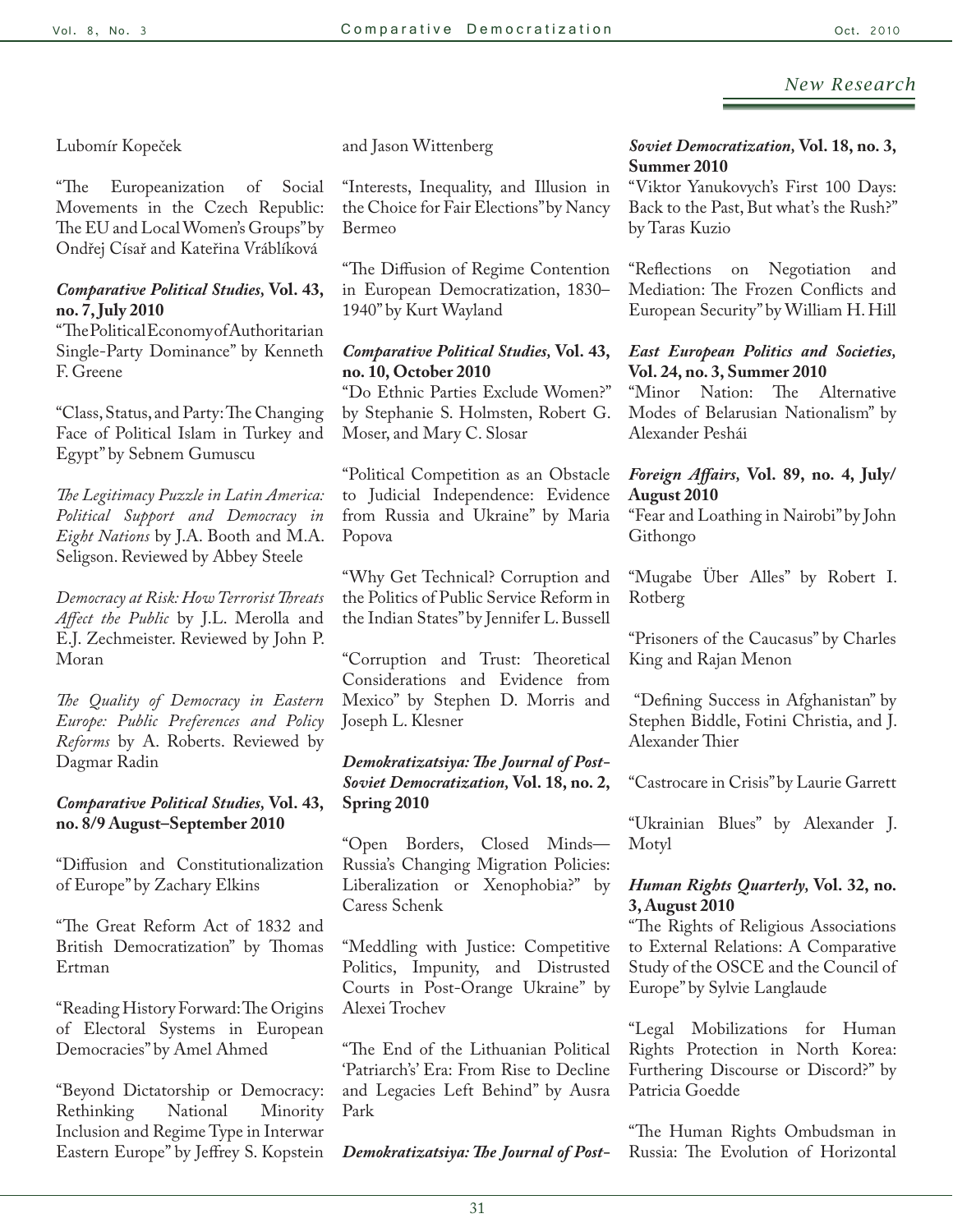Authority" by Emma Gilligan

"Diffusion Across Political Systems: The Global Spread of National Human Rights Institutions" by Thomas Pegram

## *International Political Science Review,* **Vol. 31, no. 2, March 2010**

"Measuring Effective Democracy" by Carl Henrik Knutsen

"Adaptation to Democracy among Immigrants in Australia" by Antoine Bilodeau, Ian McAllister and Mebs Kanji

"The Ethnic Dimension of Religious Extremism and Terrorism in Central Asia" by Mariya Y. Omelicheva

"The Uneven Reach of Decentralization: a Case Study among Indigenous Peoples in the Bolivian Amazon" by Victor Reyes-Garcia, Vincent Vadez, Jorge Aragon, Tomas Huanca and Pamela Jagger

## *Journal of Communist Studies and Transition Politics,* **Vol. 26, no. 3, September 2010**

"Gender Mainstreaming in Post-Soviet Ukraine: Application and Applicability" by Olena Hankivsky and Anastasiya Salnykova

"The Politics of Corruption: Political Will and Rule of Law in Post-Communist Romania" by Mihaiela Ristei

"The Party Isn't Over: An Analysis of the Communist Party in the Czech Republic" by Jiří Lach, James T. LaPlant, Jim Peterson, and David Hill

"Politicians Versus Intellectuals in the Lustration Debates in Transitional Latvia" by Ieva Zake

"The Politics Surrounding Gender

Issues and Domestic Violence in Russia: What is to be Done, by Whom and How?" by Mary Buckley

## *Journal of East Asian Studies,* **Vol. 10, no. 2, May – August 2010**

"The Decline of Particularism in Japanese Politics" by Gregory W. Noble

"Do Asian Values Exist? Empirical Tests of the Four Dimensions of Asian Values" by So Young Kim

## *Journal of Modern African Studies,* **Vol. 48, no.1, March 2010**

"We Are Citizens too: the Politics of Citizenship in Independent Ghana" by Ousman Kobo

"The Successful Ghana Election of 2008: A Convenient Myth?" by Heinz Jockers, Dirk Kohnert, and Paul Nugent

"What Accountability Pressures Do MPs in Africa Face and How Do They Respond? Evidence from Ghana" by Staffan I. Lindberg

"Bilateral Donors and Aid Conditionality in Post-Conflict Peacebuilding: The Case of Mozambique" by Carrie Manning and Monica Malbrough

## *Journal of Modern African Studies,* **Vol. 48, no. 2, June 2010**

"Power-Sharing in Comparative Perspective: The Dynamics of 'Unity Government' in Kenya and Zimbabwe" by Nic Cheeseman and Blessing-Miles Tendi

"'The Kenyans We Don't Want': Popular Thought Over Constitutional Review in Kenya" by Stephanie Diepeveen

 "Fairy Godfathers and Magical Elections: Understanding the 2003 Electoral Crisis in Anambra State, Nigeria" by Leena Hoffman

"Abuse of Powers of Impeachment in Nigeria" by Mamman Lawan

## *The Middle East Journal,* **Vol. 64, no. 3, Summer 2010**

"The Rules of the Game: Unpacking Patronage Politics in Yemen" by April Longley Alley

"The Rentier State and National Oil Companies: An Economic and Political Perspective" by Donald L. Losman

## *Orbis: A Journal of World Affairs,* **Vol. 54, no. 3, Summer 2010**

"The 2009 Elections and Iran's Changing Political Landscape" by Mehran Kamrava

## *Pacific Affairs,* **Vol. 83, no. 2, June 2010** "Autonomy for Southern Thailand: Thinking the Unthinkable?" by Duncan McCargo

## *Pacific Affairs,* **Vol. 83, no. 3, September 2010**

"The Ascendance of Bureacratic Islam and the Secularization of the Sharia in Malaysia" by Maznah Mohamad

"Anticipating an Oil Boom: The 'Resource Curse' Thesis in the Play of Cambodian Politics" by Andrew Cock

*Party Politics,* **Vol. 16, no. 4, July 2010** "Measuring Parties' Ideological Positions with Manifesto Data: A Critical Evaluation of the Competing Methods" by Elias Dinas and Kostas Gemenis

"Party Aggregation in India: A State Level Analysis" by Rekha Diwakar

"Unemployment, Partisan Issue Ownership, and Vote Switching: Evidence from South Korea" by Hyeok Yong Kwon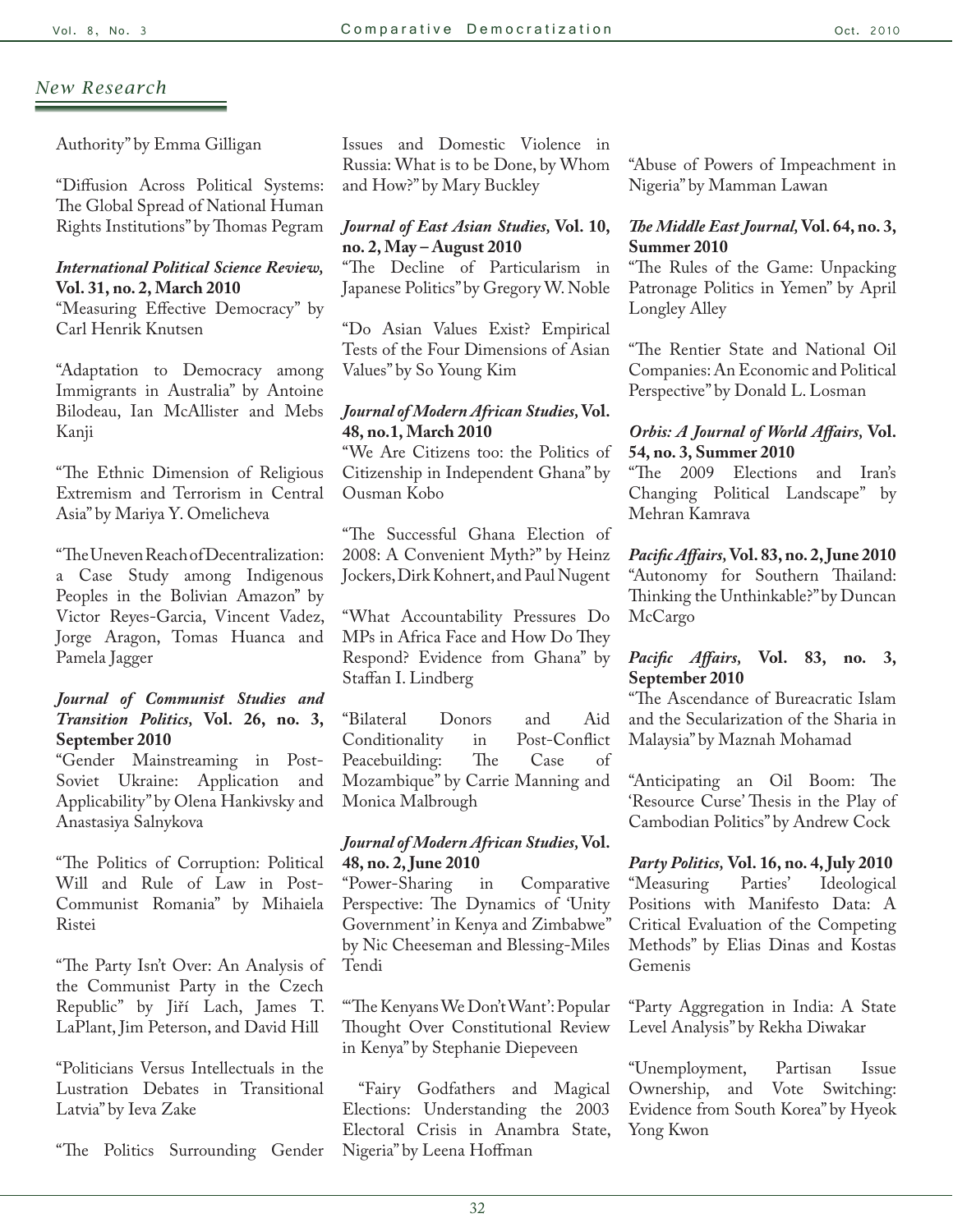"Euroscepticism and the Emergence of Political Parties in Poland" by Radoslaw Markowski and Joshua A. Tucker

*Beyond the Nation State: Parties in the Era of European Integration* by David Hanley. Reviewed by Simon Lightfoot

*Party Systems in Post-Soviet Countries: A Comparative Study of Political Institutionalization in the Baltic States, Russia and Ukraine* by Andrey A. Meleshevich. Reviewed by Allan Sikk

## *Review of African Political Economy,*  **Vol. 37, no. 124, June 2010**

"Fake Capitalism? The Dynamics of Neoliberal Moral Restructuring and Pseudo-Development: the Case of Uganda" by Jörg Wiegratz

"Sudan's Uncivil War: the Global-Historical Constitution of Political Violence" by Allison J. Ayers

"South Africa – the ANC's Difficult Allies" by Martin Plaut

"A Contest of Visions: Ethiopia's 2010 Election" by Kwesi Sansculotte-Greenidge

*World Politics,* **Vol. 62, no. 3, July 2010** "Bricks and Mortar Clientelism: Sectarianism and the Logics of Welfare Allocation in Lebanon" by Melani Cammett and Sukriti Issar

"How Do Crises Lead to Change? Liberalizing Capital Controls in the Early Years of New Order Indonesia" by Jeffrey M. Chwieroth

## **SELECTED NEW BOOKS ON DEMOCRACY**

**ADVANCED DEMOCRACIES** *The American Public Mind: The Issues Structure of Mass Politics in the*  *Postwar United States.* By William J.M. Claggett and Byron E. Shafer. Cambridge University Press, 2010. 295 pp.

*Bad for Democracy: How the Presidency Undermines the Power of the People.*  By Dana D. Nelson. University of Minnesota Press, 2010. 272 pp.

*Britishness: Perspectives on the British Question.* Edited by Andrew Gamble and Tony Wright. Wiley-Blackwell, 2009. 184 pp.

*Campaigning to the New American Electorate: Advertising to Latino Voters.* By Marisa Abrajano. Stanford University Press, 2010. 198 pp.

*The Civic Foundations of Fascism in Europe: Italy, Spain, and Romania, 1870–1945.* By Dylan Riley. Johns Hopkins University Press, 2010. 280 pp.

*A Community of Europeans? Transnational Identities and Public Spheres.* By Thomas Risse-Kappen. Cornell University Press, 2010. 287 pp.

*Congress in Context.* By John Haskell. Westview, 2010. 440 pp.

*Constituent Moments: Enacting the People in Postrevolutionary America.*  By Jason A. Frank. Duke University Press, 2010. 360 pp.

*Contesting Community: The Limits and Potential of Local Organizing.* By James DeFilippis, Robert Fisher, and Eric Shragge. Rutgers University Press, 2010. 210 pp.

*Democracy Distorted: Wealth, Influence and Democratic Politics.* By Jacob Rowbottom. Cambridge University Press, 2010. 257 pp.

*The Disappearing Center: Engaged Citizens, Polarization, and American Democracy.* By Alan I. Abramowitz. Yale University Press, 2010. 208 pp.

**In the Shadow of FDR: From Harry Truman to Barack Obama.**  By William Edward Leuchtenburg. Cornell University Press, 2009. 434 pp.

*It Still Takes a Candidate: Why Women Don't Run for Office.* By Jennifer L. Lawless and Richard L. Fox. Cambridge University Press, 2010. 256 pp.

*The Myth of Voter Fraud.* By Lorraine C. Minnite. Cornell University Press, 2010. 298 pp.

*The New Citizenship: Unconventional Politics, Activism, and Service.* 4th edition. By Craig A Rimmerman. Westview, 2010. 240 pp.

*New Faces, New Voices: The Hispanic Electorate in America.* By Marisa A. Abrajano and R. Michael Alvarez. Princeton University Press, 2010. 232 pp.

*The Politics of Citizenship in Europe.*  By Marc Morjé Howard. Cambridge University Press, 2009. 256 pp.

*A Presidency in Peril: The Inside Story of Obama's Promise, Wall Street's Power, and the Struggle to Control Our Economic Future.* By Robert Kuttner. Chelsea Green, 2010. 332 pp.

#### **AFRICA**

*Decentralisation in Africa: A Pathway out of Poverty and Conflict?* Edited by Gordan Crawford and Christof Hartmann. Amsterdam University Press, 2008. 260 pp.

*Democracy and the Rise of Women's Movements in Sub-Saharan Africa.* By Kathleen M. Fallon. Johns Hopkins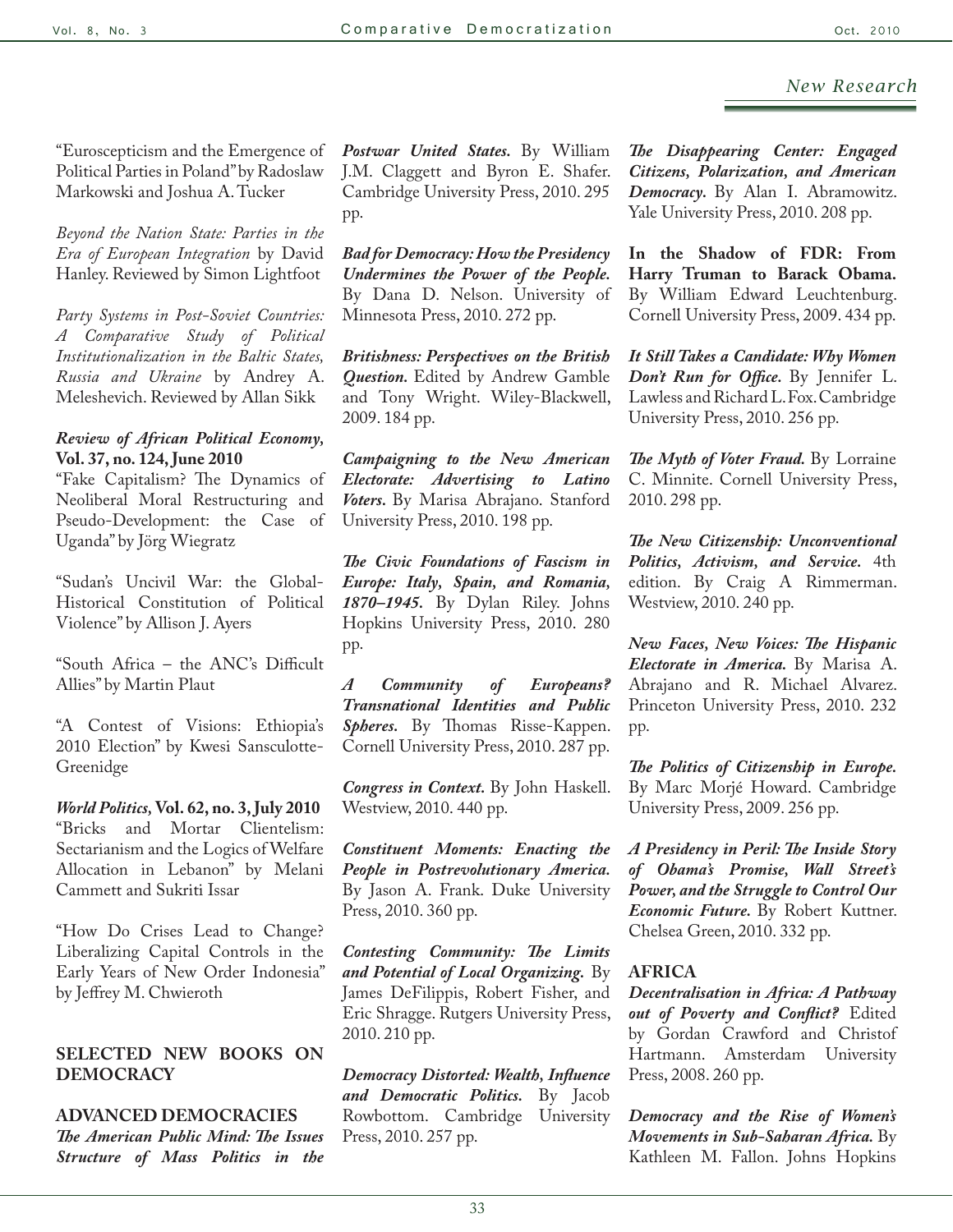University Press, 2008. 168 pp.

## **ASIA**

*The Beijing Consensus: How China's Authoritarian Model Will Dominate the Twenty-First Century.* By Stefan A. Halper. Basic Books, 2010. 312 pp.

*Challenges to Democracy in India.*  Edited by Rajesh M. Basrur. Oxford University Press, 2009. 300 pp.

*China in the 21st Century: What Everyone Needs to Know.* By Jeffrey N. Wasserstrom. Oxford University Press, 2010. 192 pp.

*Defiant Failed State: The North Korean Threat to International Security.* By Bruce E. Bechtol, Jr. Potomac Books, 2010. 288 pp.

*Islamism and Democracy in India: The Transformation of Jamaat-e-Islami.* By Irfan Ahmad. Princeton University Press, 2009. 328 pp.

*Vietnam: Rising Dragon.* By Bill Hayton. Yale University Press, 2010. 272 pp.

## **EASTERN EUROPE AND THE FORMER SOVIET UNION**

*Building States and Markets After Communism: The Perils of Polarized Democracy.* By Timothy Frye. Cambridge University Press, 2010. 296 pp.

*Equality and Revolution: Women's Rights in the Russian Empire, 1905– 1917.* By Rochelle Goldberg Ruthchild. University of Pittsburgh Press, 2010. 376 pp.

*The Origins of Modern Polish*  Democracy. Edited by Biskupski, James S. Pula, and Piotr J. Wrobel. Ohio University Press, 2010. 351 pp.

*Promoting Democracy and Human Rights in Russia.* By Sinikukka Saari. Routledge, 2009. 192 pp.

*Red to Green: Environmental Activism in Post-Soviet Russia.* By Laura A. Henry. Princeton University Press, 2009. 296 pp.

*Regime Change in the Yugoslav Successor States: Divergent Paths toward a New Europe.* By Mieczyslaw P. Boduszyñski. Johns Hopkins University Press, 2010. 360 pp.

*Slovakia on the Road to Independence: An American Diplomat's Eyewitness Account.* By Paul Hacker. Pennsylvania State University Press, 2010. 240 pp.

*Twilight of Impunity: The War Crimes Trial of Slobodan Miloseviæ.* By Judith Armatta. Duke University Press, 2010. 560 pp.

*Vladimir Putin and Russian Statecraft.*  By Allen C. Lynch. Potomac Books, 2010. 176 pp.

## **LATIN AMERICA AND THE CARIBBEAN**

*Corruption and Politics in Latin America: National and Regional Dynamics.* Edited by Charles Blake and Stephen Morris. Lynne Rienner, 2010. 286 pp.

*El Salvador in the Aftermath of Peace: Crime, Uncertainty, and the Transition to Democracy.* By Ellen Moodie. University of Pennsylvania Press, 2010. 344 pp.

*Latin America: Its Problems and Its Promise.* 5th edition. Edited by Jan Knippers Black. Westview, 2010. 656 pp.

*Leftist Governments in Latin America: Successes and Shortcomings.* Edited by Kurt Weyland, Raúl L. Madrid, and

Wendy Hunter. Cambridge University Press, 2010. 216 pp.

*Learning to Salsa: New Steps in U.S.- Cuba Relations.* By Vicki Huddleston and Carlos Pascual. Brookings Institution Press, 2010. 176 pp.

*Market, State, and Society in Contemporary Latin America.* Edited by William C. Smith and Laura Gomez-Mera. Wiley-Blackwell, 2010. 400 pp.

*Mexico's Democratic Challenges: Politics, Government, and Society.*  Edited by Andrew Selee and Jacqueline Peschard. Woodrow Wilson Center Press and Stanford University Press, 2010. 326 pp.

*The Sources of Democratic Responsiveness in Mexico.* By Matthew R. Cleary. University of Notre Dame Press, 2010. 256 pp.

*The Tyranny of Opinion: Honor in the Construction of the Mexican Public Sphere.* By Pablo Piccato. Duke University Press, 2010. 400 pp.

*Unfinished Revolution: Daniel Ortega and Nicaragua's Struggle for Liberation.* By Kenneth Earl Morris. Lawrence Hill, 2010. 304 pp.

*Violent Democracies in Latin America.*  Edited by Enrique Desmond Arias and Daniel M. Goldstein. Duke University Press, 2010. 336 pp.

*Who Can Stop the Drums? Urban Social Movements in Chávez's Venezuela.* By Sujatha Fernandes. Duke University Press, 2010. 336 pp.

#### **MIDDLE EAST**

*Building State and Security in Afghanistan.* Edited by Wolfgang Danspeckgruber with Robert P.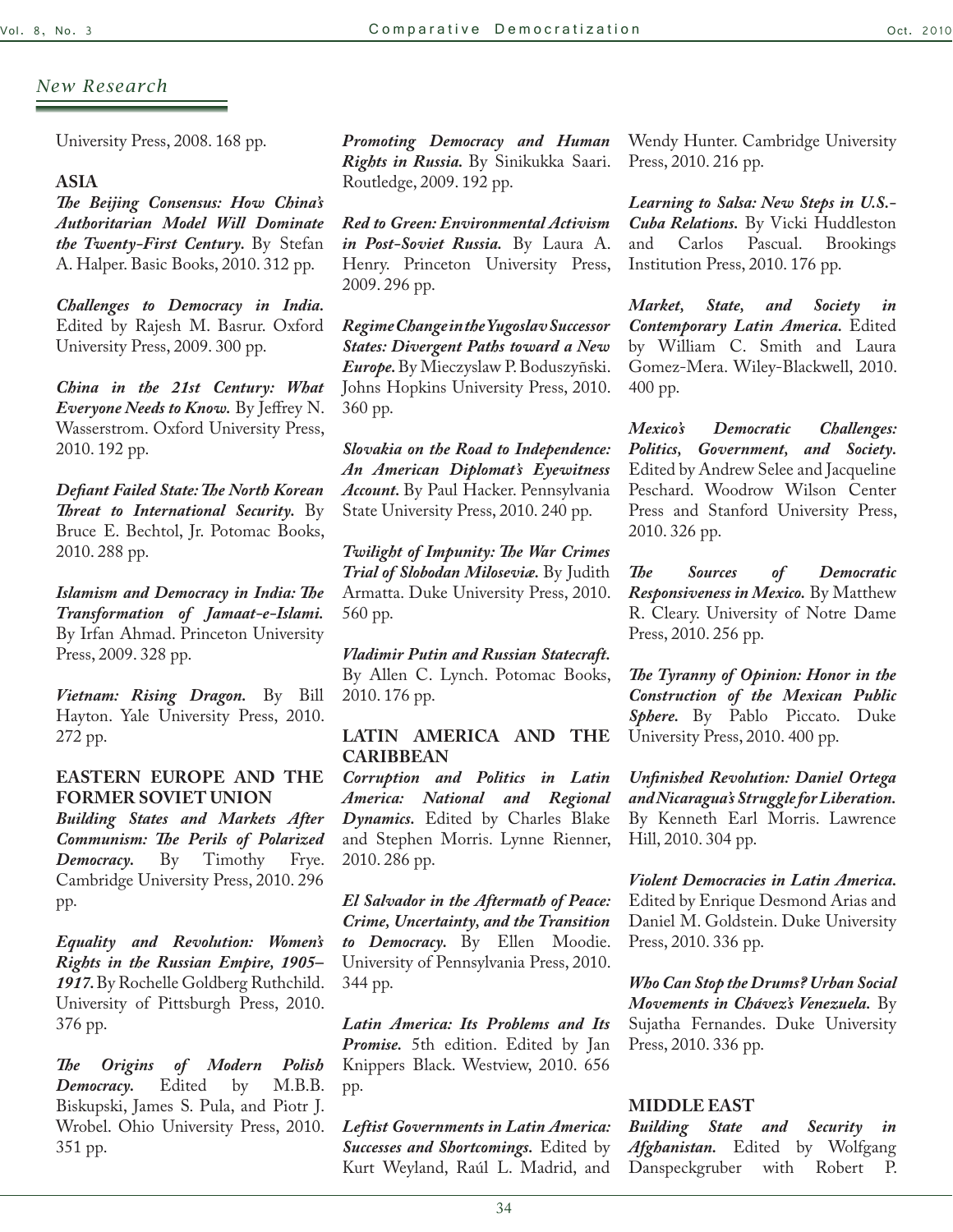Finn. Liechtenstein Institute on Self-Determination at Princeton University, 2010. 324 pp.

*The Contemporary Middle East: A Westview Reader.* 2nd edition. Edited by Karl Yambert. Westview, 2010. 448 pp.

*Democracy in Modern Iran: Islam, Culture, and Political Change.* By Ali Mirsepassi. New York University Press, 2010. 219 pp.

*Faith and Power: Religion and Politics in the Middle East.* By Bernard Lewis. Oxford University Press, 2010. 240 pp.

*The Government and Politics of the Middle East and North Africa.* 6th edition. Edited by David E. Long, Bernard Reich, and Mark Gasiorowski. Westview, 2010. 576 pp.

*The Sadat Lectures: Words and Images on Peace, 1997–2008.* Edited by Shibley Telhami. U.S. Institute of Peace Press, 2010. 130 pp.

*The Three Circles of War: Understanding the Dynamics of Conflict in Iraq.* By Heather S. Gregg, Hy S. Rothstein, and John Arquilla. Potomac Books, 2010. 259 pp.

*Toughing It Out in Afghanistan.* By Michael O'Hanlon and Hassina Sherjan. Brookings Institution Press, 2010. 164 pp.

## **COMPARATIVE, THEORETICAL, GENERAL**

*American Negotiating Behavior: Wheeler Dealers, Legal Eagles, Bullies, and Preachers.* By Richard H. Solomon and Nigel Quinney. U.S. Institute of Peace Press, 2010. 376 pp.

*Citizenship Across the Curriculum.* 

Edited by Michael B. Smith, Rebecca S. Nowacek, and Jeffrey L. Bernstein. Indiana University Press, 2010. 240 pp.

*Competitive Authoritarianism: Hybrid Regimes After the Cold War.* By Steven Levitsky and Lucan A. Way. Cambridge University Press, 2010. 520 pp.

*Contending with Terrorism: Roots, Strategies, and Responses.* Edited by Michael E. Brown, Owen R. Coté Jr., Sean M. Lynn-Jones, and Steven E. Miller. MIT Press, 2010. 418 pp.

*Democracy and Moral Conflict.*  By Robert B. Talisse. Cambridge University Press, 2009. 216 pp.

*Democracy and the Limits of Self-Government.* By Adam Przeworski. Cambridge University Press, 2010. 216 pp.

*Democracy in the South: Participation, the State, and the People.* Edited by Brendan Howe, Vesselin Popovski, and Mark Notaras. United Nations University Press, 2010. 233 pp.

*Democracy Under Scrutiny: Elites, Citizens, Cultures.* By Ursula J. van Beek. Barbara Budrich Publishers, 2010. 334 pp.

*Democracy within Parties: Candidate Selection Methods and Their Political Consequences.* By Reuven Y. Hazan and Gideon Rahat. Oxford University Press, 2010. 212 pp.

*The Deportation Regime: Sovereignty, Space, and the Freedom of Movement.*  Edited by Nicholas De Genova and Nathalie Peutz. Duke University Press, 2010. 520 pp.

*The Diffusion of Military Power: Causes and Consequences for International Politics.* By Michael C. Horowitz. Princeton University Press, 2010. 273 pp.

*Dilemmas of Democratic Consolidation: A Game-Theory Approach.* By Jay Ulfelder. FirstForumPress, 2010. 177 pp.

*Exploring Civil Society: Political and Cultural Contexts.* By Marlies Glasius, David Lewis, and Hakan Seckinelgin. Routledge, 2010. 224 pp.

*The Eyes of the People: Democracy in an Age of Spectatorship.* By Jeffrey E. Green. Oxford University Press, 2009. 296 pp.

*Framing the State in Times of Transition: Case Studies in Constitution Making.* Edited by Laurel E. Miller. U.S. Institute of Peace Press, 2010. 712 pp.

*Freedom of Association.* Edited by Ellen Frankel Paul, Fred D. Miller Jr., and Jeffrey Paul. Cambridge University Press, 2009. 336 pp.

*From the Ground Up: Improving Government Performance with Independent Monitoring Organizations.* By Stephen Kosack, Courtney Tolmie, and Charles C. Griffin. Brookings Institution Press, 2010. 118 pp.

*Hobbes.* By Bernard Gert. Polity, 2010. 183 pp.

*Iran in Latin America—Threat or "Axis of Annoyance"?* Edited by Cynthia Arnson, Haleh Esfandiari, and Adam Stubits. Woodrow Wilson International Center for Scholars, 2010. 118 pp.

*The Legal Foundations of Inequality: Constitutionalism in the Americas, 1776–1860.* By Roberto Gargarella. Cambridge University Press, 2010. 273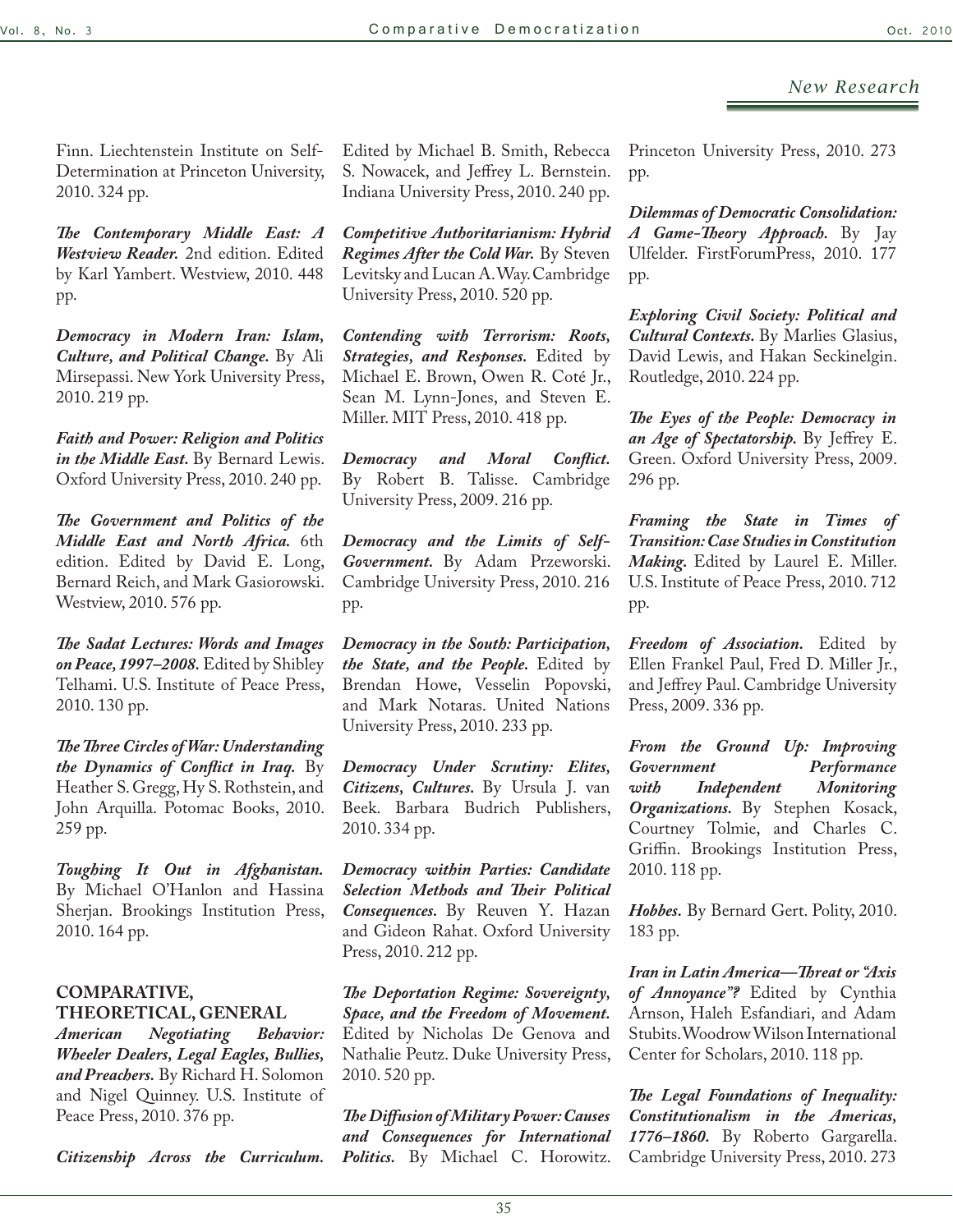pp.

*Leviathan: Or the Matter, Form, & Power of a Common-Wealth Ecclesiastical and Civil.* By Thomas Hobbes. Edited by Ian Shapiro. Yale University Press, 2010. 608 pp.

*Liberalism: Its Achievements and Failures.* By Kazuo Seiyama. Trans Pacific, 2010. 259 pp.

*Linking Citizens and Parties: How Electoral Systems Matter for Political Representation.* By Lawrence Ezrow. Oxford University Press, 2010. 182 pp.

*Making Decentralization Work: Democracy, Development, and Security.*  Edited by Ed Connerley, Kent Eaton,

and Paul Smoke. Lynne Rienner, 2010. 250 pp.

*The Military Transition: Democratic Reform of the Armed Forces.* By Narcís Serra. Translated by Peter Bush. Cambridge University Press, 2010. 270 pp.

*Neoliberalism, Accountability, and Reform Failures in Emerging Markets: Eastern Europe, Russia, Argentina, and Chile in Comparative Perspective.* By Luigi Manzetti. Pennsylvania State University Press, 2010. 264 pp.

*The Politics of Electoral Reform: Changing the Rules of Democracy.* By Alan Renwick. Cambridge University Press, 2010. 326 pp.

*Private Security Companies and Private Military Companies: A Comparative and Economical Analysis.* By Joery Matthys. Maklu, 2010. 208 pp.

*Religion and Politics in Europe, the Middle East and North Africa.* Edited by Jeffrey Haynes. Routledge, 2009. 272 pp.

*The Right to Rule: How States Win*  and Lose Legitimacy. By Bruce Gilley. Columbia University Press, 2009. 336 pp.

*Vital Democracy: A Theory of Democracy in Action.* By Frank Hendriks. Oxford University Press, 2010. 239 pp.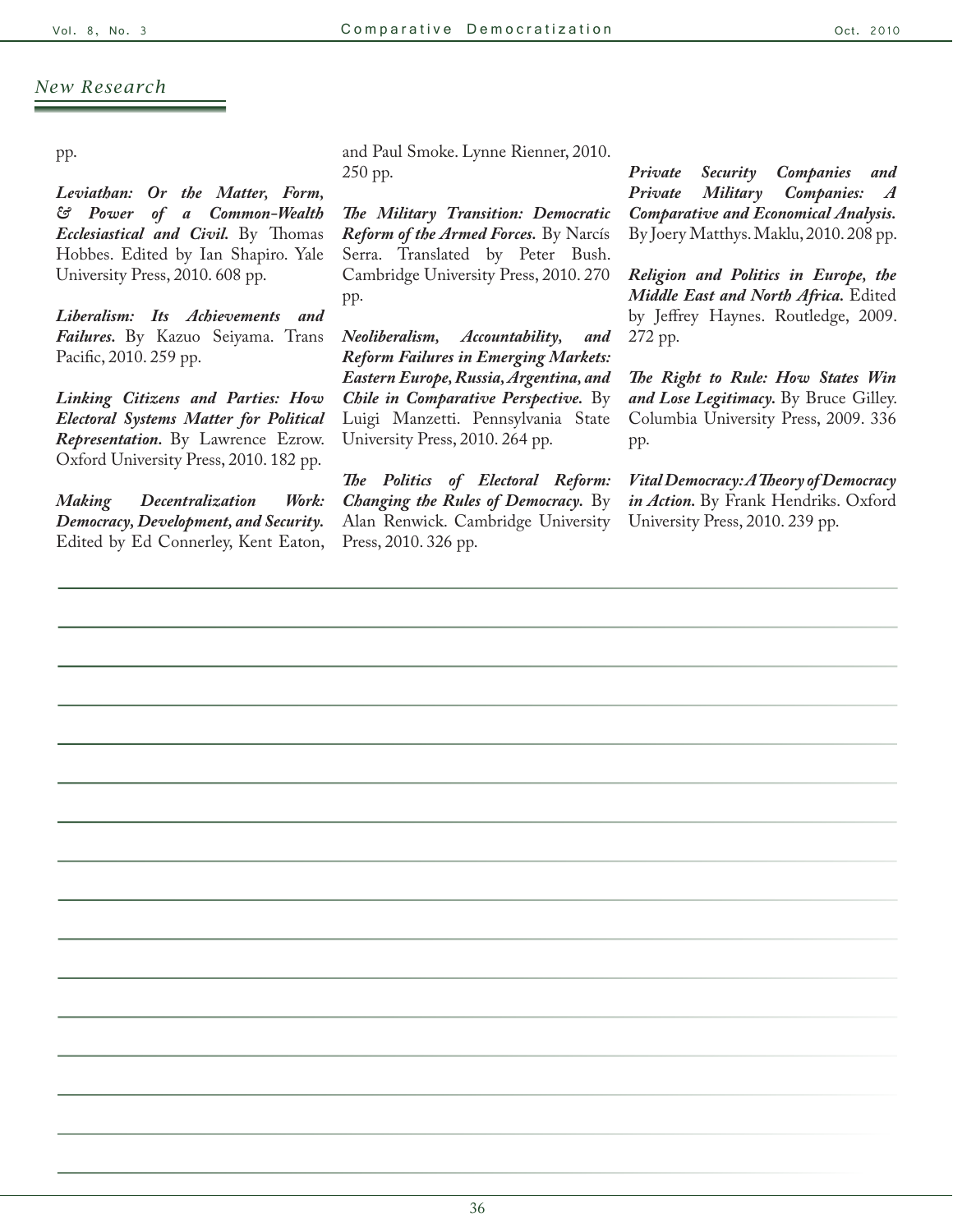## *Editorial Committee*

*APSA-CD* is the official newsletter of the American Political Science Association's compDem, it has been published three times a year (October, January, and May) by the National Endowment for Democracy's International For Comparative Democratization section. Formerly known as CompDem, it has been published three times a year (October, January, and May) by the newsletter was renamed APSA-CD and expanded to include substantive articles on democracy, as well as news and notes on the latest developments in the field. The newsletter is now jointly produced and edited by faculty members of the University of Florida's Department of Political Science and the International Forum.

The current issue of APSA-CD is available here. A complete archive of past issues is also available.

To inquire about submitting an article to APSA-CD, please contact Michael Bernhard or Melissa Aten.

#### *Editorial Committee Members*

#### **Executive Editor**



**Diego Abente Brun** is deputy director of the International Forum for Democratic Studies at the National Endowment for Democracy. Prior to joining the Forum, Mr. Abente served as a professor of sociology and politics at Catholic

University in Asunción, Paraguay, where he had taught since 1994, as a senior research fellow at the Centro de Análisis y Difusión de la Economía Paraguaya, and as an associate professor of political science at Miami University from 1984 to 1992. Mr. Abente-Brun has published and edited several books and his work has also appeared in numerous academic journals, including the *Journal of Democracy, Comparative Politics, Journal of Latin American Studies,* and *Latin American Research Review*.

#### **Chair**

**Michael H. Bernhard** is the inaugural holder of the Raymond and Miriam Ehrlich Eminent Scholar Chair in Political Science at the University of Florida. His work centers on questions of democratization and development



both globally and in the context of Europe. Among the issues that have figured prominently in his research agenda are the role of civil society in democratization, institutional choice in new democracies, the political economy of democratic survival, and the legacy of extreme forms of dictatorship.

#### **Members**

**Kate Baldwin** is an assistant professor of political science at the



University of Florida and a fellow at the Center for the Study of Democratic Politics at Princeton University. She studies state-building, clientelism, and the political economy of development with a regional focus on sub-Saharan Africa. Her current

research projects seek to understand the political consequences of involving non-state actors, such as traditional chiefs and non-governmental organizations, in the provision of goods and services.

**Petia Kostadinova** is an assistant professor of political science and associate director of the Center for European Studies at the University of Florida. Her research interests include comparative politics, comparative political



economy, East European Politics, and the European Union. Her current projects fall in two main categories: the impact of the European Union on applicant countries and member states and the role of public preferences, and media's transmission of these preferences, in shaping social and economic policies in postcommunist countries. She frequently participates in outreach activities aimed at educating teachers, business leaders, or the general public about recent developments in the European Union or its member states.

**Staffan I. Lindberg** is an associate professor of political science and the Center for African Studies at the University of Florida. He is also the research director of the World Values Survey Sweden, a research fellow at the Quality of Government Institute, and an associate professor of political science at the University of Gothenburg in Sweden. His research focuses on state building, political clientelism, political parties, legislative-executive relations, women's representation, voting behavior, elections, and democracy in Africa. He is the author of *Democracy and Elections in Africa* ( Johns Hopkins University Press, 2006) and the editor of *Democratization by Elections: A New Mode of Transition?* ( Johns Hopkins University Press, 2009).

**Bryon Moraski** is an associate professor of political science at the University of Florida. His research considers the politics of institutional choice, institutional development, and the influence of short-



term electoral incentives on long-term political trajectories. Most of his published work focuses on the former Soviet Union and includes articles in the *American Journal of Political Science, Europe-Asia Studies, Government and Opposition,* the *Journal of Politics*, and elsewhere. His 2006 book, *Elections by Design: Parties and Patronage in Russia's Regions* (Northern Illinois University Press), examines the origins and consequences of electoral system design at the sub-national level in the Russian Federation.